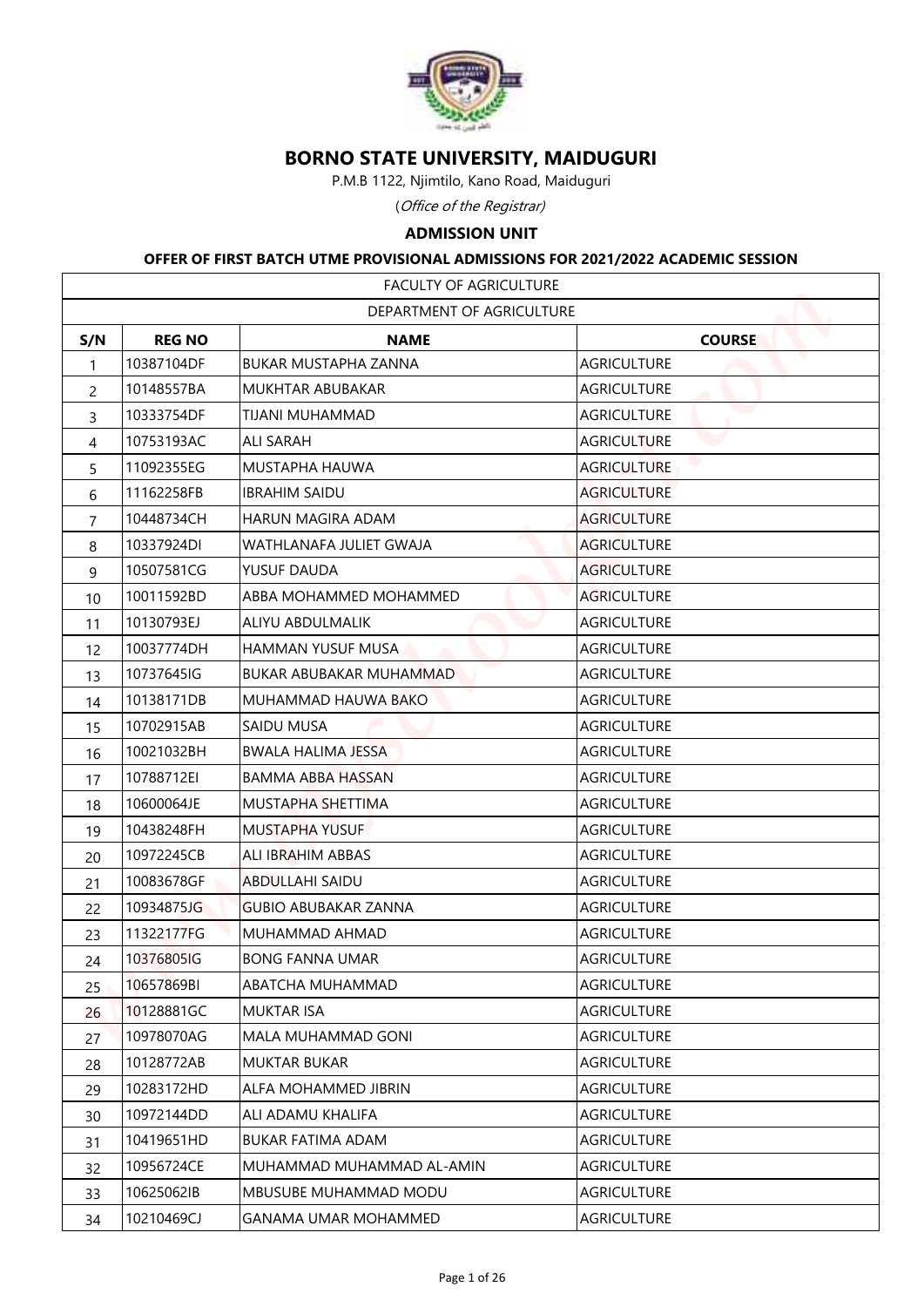| 35 | 10803970FI | ISHAO MUHAMMAD ALHAJI                           | <b>AGRICULTURE</b>               |
|----|------------|-------------------------------------------------|----------------------------------|
| 36 | 10298605ED | <b>BUKAR MODU</b>                               | <b>AGRICULTURE</b>               |
| 37 | 10197430FF | <b>ALKALI RAWA MAI</b>                          | <b>AGRICULTURE</b>               |
| 38 | 10153481HJ | MAI-AJI MAI-AJI AHMAD                           | <b>AGRICULTURE</b>               |
| 39 | 10127843HC | <b>KALE ABBA</b>                                | <b>AGRICULTURE</b>               |
| 40 | 10802633JC | <b>MUSA MOHAMMED NUR</b>                        | <b>AGRICULTURE</b>               |
| 41 | 10669965AI | BETARA ABUBAKAR SAIDU                           | <b>AGRICULTURE</b>               |
| 42 | 11030756FI | MUSA MUHAMMAD BABA                              | <b>AGRICULTURE</b>               |
| 43 | 10017390HJ | <b>IBRAHIM ABDULRAHAMAN IDRIS</b>               | <b>AGRICULTURE</b>               |
| 44 | 10834425GH | <b>GONI AHMAD AHMAD</b>                         | <b>AGRICULTURE</b>               |
| 45 | 10695304DJ | MUHAMMAD UMAR BONG                              | <b>AGRICULTURE</b>               |
| 46 | 10930535CB | AHMADU HAUWA                                    | <b>AGRICULTURE</b>               |
| 47 | 10932607BD | MUHAMMAD BABA                                   | <b>AGRICULTURE</b>               |
| 48 | 10903308CI | ABUBAKAR WAZIRI KASHIM                          | <b>AGRICULTURE</b>               |
| 49 | 10121760IF | LAWAN HALIRU AHMAD                              | <b>AGRICULTURE</b>               |
| 50 | 10265392GD | EL-SADIQ HAUWA MUHAMMAD                         | <b>AGRICULTURE</b>               |
| 51 | 10913522DI | <b>GANA ALI MODU</b>                            | <b>AGRICULTURE</b>               |
| 52 | 10057958BD | YALE MARYAM KAKA                                | <b>AGRICULTURE</b>               |
| 53 | 10865352BI | <b>SULEIMAN SALEH</b>                           | <b>AGRICULTURE</b>               |
| 54 | 10221861JE | <b>GARBA ALKALI KYARI</b>                       | <b>AGRICULTURE</b>               |
| 55 | 1039452311 | <b>BUKAR CELINA</b>                             | <b>AGRICULTURE</b>               |
| 56 | 10712758FH | <b>USMAN MOHAMMED</b>                           | <b>AGRICULTURE</b>               |
| 57 | 10670233HH | YUSUF MUHAMMAD HARUNA                           | <b>AGRICULTURE</b>               |
| 58 | 11123094HG | <b>MODIBBO MUSTAPHA</b>                         | <b>AGRICULTURE</b>               |
| 59 | 10926630JG | <b>BUKAR YAKAKA</b>                             | <b>AGRICULTURE</b>               |
| 60 | 10923390BJ | AL-FOKKI ADAMU MOHAMMED                         | <b>AGRICULTURE</b>               |
| 61 | 11150911EF | BARMA ABDULLAHI AJA                             | <b>AGRICULTURE</b>               |
| 62 | 11091906DF | YERIMA ZAINAB                                   | <b>AGRICULTURE</b>               |
| 63 | 10665359FC | ALKALI MOHAMMED                                 | <b>AGRICULTURE</b>               |
| 64 | 10424304IC | <b>KASHIM BALU</b>                              | <b>AGRICULTURE</b>               |
| 65 | 10214329IJ | BUKAR HASSAN ALHAJI                             | <b>AGRICULTURE</b>               |
| 66 | 11047420CB | KAWU AISHA ALI                                  | <b>AGRICULTURE</b>               |
| 67 | 10601369FJ | ABATCHA BUKAR IBN-BUKAR                         | <b>AGRICULTURE</b>               |
| 68 | 10538913CD | <b>KALLI MUSTAPHA</b>                           | <b>AGRICULTURE</b>               |
|    |            | FACULTY OF ARTS AND EDUCATION                   |                                  |
|    |            | DEPARTMENT OF ARTS AND SOCIAL SCIENCE EDUCATION |                                  |
| 69 | 11213941AI | HUSSAINI SALEH SALEH                            | <b>EDUCATION &amp; ECONOMICS</b> |
| 70 | 10692122HJ | <b>BUNU HAJJA BAWA</b>                          | <b>EDUCATION &amp; ECONOMICS</b> |
| 71 | 11277295GG | ADAM ZAINAB MOHAMMED                            | <b>EDUCATION &amp; ECONOMICS</b> |
| 72 | 11340578EG | <b>HABIB FALMATA</b>                            | <b>EDUCATION &amp; ECONOMICS</b> |
| 73 | 10080776EB | ABDULLAHI HABIBA HASSAN                         | EDUCATION & ENGLISH LANGUAGE     |
| 74 | 10756466HH | <b>GREMMA FALMATA</b>                           | EDUCATION & ENGLISH LANGUAGE     |
| 75 | 10132231AD | <b>BALA SADIQ</b>                               | EDUCATION & ENGLISH LANGUAGE     |
| 76 | 11241916IF | SHETTIMA ABUBAKAR                               | EDUCATION & ENGLISH LANGUAGE     |
| 77 | 11036179IF | ALI ZAINAB UMAR                                 | EDUCATION & ENGLISH LANGUAGE     |
| 78 | 11270391CA | <b>UMAR FURERA</b>                              | EDUCATION & ENGLISH LANGUAGE     |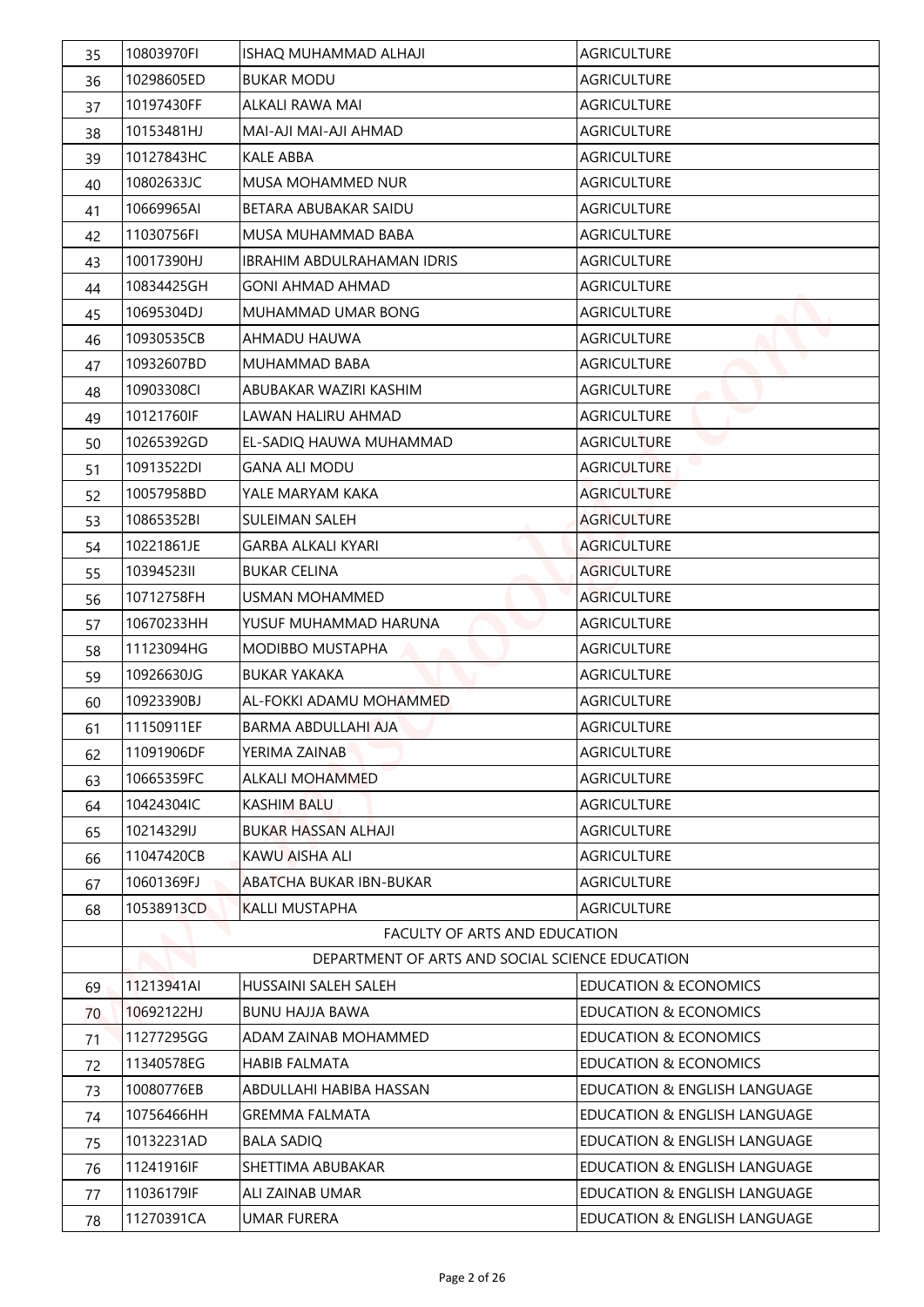| 10742338HC<br><b>GUMSURI MALA INUWA</b><br>EDUCATION & ENGLISH LANGUAGE<br>10495806ED<br>IBRAHIM MAIMUNA<br>EDUCATION & ENGLISH LANGUAGE<br>10806591FC<br>EDUCATION & ENGLISH LANGUAGE<br>KAUJI HAFSAT G<br>10037804EE<br>MALA AMINA MUHAMMAD<br><b>EDUCATION &amp; ISLAMIC STUDIES</b><br>10387781EB<br>ALI ZARA UMAR<br>EDUCATION & ISLAMIC STUDIES<br>84<br>10621691AJ<br><b>EDUCATION &amp; ISLAMIC STUDIES</b><br>IZGE HAUWA HUSSAINI<br>11229221EJ<br>YUSUF AISHA<br><b>EDUCATION &amp; ISLAMIC STUDIES</b><br>DEPARTMENT OF ENGLISH AND LITERARY STUDIES<br>10231082HG<br>NASARA FRIDAY<br><b>ENGLISH LANGUAGE</b><br>10017001IC<br><b>ISA ADAM</b><br><b>ENGLISH LANGUAGE</b><br>10396887HH<br><b>IDRIS FATIMA YERIMA</b><br><b>ENGLISH LANGUAGE</b><br>89<br>11305605BB<br><b>ALHAJI-GONI BUKAR</b><br><b>ENGLISH LANGUAGE</b><br>90<br>11152370DD<br><b>ENGLISH LANGUAGE</b><br>MUHAMMAD AMINA ALHAJI<br>10540373AI<br>ADAM SHAFIU ISA<br><b>ENGLISH LANGUAGE</b><br>DEPARTMENT OF ISLAMIC STUDIES<br>10725238FJ<br><b>ISLAMIC STUDIES</b><br><b>UMAR ABUBAKAR</b><br>10675550DE<br>YUSUF ZARA<br><b>ISLAMIC STUDIES</b><br>11016215DB<br><b>MUKHTAR MAHMUD</b><br><b>ISLAMIC STUDIES</b><br>11185965DB<br><b>ISLAMIC STUDIES</b><br>ABUBAKAR SADIQ<br>10640444BA<br>ADAM MUHAMMAD ABUBAKAR<br><b>ISLAMIC STUDIES</b><br>97<br>11204753CE<br>MUHAMMAD MARYAM KYARI<br><b>ISLAMIC STUDIES</b><br>98<br>10807289JC<br><b>ISLAMIC STUDIES</b><br>MUSA ZARA USMAN<br>99<br>10599525GC<br><b>GAMBO FATIMA ADAM</b><br><b>ISLAMIC STUDIES</b><br>11185520AI<br><b>AHMED MOHAMMED</b><br><b>ISLAMIC STUDIES</b><br>101<br>DEPARTMENT OF SCIENCE EDUCATION<br>10732787BD<br><b>EDUCATION &amp; BIOLOGY</b><br>MALA BABA AHMADU<br>102<br>10535072AD<br><b>EDUCATION &amp; BIOLOGY</b><br>SAMINU FATIMA MUHAMMAD<br>103<br>10344704GI<br>HARUNA MAMMAN<br>EDUCATION & BIOLOGY<br>104<br>11314306AB<br><b>GUMNARI FUGU</b><br>EDUCATION & BIOLOGY<br>105<br>10190508GD<br>TAKAI IBRAHIM NUHU<br>EDUCATION & BIOLOGY<br>106<br>10550771EI<br>ZAKARIYA BARHAMA USMAN<br><b>EDUCATION &amp; BIOLOGY</b><br>107<br>10057211CD<br><b>JOSHUA NANCY APPAKA</b><br><b>EDUCATION &amp; BIOLOGY</b><br>108<br>10543042FC<br>EDUCATION & BIOLOGY<br>CHIROMA KHADIJA ABUBAKAR<br>109<br>10651691CF<br>SAEED FATIMA MAHMUD<br>EDUCATION & BIOLOGY<br>110<br><b>EDUCATION &amp; BIOLOGY</b><br>10580925IH<br>MUHAMMAD JIBRIN SANI<br>111<br><b>EDUCATION &amp; BIOLOGY</b><br>11304152AF<br>DANIEL MANASA<br>112<br>10786041BA<br><b>BABAGANA ALLAMIN</b><br>EDUCATION & BIOLOGY<br>113<br><b>EDUCATION &amp; BIOLOGY</b><br>10790701JF<br>MUSA FATIMA<br>114<br>10606397BA<br><b>EDUCATION &amp; BIOLOGY</b><br><b>IBRAHIM ABDULRAMAN</b><br>115<br>10340322CC<br>DAVID IJUDIGAL<br><b>EDUCATION &amp; BIOLOGY</b><br>116 | 79         | 10420703CB | DAUDA HALIMA MALGWI | EDUCATION & ENGLISH LANGUAGE |
|--------------------------------------------------------------------------------------------------------------------------------------------------------------------------------------------------------------------------------------------------------------------------------------------------------------------------------------------------------------------------------------------------------------------------------------------------------------------------------------------------------------------------------------------------------------------------------------------------------------------------------------------------------------------------------------------------------------------------------------------------------------------------------------------------------------------------------------------------------------------------------------------------------------------------------------------------------------------------------------------------------------------------------------------------------------------------------------------------------------------------------------------------------------------------------------------------------------------------------------------------------------------------------------------------------------------------------------------------------------------------------------------------------------------------------------------------------------------------------------------------------------------------------------------------------------------------------------------------------------------------------------------------------------------------------------------------------------------------------------------------------------------------------------------------------------------------------------------------------------------------------------------------------------------------------------------------------------------------------------------------------------------------------------------------------------------------------------------------------------------------------------------------------------------------------------------------------------------------------------------------------------------------------------------------------------------------------------------------------------------------------------------------------------------------------------------------------------------------------------------------------------------------------------------------------------------------------------------------------------------------------------------------------------------------------------------------------------------------------------------------------------------------------------------------------------|------------|------------|---------------------|------------------------------|
|                                                                                                                                                                                                                                                                                                                                                                                                                                                                                                                                                                                                                                                                                                                                                                                                                                                                                                                                                                                                                                                                                                                                                                                                                                                                                                                                                                                                                                                                                                                                                                                                                                                                                                                                                                                                                                                                                                                                                                                                                                                                                                                                                                                                                                                                                                                                                                                                                                                                                                                                                                                                                                                                                                                                                                                                              | 80         |            |                     |                              |
|                                                                                                                                                                                                                                                                                                                                                                                                                                                                                                                                                                                                                                                                                                                                                                                                                                                                                                                                                                                                                                                                                                                                                                                                                                                                                                                                                                                                                                                                                                                                                                                                                                                                                                                                                                                                                                                                                                                                                                                                                                                                                                                                                                                                                                                                                                                                                                                                                                                                                                                                                                                                                                                                                                                                                                                                              | 81         |            |                     |                              |
|                                                                                                                                                                                                                                                                                                                                                                                                                                                                                                                                                                                                                                                                                                                                                                                                                                                                                                                                                                                                                                                                                                                                                                                                                                                                                                                                                                                                                                                                                                                                                                                                                                                                                                                                                                                                                                                                                                                                                                                                                                                                                                                                                                                                                                                                                                                                                                                                                                                                                                                                                                                                                                                                                                                                                                                                              | 82         |            |                     |                              |
|                                                                                                                                                                                                                                                                                                                                                                                                                                                                                                                                                                                                                                                                                                                                                                                                                                                                                                                                                                                                                                                                                                                                                                                                                                                                                                                                                                                                                                                                                                                                                                                                                                                                                                                                                                                                                                                                                                                                                                                                                                                                                                                                                                                                                                                                                                                                                                                                                                                                                                                                                                                                                                                                                                                                                                                                              | 83         |            |                     |                              |
|                                                                                                                                                                                                                                                                                                                                                                                                                                                                                                                                                                                                                                                                                                                                                                                                                                                                                                                                                                                                                                                                                                                                                                                                                                                                                                                                                                                                                                                                                                                                                                                                                                                                                                                                                                                                                                                                                                                                                                                                                                                                                                                                                                                                                                                                                                                                                                                                                                                                                                                                                                                                                                                                                                                                                                                                              |            |            |                     |                              |
|                                                                                                                                                                                                                                                                                                                                                                                                                                                                                                                                                                                                                                                                                                                                                                                                                                                                                                                                                                                                                                                                                                                                                                                                                                                                                                                                                                                                                                                                                                                                                                                                                                                                                                                                                                                                                                                                                                                                                                                                                                                                                                                                                                                                                                                                                                                                                                                                                                                                                                                                                                                                                                                                                                                                                                                                              | 85         |            |                     |                              |
|                                                                                                                                                                                                                                                                                                                                                                                                                                                                                                                                                                                                                                                                                                                                                                                                                                                                                                                                                                                                                                                                                                                                                                                                                                                                                                                                                                                                                                                                                                                                                                                                                                                                                                                                                                                                                                                                                                                                                                                                                                                                                                                                                                                                                                                                                                                                                                                                                                                                                                                                                                                                                                                                                                                                                                                                              | 86         |            |                     |                              |
|                                                                                                                                                                                                                                                                                                                                                                                                                                                                                                                                                                                                                                                                                                                                                                                                                                                                                                                                                                                                                                                                                                                                                                                                                                                                                                                                                                                                                                                                                                                                                                                                                                                                                                                                                                                                                                                                                                                                                                                                                                                                                                                                                                                                                                                                                                                                                                                                                                                                                                                                                                                                                                                                                                                                                                                                              |            |            |                     |                              |
|                                                                                                                                                                                                                                                                                                                                                                                                                                                                                                                                                                                                                                                                                                                                                                                                                                                                                                                                                                                                                                                                                                                                                                                                                                                                                                                                                                                                                                                                                                                                                                                                                                                                                                                                                                                                                                                                                                                                                                                                                                                                                                                                                                                                                                                                                                                                                                                                                                                                                                                                                                                                                                                                                                                                                                                                              | 87         |            |                     |                              |
|                                                                                                                                                                                                                                                                                                                                                                                                                                                                                                                                                                                                                                                                                                                                                                                                                                                                                                                                                                                                                                                                                                                                                                                                                                                                                                                                                                                                                                                                                                                                                                                                                                                                                                                                                                                                                                                                                                                                                                                                                                                                                                                                                                                                                                                                                                                                                                                                                                                                                                                                                                                                                                                                                                                                                                                                              | 88         |            |                     |                              |
|                                                                                                                                                                                                                                                                                                                                                                                                                                                                                                                                                                                                                                                                                                                                                                                                                                                                                                                                                                                                                                                                                                                                                                                                                                                                                                                                                                                                                                                                                                                                                                                                                                                                                                                                                                                                                                                                                                                                                                                                                                                                                                                                                                                                                                                                                                                                                                                                                                                                                                                                                                                                                                                                                                                                                                                                              |            |            |                     |                              |
|                                                                                                                                                                                                                                                                                                                                                                                                                                                                                                                                                                                                                                                                                                                                                                                                                                                                                                                                                                                                                                                                                                                                                                                                                                                                                                                                                                                                                                                                                                                                                                                                                                                                                                                                                                                                                                                                                                                                                                                                                                                                                                                                                                                                                                                                                                                                                                                                                                                                                                                                                                                                                                                                                                                                                                                                              |            |            |                     |                              |
|                                                                                                                                                                                                                                                                                                                                                                                                                                                                                                                                                                                                                                                                                                                                                                                                                                                                                                                                                                                                                                                                                                                                                                                                                                                                                                                                                                                                                                                                                                                                                                                                                                                                                                                                                                                                                                                                                                                                                                                                                                                                                                                                                                                                                                                                                                                                                                                                                                                                                                                                                                                                                                                                                                                                                                                                              | 91         |            |                     |                              |
|                                                                                                                                                                                                                                                                                                                                                                                                                                                                                                                                                                                                                                                                                                                                                                                                                                                                                                                                                                                                                                                                                                                                                                                                                                                                                                                                                                                                                                                                                                                                                                                                                                                                                                                                                                                                                                                                                                                                                                                                                                                                                                                                                                                                                                                                                                                                                                                                                                                                                                                                                                                                                                                                                                                                                                                                              | 92         |            |                     |                              |
|                                                                                                                                                                                                                                                                                                                                                                                                                                                                                                                                                                                                                                                                                                                                                                                                                                                                                                                                                                                                                                                                                                                                                                                                                                                                                                                                                                                                                                                                                                                                                                                                                                                                                                                                                                                                                                                                                                                                                                                                                                                                                                                                                                                                                                                                                                                                                                                                                                                                                                                                                                                                                                                                                                                                                                                                              |            |            |                     |                              |
|                                                                                                                                                                                                                                                                                                                                                                                                                                                                                                                                                                                                                                                                                                                                                                                                                                                                                                                                                                                                                                                                                                                                                                                                                                                                                                                                                                                                                                                                                                                                                                                                                                                                                                                                                                                                                                                                                                                                                                                                                                                                                                                                                                                                                                                                                                                                                                                                                                                                                                                                                                                                                                                                                                                                                                                                              | 93         |            |                     |                              |
|                                                                                                                                                                                                                                                                                                                                                                                                                                                                                                                                                                                                                                                                                                                                                                                                                                                                                                                                                                                                                                                                                                                                                                                                                                                                                                                                                                                                                                                                                                                                                                                                                                                                                                                                                                                                                                                                                                                                                                                                                                                                                                                                                                                                                                                                                                                                                                                                                                                                                                                                                                                                                                                                                                                                                                                                              | 94         |            |                     |                              |
|                                                                                                                                                                                                                                                                                                                                                                                                                                                                                                                                                                                                                                                                                                                                                                                                                                                                                                                                                                                                                                                                                                                                                                                                                                                                                                                                                                                                                                                                                                                                                                                                                                                                                                                                                                                                                                                                                                                                                                                                                                                                                                                                                                                                                                                                                                                                                                                                                                                                                                                                                                                                                                                                                                                                                                                                              | 95         |            |                     |                              |
|                                                                                                                                                                                                                                                                                                                                                                                                                                                                                                                                                                                                                                                                                                                                                                                                                                                                                                                                                                                                                                                                                                                                                                                                                                                                                                                                                                                                                                                                                                                                                                                                                                                                                                                                                                                                                                                                                                                                                                                                                                                                                                                                                                                                                                                                                                                                                                                                                                                                                                                                                                                                                                                                                                                                                                                                              | 96         |            |                     |                              |
|                                                                                                                                                                                                                                                                                                                                                                                                                                                                                                                                                                                                                                                                                                                                                                                                                                                                                                                                                                                                                                                                                                                                                                                                                                                                                                                                                                                                                                                                                                                                                                                                                                                                                                                                                                                                                                                                                                                                                                                                                                                                                                                                                                                                                                                                                                                                                                                                                                                                                                                                                                                                                                                                                                                                                                                                              |            |            |                     |                              |
|                                                                                                                                                                                                                                                                                                                                                                                                                                                                                                                                                                                                                                                                                                                                                                                                                                                                                                                                                                                                                                                                                                                                                                                                                                                                                                                                                                                                                                                                                                                                                                                                                                                                                                                                                                                                                                                                                                                                                                                                                                                                                                                                                                                                                                                                                                                                                                                                                                                                                                                                                                                                                                                                                                                                                                                                              |            |            |                     |                              |
|                                                                                                                                                                                                                                                                                                                                                                                                                                                                                                                                                                                                                                                                                                                                                                                                                                                                                                                                                                                                                                                                                                                                                                                                                                                                                                                                                                                                                                                                                                                                                                                                                                                                                                                                                                                                                                                                                                                                                                                                                                                                                                                                                                                                                                                                                                                                                                                                                                                                                                                                                                                                                                                                                                                                                                                                              |            |            |                     |                              |
|                                                                                                                                                                                                                                                                                                                                                                                                                                                                                                                                                                                                                                                                                                                                                                                                                                                                                                                                                                                                                                                                                                                                                                                                                                                                                                                                                                                                                                                                                                                                                                                                                                                                                                                                                                                                                                                                                                                                                                                                                                                                                                                                                                                                                                                                                                                                                                                                                                                                                                                                                                                                                                                                                                                                                                                                              | 100        |            |                     |                              |
|                                                                                                                                                                                                                                                                                                                                                                                                                                                                                                                                                                                                                                                                                                                                                                                                                                                                                                                                                                                                                                                                                                                                                                                                                                                                                                                                                                                                                                                                                                                                                                                                                                                                                                                                                                                                                                                                                                                                                                                                                                                                                                                                                                                                                                                                                                                                                                                                                                                                                                                                                                                                                                                                                                                                                                                                              |            |            |                     |                              |
|                                                                                                                                                                                                                                                                                                                                                                                                                                                                                                                                                                                                                                                                                                                                                                                                                                                                                                                                                                                                                                                                                                                                                                                                                                                                                                                                                                                                                                                                                                                                                                                                                                                                                                                                                                                                                                                                                                                                                                                                                                                                                                                                                                                                                                                                                                                                                                                                                                                                                                                                                                                                                                                                                                                                                                                                              |            |            |                     |                              |
|                                                                                                                                                                                                                                                                                                                                                                                                                                                                                                                                                                                                                                                                                                                                                                                                                                                                                                                                                                                                                                                                                                                                                                                                                                                                                                                                                                                                                                                                                                                                                                                                                                                                                                                                                                                                                                                                                                                                                                                                                                                                                                                                                                                                                                                                                                                                                                                                                                                                                                                                                                                                                                                                                                                                                                                                              |            |            |                     |                              |
|                                                                                                                                                                                                                                                                                                                                                                                                                                                                                                                                                                                                                                                                                                                                                                                                                                                                                                                                                                                                                                                                                                                                                                                                                                                                                                                                                                                                                                                                                                                                                                                                                                                                                                                                                                                                                                                                                                                                                                                                                                                                                                                                                                                                                                                                                                                                                                                                                                                                                                                                                                                                                                                                                                                                                                                                              |            |            |                     |                              |
|                                                                                                                                                                                                                                                                                                                                                                                                                                                                                                                                                                                                                                                                                                                                                                                                                                                                                                                                                                                                                                                                                                                                                                                                                                                                                                                                                                                                                                                                                                                                                                                                                                                                                                                                                                                                                                                                                                                                                                                                                                                                                                                                                                                                                                                                                                                                                                                                                                                                                                                                                                                                                                                                                                                                                                                                              |            |            |                     |                              |
|                                                                                                                                                                                                                                                                                                                                                                                                                                                                                                                                                                                                                                                                                                                                                                                                                                                                                                                                                                                                                                                                                                                                                                                                                                                                                                                                                                                                                                                                                                                                                                                                                                                                                                                                                                                                                                                                                                                                                                                                                                                                                                                                                                                                                                                                                                                                                                                                                                                                                                                                                                                                                                                                                                                                                                                                              |            |            |                     |                              |
|                                                                                                                                                                                                                                                                                                                                                                                                                                                                                                                                                                                                                                                                                                                                                                                                                                                                                                                                                                                                                                                                                                                                                                                                                                                                                                                                                                                                                                                                                                                                                                                                                                                                                                                                                                                                                                                                                                                                                                                                                                                                                                                                                                                                                                                                                                                                                                                                                                                                                                                                                                                                                                                                                                                                                                                                              |            |            |                     |                              |
|                                                                                                                                                                                                                                                                                                                                                                                                                                                                                                                                                                                                                                                                                                                                                                                                                                                                                                                                                                                                                                                                                                                                                                                                                                                                                                                                                                                                                                                                                                                                                                                                                                                                                                                                                                                                                                                                                                                                                                                                                                                                                                                                                                                                                                                                                                                                                                                                                                                                                                                                                                                                                                                                                                                                                                                                              |            |            |                     |                              |
|                                                                                                                                                                                                                                                                                                                                                                                                                                                                                                                                                                                                                                                                                                                                                                                                                                                                                                                                                                                                                                                                                                                                                                                                                                                                                                                                                                                                                                                                                                                                                                                                                                                                                                                                                                                                                                                                                                                                                                                                                                                                                                                                                                                                                                                                                                                                                                                                                                                                                                                                                                                                                                                                                                                                                                                                              |            |            |                     |                              |
|                                                                                                                                                                                                                                                                                                                                                                                                                                                                                                                                                                                                                                                                                                                                                                                                                                                                                                                                                                                                                                                                                                                                                                                                                                                                                                                                                                                                                                                                                                                                                                                                                                                                                                                                                                                                                                                                                                                                                                                                                                                                                                                                                                                                                                                                                                                                                                                                                                                                                                                                                                                                                                                                                                                                                                                                              |            |            |                     |                              |
|                                                                                                                                                                                                                                                                                                                                                                                                                                                                                                                                                                                                                                                                                                                                                                                                                                                                                                                                                                                                                                                                                                                                                                                                                                                                                                                                                                                                                                                                                                                                                                                                                                                                                                                                                                                                                                                                                                                                                                                                                                                                                                                                                                                                                                                                                                                                                                                                                                                                                                                                                                                                                                                                                                                                                                                                              |            |            |                     |                              |
|                                                                                                                                                                                                                                                                                                                                                                                                                                                                                                                                                                                                                                                                                                                                                                                                                                                                                                                                                                                                                                                                                                                                                                                                                                                                                                                                                                                                                                                                                                                                                                                                                                                                                                                                                                                                                                                                                                                                                                                                                                                                                                                                                                                                                                                                                                                                                                                                                                                                                                                                                                                                                                                                                                                                                                                                              |            |            |                     |                              |
|                                                                                                                                                                                                                                                                                                                                                                                                                                                                                                                                                                                                                                                                                                                                                                                                                                                                                                                                                                                                                                                                                                                                                                                                                                                                                                                                                                                                                                                                                                                                                                                                                                                                                                                                                                                                                                                                                                                                                                                                                                                                                                                                                                                                                                                                                                                                                                                                                                                                                                                                                                                                                                                                                                                                                                                                              |            |            |                     |                              |
|                                                                                                                                                                                                                                                                                                                                                                                                                                                                                                                                                                                                                                                                                                                                                                                                                                                                                                                                                                                                                                                                                                                                                                                                                                                                                                                                                                                                                                                                                                                                                                                                                                                                                                                                                                                                                                                                                                                                                                                                                                                                                                                                                                                                                                                                                                                                                                                                                                                                                                                                                                                                                                                                                                                                                                                                              |            |            |                     |                              |
|                                                                                                                                                                                                                                                                                                                                                                                                                                                                                                                                                                                                                                                                                                                                                                                                                                                                                                                                                                                                                                                                                                                                                                                                                                                                                                                                                                                                                                                                                                                                                                                                                                                                                                                                                                                                                                                                                                                                                                                                                                                                                                                                                                                                                                                                                                                                                                                                                                                                                                                                                                                                                                                                                                                                                                                                              |            |            |                     |                              |
|                                                                                                                                                                                                                                                                                                                                                                                                                                                                                                                                                                                                                                                                                                                                                                                                                                                                                                                                                                                                                                                                                                                                                                                                                                                                                                                                                                                                                                                                                                                                                                                                                                                                                                                                                                                                                                                                                                                                                                                                                                                                                                                                                                                                                                                                                                                                                                                                                                                                                                                                                                                                                                                                                                                                                                                                              |            |            |                     |                              |
|                                                                                                                                                                                                                                                                                                                                                                                                                                                                                                                                                                                                                                                                                                                                                                                                                                                                                                                                                                                                                                                                                                                                                                                                                                                                                                                                                                                                                                                                                                                                                                                                                                                                                                                                                                                                                                                                                                                                                                                                                                                                                                                                                                                                                                                                                                                                                                                                                                                                                                                                                                                                                                                                                                                                                                                                              |            |            |                     |                              |
| <b>EDUCATION &amp; BIOLOGY</b><br>10869019HF<br>MUHAMMAD ABDULKADIR                                                                                                                                                                                                                                                                                                                                                                                                                                                                                                                                                                                                                                                                                                                                                                                                                                                                                                                                                                                                                                                                                                                                                                                                                                                                                                                                                                                                                                                                                                                                                                                                                                                                                                                                                                                                                                                                                                                                                                                                                                                                                                                                                                                                                                                                                                                                                                                                                                                                                                                                                                                                                                                                                                                                          | 117        |            |                     |                              |
| 10747747EE<br>EDUCATION & BIOLOGY<br>MADU FATIMA TILLA                                                                                                                                                                                                                                                                                                                                                                                                                                                                                                                                                                                                                                                                                                                                                                                                                                                                                                                                                                                                                                                                                                                                                                                                                                                                                                                                                                                                                                                                                                                                                                                                                                                                                                                                                                                                                                                                                                                                                                                                                                                                                                                                                                                                                                                                                                                                                                                                                                                                                                                                                                                                                                                                                                                                                       |            |            |                     |                              |
| 11064839EH<br>LINUS RUTH<br>EDUCATION & BIOLOGY                                                                                                                                                                                                                                                                                                                                                                                                                                                                                                                                                                                                                                                                                                                                                                                                                                                                                                                                                                                                                                                                                                                                                                                                                                                                                                                                                                                                                                                                                                                                                                                                                                                                                                                                                                                                                                                                                                                                                                                                                                                                                                                                                                                                                                                                                                                                                                                                                                                                                                                                                                                                                                                                                                                                                              | 118        |            |                     |                              |
| AHMAD FATIMA ABUBAKAR                                                                                                                                                                                                                                                                                                                                                                                                                                                                                                                                                                                                                                                                                                                                                                                                                                                                                                                                                                                                                                                                                                                                                                                                                                                                                                                                                                                                                                                                                                                                                                                                                                                                                                                                                                                                                                                                                                                                                                                                                                                                                                                                                                                                                                                                                                                                                                                                                                                                                                                                                                                                                                                                                                                                                                                        | 119        |            |                     |                              |
| 10872821BI<br><b>EDUCATION &amp; BIOLOGY</b><br>10701330AD<br>MALGWI JOEL MUSA<br><b>EDUCATION &amp; BIOLOGY</b>                                                                                                                                                                                                                                                                                                                                                                                                                                                                                                                                                                                                                                                                                                                                                                                                                                                                                                                                                                                                                                                                                                                                                                                                                                                                                                                                                                                                                                                                                                                                                                                                                                                                                                                                                                                                                                                                                                                                                                                                                                                                                                                                                                                                                                                                                                                                                                                                                                                                                                                                                                                                                                                                                             | 120<br>121 |            |                     |                              |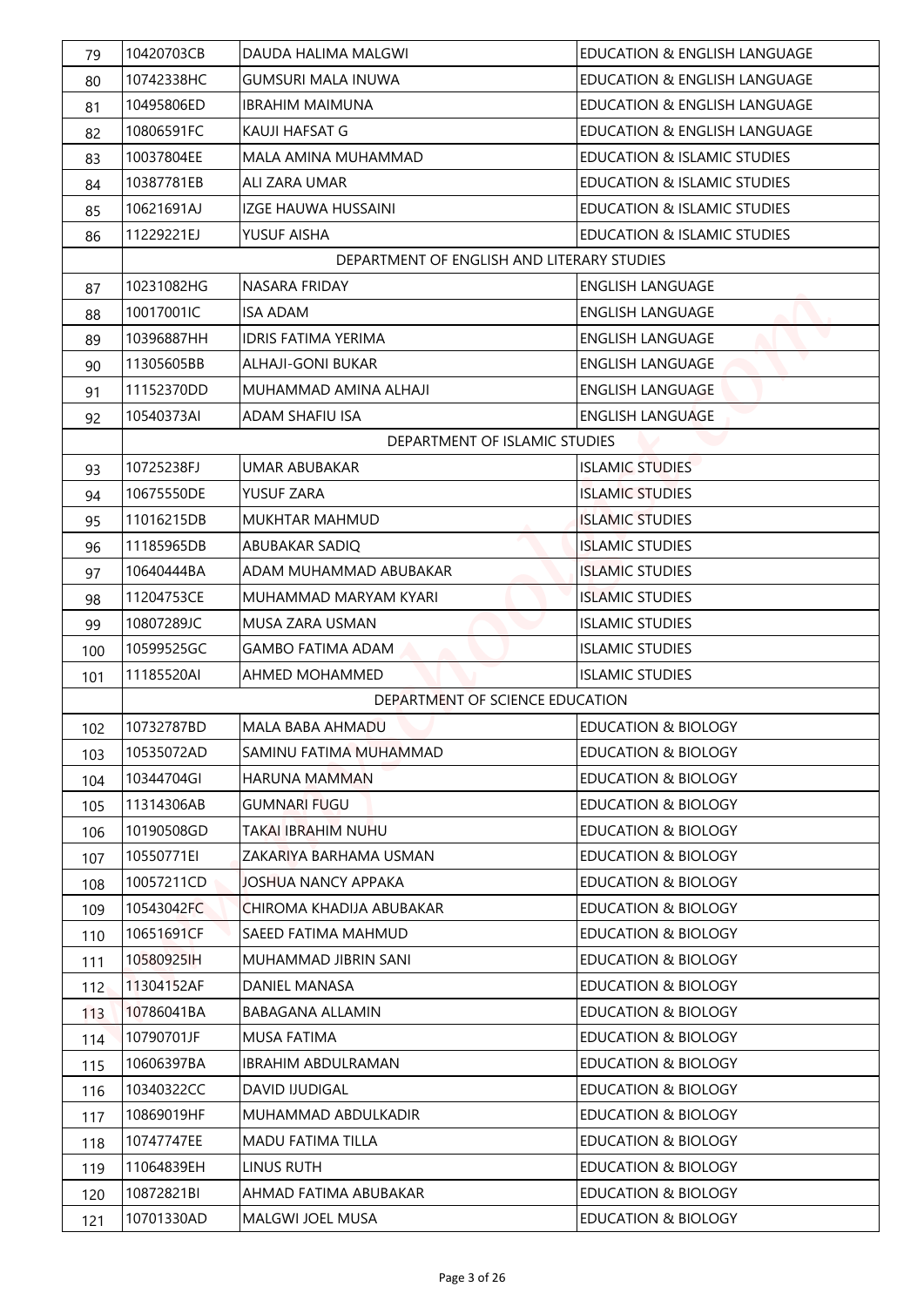| 122 | 10232338JB | YAKUBU ZARAU                | <b>EDUCATION &amp; BIOLOGY</b> |
|-----|------------|-----------------------------|--------------------------------|
| 123 | 10954435AE | SHUWA AISHA BABA            | <b>EDUCATION &amp; BIOLOGY</b> |
| 124 | 10529898AF | AYA MARYAM MUHAMMAD         | <b>EDUCATION &amp; BIOLOGY</b> |
| 125 | 11163518FE | ABUBAKAR JALILATU ISA       | <b>EDUCATION &amp; BIOLOGY</b> |
| 126 | 10508281GA | KYARI UMAR KAKA             | <b>EDUCATION &amp; BIOLOGY</b> |
| 127 | 10381760GC | ALI FALMATA UMAR            | <b>EDUCATION &amp; BIOLOGY</b> |
| 128 | 10246181HI | PATRICK ISHAKU MEDUGU       | <b>EDUCATION &amp; BIOLOGY</b> |
| 129 | 10914856BD | <b>BUJI KHADIJA LAWAN</b>   | EDUCATION & BIOLOGY            |
| 130 | 10069121IG | <b>AHMED HALIMA</b>         | <b>EDUCATION &amp; BIOLOGY</b> |
| 131 | 10238900JG | UMAR BINTU ABUBAKAR         | <b>EDUCATION &amp; BIOLOGY</b> |
| 132 | 10759588CD | ADAMU AISHA                 | <b>EDUCATION &amp; BIOLOGY</b> |
| 133 | 10657977IC | KASHIM AISHA                | <b>EDUCATION &amp; BIOLOGY</b> |
| 134 | 11162416GC | MOHAMMED AISHA MUSTAPHA     | <b>EDUCATION &amp; BIOLOGY</b> |
| 135 | 10952789JC | KABIRU IBRAHIM GARBA        | <b>EDUCATION &amp; BIOLOGY</b> |
| 136 | 10185363HF | ADAM ISMAIL MUHAMMAD        | EDUCATION & BIOLOGY            |
| 137 | 10652980DI | ALHAJI KAKA INNAH UMAR      | <b>EDUCATION &amp; BIOLOGY</b> |
| 138 | 10493104AB | <b>MODU ALI BURABE</b>      | <b>EDUCATION &amp; BIOLOGY</b> |
| 139 | 10870953JD | HASSAN ABBA KABIR           | <b>EDUCATION &amp; BIOLOGY</b> |
| 140 | 10059385JH | SAADU ALI                   | <b>EDUCATION &amp; BIOLOGY</b> |
| 141 | 10675376HB | PARIS TANZAWAHAU            | <b>EDUCATION &amp; BIOLOGY</b> |
| 142 | 10041196FD | MUSTAPHA BUKAR BUKAR        | <b>EDUCATION &amp; BIOLOGY</b> |
| 143 | 10742838CH | <b>MUSTAPHA RAHIS RAHIS</b> | <b>EDUCATION &amp; BIOLOGY</b> |
| 144 | 10148034CH | DAVID MOSES                 | <b>EDUCATION &amp; BIOLOGY</b> |
| 145 | 10128531EF | KACHALLA AISHA              | <b>EDUCATION &amp; BIOLOGY</b> |
| 146 | 10665873GC | <b>MOHAMMED ALIYU</b>       | <b>EDUCATION &amp; BIOLOGY</b> |
| 147 | 11279902AF | MAINA FATIMA TAHIR          | <b>EDUCATION &amp; BIOLOGY</b> |
| 148 | 10881408FJ | KADAU FATIMA MUHAMMAD       | <b>EDUCATION &amp; BIOLOGY</b> |
| 149 | 11032078GJ | A-K-UMAR FALMATA            | <b>EDUCATION &amp; BIOLOGY</b> |
| 150 | 10556278BH | MUHAMMAD FATIMA             | EDUCATION & BIOLOGY            |
| 151 | 11036944CB | <b>MADU DAUDA</b>           | <b>EDUCATION &amp; BIOLOGY</b> |
| 152 | 10333179BE | ABBA FATIMA ABDULHAQ        | <b>EDUCATION &amp; BIOLOGY</b> |
| 153 | 11274151IJ | <b>GONI MUHAMMAD</b>        | <b>EDUCATION &amp; BIOLOGY</b> |
| 154 | 10425302JF | KACHALLA AISHA MOHAMMED     | <b>EDUCATION &amp; BIOLOGY</b> |
| 155 | 10357341IE | MAKINTA FALAMATA            | EDUCATION & BIOLOGY            |
| 156 | 10852963DE | MUHAMMED YAKAKA ALKALI      | EDUCATION & BIOLOGY            |
| 157 | 10072269FB | THLAMA STEPHEN              | <b>EDUCATION &amp; BIOLOGY</b> |
| 158 | 11063242IF | ALI FALMATA ABBA            | <b>EDUCATION &amp; BIOLOGY</b> |
| 159 | 10882160DE | <b>IBRAHIM FATIMA</b>       | EDUCATION & BIOLOGY            |
| 160 | 10730444FI | MAFIO ABBA UMAR             | <b>EDUCATION &amp; BIOLOGY</b> |
| 161 | 10868517CJ | IMAM MUHAMMAD BUKAR         | <b>EDUCATION &amp; BIOLOGY</b> |
| 162 | 10056033GF | ABDULRASHEED HAJARA         | <b>EDUCATION &amp; BIOLOGY</b> |
| 163 | 11301529BH | MUSA MUHAMMED               | <b>EDUCATION &amp; BIOLOGY</b> |
| 164 | 10464272HA | <b>BABA-ALI ZAINAB</b>      | EDUCATION & BIOLOGY            |
| 165 | 10932723FD | HASSAN HAUWA                | EDUCATION & BIOLOGY            |
| 166 | 10624096GJ | RAYMOND PRISCILLIA          | <b>EDUCATION &amp; BIOLOGY</b> |
| 167 | 10078481DJ | YAKUBU MANASSEH THUMA       | <b>EDUCATION &amp; BIOLOGY</b> |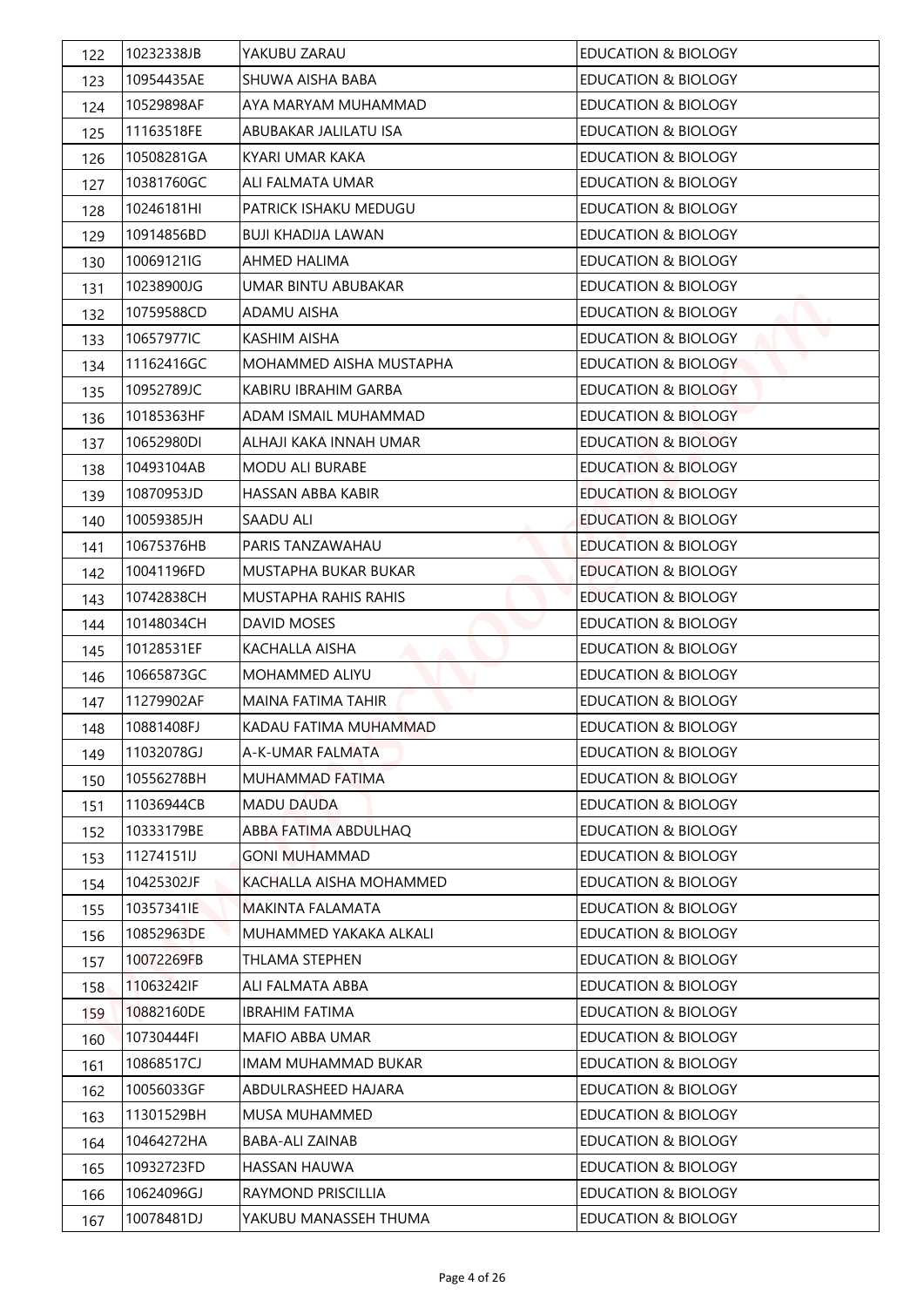| 168 | 10851951GD | <b>BABA MOHAMMED UMAR</b>      | <b>EDUCATION &amp; BIOLOGY</b>   |
|-----|------------|--------------------------------|----------------------------------|
| 169 | 10247643FH | ABUL-FATHI AMMATULLAHI MURTALA | <b>EDUCATION &amp; BIOLOGY</b>   |
| 170 | 11158655JD | ZAIFADA AISHA ALKALI           | <b>EDUCATION &amp; BIOLOGY</b>   |
| 171 | 10925616DE | ADAMU MOHAMMED BABA            | <b>EDUCATION &amp; BIOLOGY</b>   |
| 172 | 10615961DA | ALI FATIMA USMAN               | <b>EDUCATION &amp; BIOLOGY</b>   |
| 173 | 10035098BE | <b>USMAN MOHAMMED</b>          | <b>EDUCATION &amp; BIOLOGY</b>   |
| 174 | 11350404FG | <b>IBRAHIM ABDULLAHI</b>       | <b>EDUCATION &amp; BIOLOGY</b>   |
| 175 | 11025641HH | KARUBE RUKAYYA LAWAN           | EDUCATION & BIOLOGY              |
| 176 | 10585617HG | MODU FATI KIRAWA               | <b>EDUCATION &amp; BIOLOGY</b>   |
| 177 | 10634950AC | ABDULLAHI HADIZA               | <b>EDUCATION &amp; BIOLOGY</b>   |
| 178 | 10646734FF | FUGU FATIMA BABA               | <b>EDUCATION &amp; BIOLOGY</b>   |
| 179 | 10757241IA | TAHIR FATIMA ALKALI            | <b>EDUCATION &amp; BIOLOGY</b>   |
| 180 | 10693347JA | AHMAD YATCHA MUSA              | <b>EDUCATION &amp; BIOLOGY</b>   |
| 181 | 10879857FG | ABBA FAI MATA KAKA             | <b>EDUCATION &amp; BIOLOGY</b>   |
| 182 | 10402869HG | ALI MAIMUNA IBRAHIM            | <b>EDUCATION &amp; BIOLOGY</b>   |
| 183 | 11169869BD | <b>MOHAMMED MUSTAPHA</b>       | <b>EDUCATION &amp; BIOLOGY</b>   |
| 184 | 10011403JF | <b>GANA BINTU MODU</b>         | <b>EDUCATION &amp; BIOLOGY</b>   |
| 185 | 10061419AJ | YOHANNA JUSTICE                | <b>EDUCATION &amp; BIOLOGY</b>   |
| 186 | 11120905EH | <b>MUSA AISHA</b>              | <b>EDUCATION &amp; BIOLOGY</b>   |
| 187 | 10827170AH | BULAMA AISHA                   | <b>EDUCATION &amp; BIOLOGY</b>   |
| 188 | 10270161BF | <b>MALLAM ALI ALHAJI</b>       | <b>EDUCATION &amp; BIOLOGY</b>   |
| 189 | 11223631DI | UMAR FATIMA ALI                | <b>EDUCATION &amp; BIOLOGY</b>   |
| 190 | 10548337HF | MUHAMMAD MUHAMMAD YAHAYA       | <b>EDUCATION &amp; BIOLOGY</b>   |
| 191 | 10128221AF | MUHAMMAD ZAINAB                | <b>EDUCATION &amp; BIOLOGY</b>   |
| 192 | 11187887IF | KACHALLAH HAUWA                | <b>EDUCATION &amp; BIOLOGY</b>   |
| 193 | 10797872BJ | KABIR HADIZA ABBA              | <b>EDUCATION &amp; CHEMISTRY</b> |
| 194 | 10623002FD | <b>ABDULLAHI MARYAM ALI</b>    | <b>EDUCATION &amp; CHEMISTRY</b> |
| 195 | 10933815HF | MUHAMMAD SALMA LAWAN           | <b>EDUCATION &amp; CHEMISTRY</b> |
| 196 | 11022264CD | SULEIMAN MOHAMMED              | <b>EDUCATION &amp; CHEMISTRY</b> |
| 197 | 11143657HJ | MUHAMMAD ADAMU                 | <b>EDUCATION &amp; CHEMISTRY</b> |
| 198 | 10733460DB | UMAR HAUWA KAMBAWAH            | <b>EDUCATION &amp; CHEMISTRY</b> |
| 199 | 10391364FJ | <b>ABDULLAHI MOHAMMED</b>      | <b>EDUCATION &amp; CHEMISTRY</b> |
| 200 | 10482298CB | <b>SHERIFF YAABISO</b>         | <b>EDUCATION &amp; CHEMISTRY</b> |
| 201 | 10177628JH | MUSA SARAH DAMARGA             | <b>EDUCATION &amp; CHEMISTRY</b> |
| 202 | 10304347ID | WAJES FARIDA ABBA              | <b>EDUCATION &amp; CHEMISTRY</b> |
| 203 | 11147625AJ | IBRAHIM HAUWA ALI              | <b>EDUCATION &amp; CHEMISTRY</b> |
| 204 | 10187984GJ | BIRMA MOHAMMED MADU            | <b>EDUCATION &amp; CHEMISTRY</b> |
| 205 | 10081724BA | MUSTAPHA HASSAN                | <b>EDUCATION &amp; CHEMISTRY</b> |
| 206 | 10538857JE | ABUBAKAR FATI                  | <b>EDUCATION &amp; CHEMISTRY</b> |
| 207 | 11168188BC | MOHAMMED SAIDU SIDDI           | <b>EDUCATION &amp; CHEMISTRY</b> |
| 208 | 10567131FA | ADAM NABILA SAEED              | <b>EDUCATION &amp; CHEMISTRY</b> |
| 209 | 10658469GB | SULEIMAN YUSUF                 | <b>EDUCATION &amp; CHEMISTRY</b> |
| 210 | 10532809AC | AHMED ABDULLAHI DIBAL          | <b>EDUCATION &amp; CHEMISTRY</b> |
| 211 | 10035836DB | <b>BUKAR MUSA MUSTAPHA</b>     | EDUCATION & COMPUTER SCIENCE     |
| 212 | 10671981HB | ADAMU ABDULLAHI                | EDUCATION & COMPUTER SCIENCE     |
| 213 | 10252658EH | ADAMU SULEIMAN                 | EDUCATION & COMPUTER SCIENCE     |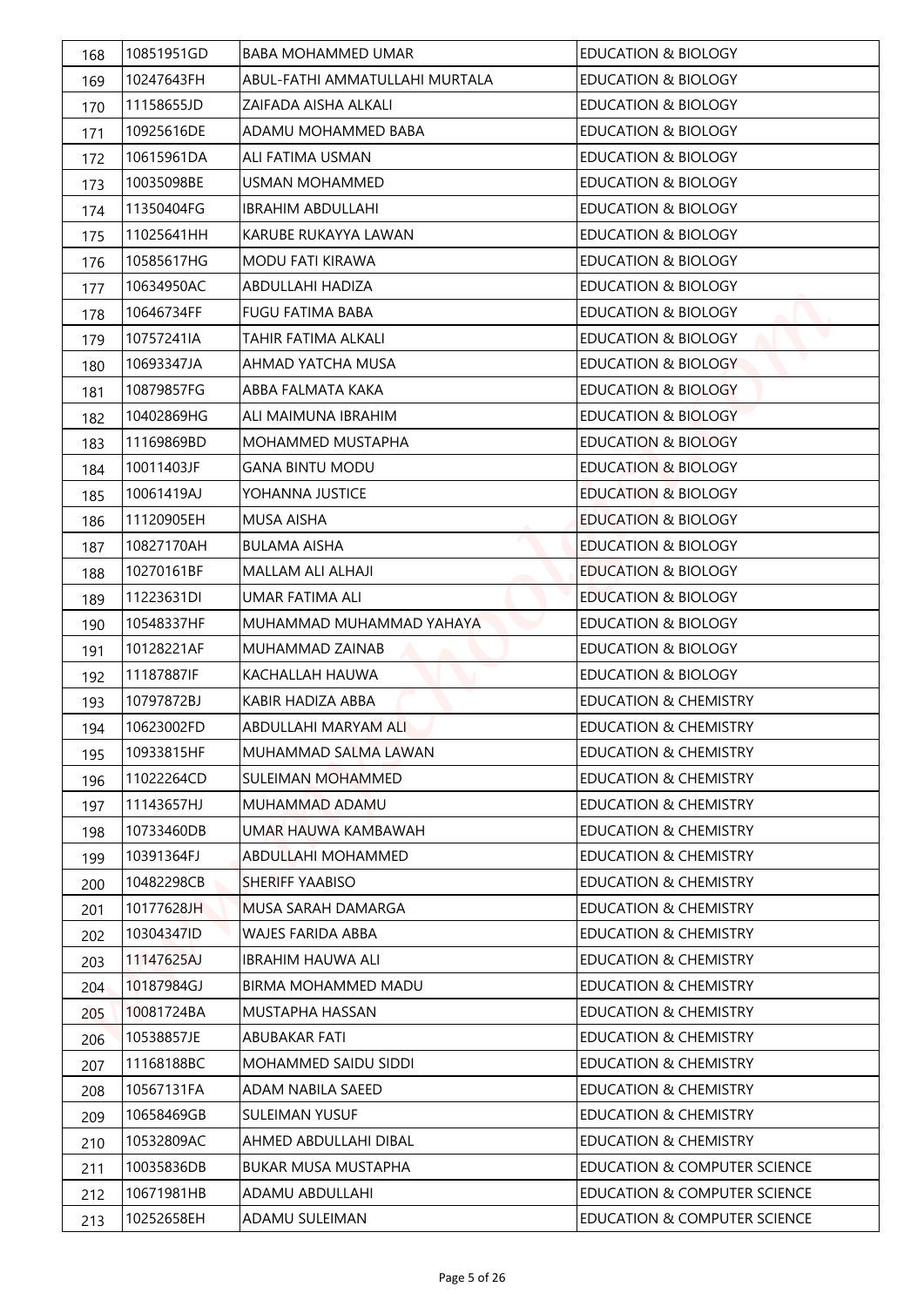| 214 | 11157734ED | ISHAYA JONATHAN               | <b>EDUCATION &amp; COMPUTER SCIENCE</b> |
|-----|------------|-------------------------------|-----------------------------------------|
| 215 | 10216194CD | <b>ONYENEZI CHIBUZOR PAUL</b> | EDUCATION & COMPUTER SCIENCE            |
| 216 | 10378212DG | RAMAT MUHAMMAD RAMAT          | EDUCATION & COMPUTER SCIENCE            |
| 217 | 10570787ED | BABA MUSTAPHA MALLAM          | <b>EDUCATION &amp; COMPUTER SCIENCE</b> |
| 218 | 10725831CG | SHEIKH ABBA KASSIM            | <b>EDUCATION &amp; COMPUTER SCIENCE</b> |
| 219 | 11260959IJ | MUHAMMAD ALI SAID             | EDUCATION & COMPUTER SCIENCE            |
| 220 | 10954542HB | MUSTAPHA IBRAHIM MA'AJI       | <b>EDUCATION &amp; COMPUTER SCIENCE</b> |
| 221 | 10684648JE | SARKI LUQMAN IBRAHIM          | EDUCATION & COMPUTER SCIENCE            |
| 222 | 10626689FA | KASIM GREMA AMIN              | <b>EDUCATION &amp; COMPUTER SCIENCE</b> |
| 223 | 10327874CB | GARBA DAHIRU                  | EDUCATION & COMPUTER SCIENCE            |
| 224 | 10284532GH | <b>BALAMI SADIYA ISA</b>      | EDUCATION & COMPUTER SCIENCE            |
| 225 | 103045731E | MUHAMMAD ZARA                 | EDUCATION & COMPUTER SCIENCE            |
| 226 | 10789711FI | ABDULLAHI JIBRIN WAZIRI       | <b>EDUCATION &amp; COMPUTER SCIENCE</b> |
| 227 | 10788198DI | SALEH ABDULKADIR IBRAHIM      | <b>EDUCATION &amp; COMPUTER SCIENCE</b> |
| 228 | 11030005IA | <b>BULAMA IDRIS ALIYU</b>     | EDUCATION & COMPUTER SCIENCE            |
| 229 | 10613524GG | ABUBAKAR BUKAR ABALANGAI      | EDUCATION & COMPUTER SCIENCE            |
| 230 | 10556458FJ | ADAM AMINU ALI                | <b>EDUCATION &amp; COMPUTER SCIENCE</b> |
| 231 | 10492877AD | KAKAMALLAM AHMED YALE         | <b>EDUCATION &amp; COMPUTER SCIENCE</b> |
| 232 | 10422078GH | ALHASSAN MUHAMMAD ABDULKARIM  | <b>EDUCATION &amp; COMPUTER SCIENCE</b> |
| 233 | 10392701CF | NDIRMBITA HAUWA MOHAMMED      | EDUCATION & COMPUTER SCIENCE            |
| 234 | 10947402FE | <b>BUKAR KAWU MOHAMMED</b>    | <b>EDUCATION &amp; COMPUTER SCIENCE</b> |
| 235 | 10935791GE | UMAR IBRAHIM MARTEMA          | <b>EDUCATION &amp; COMPUTER SCIENCE</b> |
| 236 | 11342670HF | ZANGAVA ABDULLAHI IDRIS       | <b>EDUCATION &amp; COMPUTER SCIENCE</b> |
| 237 | 10634984JE | <b>DUNA ALINMA</b>            | EDUCATION & COMPUTER SCIENCE            |
| 238 | 10137471JE | HALLIRU ABDULLAHI MUHAMMED    | EDUCATION & COMPUTER SCIENCE            |
| 239 | 10970109CH | <b>GAGAVA UMAR ADAMU</b>      | <b>EDUCATION &amp; COMPUTER SCIENCE</b> |
| 240 | 10867044ID | MUHAMMAD NURADEEN             | <b>EDUCATION &amp; COMPUTER SCIENCE</b> |
| 241 | 10475462GC | YATCHAMI MOHAMMED ALIMAMI     | <b>EDUCATION &amp; COMPUTER SCIENCE</b> |
| 242 | 10542063HJ | ABUBAKAR YUSUF SADIQ          | EDUCATION & COMPUTER SCIENCE            |
| 243 | 10678476ID | <b>IBRAHIM ADAMA</b>          | <b>EDUCATION &amp; COMPUTER SCIENCE</b> |
| 244 | 10213587IE | ZAKARIYA DAHIRU               | <b>EDUCATION &amp; COMPUTER SCIENCE</b> |
| 245 | 10217337IG | ALI ABDULSALAM SALEH          | EDUCATION & COMPUTER SCIENCE            |
| 246 | 11062941BI | HASSAN MOHAMMED JAMAL         | EDUCATION & COMPUTER SCIENCE            |
| 247 | 10126895AG | <b>JACOB JESSICA</b>          | EDUCATION & COMPUTER SCIENCE            |
| 248 | 10456337BD | HAMID MUHAMMAD AL-AMIN        | EDUCATION & COMPUTER SCIENCE            |
| 249 | 10875795CA | ZAKARIYA ABUBAKAR ISA         | EDUCATION & COMPUTER SCIENCE            |
| 250 | 10649613FB | TUJJANI TUJJANI MALLAM        | EDUCATION & COMPUTER SCIENCE            |
| 251 | 11302611GJ | ALIYU ABDULLAHI HUSSAINI      | EDUCATION & COMPUTER SCIENCE            |
| 252 | 10329322EC | TIJJANI MUSTAPHA YERIMA       | EDUCATION & COMPUTER SCIENCE            |
| 253 | 10471489FA | <b>GREMA SALEH MUSTAPHA</b>   | EDUCATION & COMPUTER SCIENCE            |
| 254 | 10450456AC | ABBARIMA MUHAMMED UMAR        | <b>EDUCATION &amp; COMPUTER SCIENCE</b> |
| 255 | 10212315CA | MUNIR JAMIL                   | EDUCATION & COMPUTER SCIENCE            |
| 256 | 11295624HI | <b>IBRAHIM MOHAMMED GANA</b>  | EDUCATION & COMPUTER SCIENCE            |
| 257 | 10926703HB | ABDULLAHI MOHAMMED KAFU       | EDUCATION & COMPUTER SCIENCE            |
| 258 | 10331855AJ | MOHAMMED LAWAN YARIMA         | EDUCATION & COMPUTER SCIENCE            |
| 259 | 10375703JE | ALIMAMI MUHAMMAD IBRAHIM      | EDUCATION & COMPUTER SCIENCE            |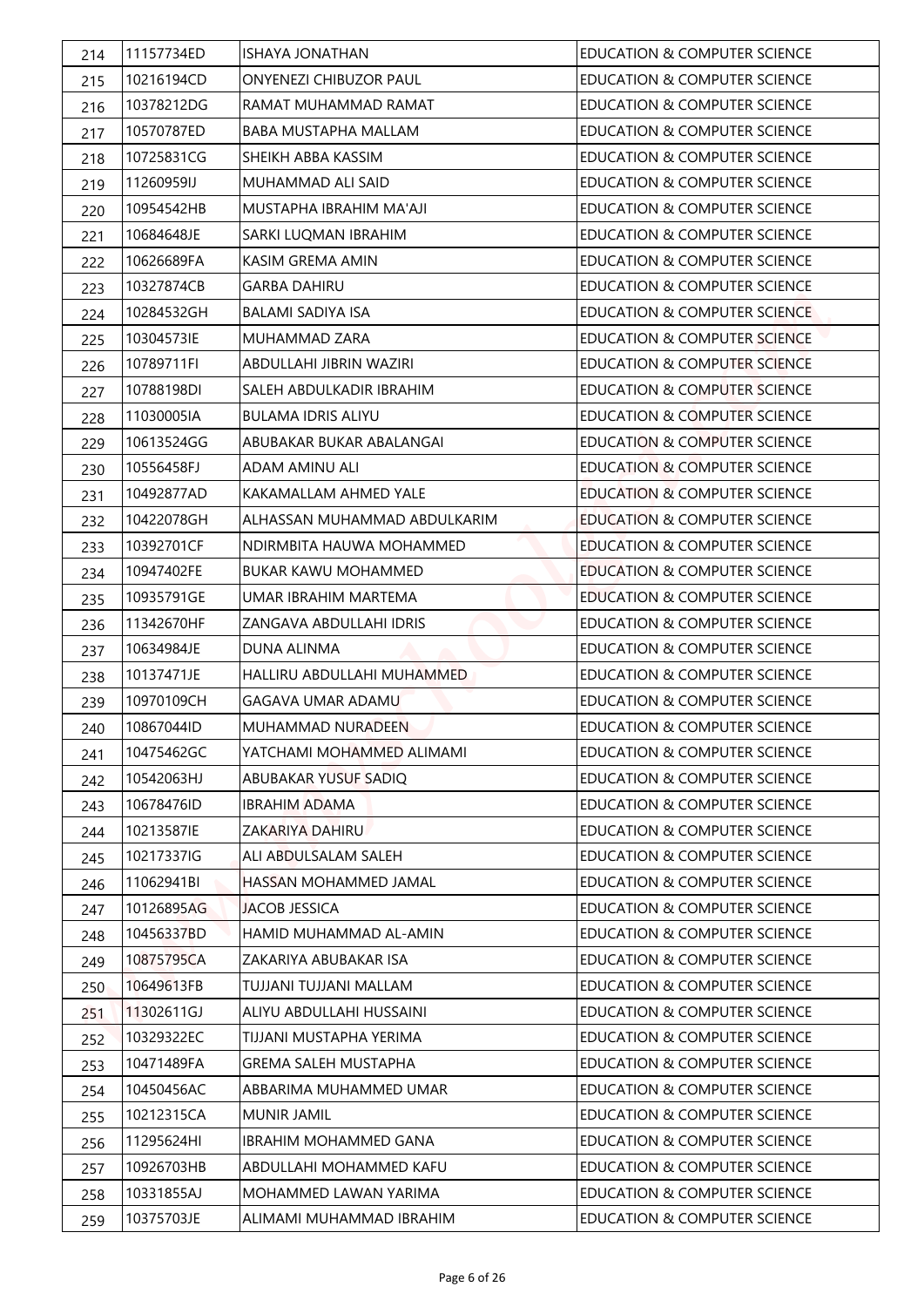| 260 | 10648308IG | BABA ADAM ADAM                    | <b>EDUCATION &amp; COMPUTER SCIENCE</b> |
|-----|------------|-----------------------------------|-----------------------------------------|
| 261 | 10257259BI | WASINDA NATHAN                    | EDUCATION & COMPUTER SCIENCE            |
| 262 | 10269212EJ | WAZIRI UMAR                       | EDUCATION & COMPUTER SCIENCE            |
| 263 | 10666035GB | ALI MUSTAPHA IBRAHIM              | <b>EDUCATION &amp; COMPUTER SCIENCE</b> |
| 264 | 10643026CE | AUWAL ABDULKADIR ALI              | <b>EDUCATION &amp; COMPUTER SCIENCE</b> |
| 265 | 11292738AG | <b>IDRIS MUSTAPHA</b>             | EDUCATION & COMPUTER SCIENCE            |
| 266 | 10612784FF | LAWAN ABBA GONI YUSUF             | EDUCATION & COMPUTER SCIENCE            |
| 267 | 11220316IJ | MOHAMMED MOHAMMED MUBARAK         | EDUCATION & COMPUTER SCIENCE            |
| 268 | 11169691GC | KONTO MARYAM IBRAHIM              | <b>EDUCATION &amp; COMPUTER SCIENCE</b> |
| 269 | 10927015AI | MUSA BABA GONI                    | <b>EDUCATION &amp; COMPUTER SCIENCE</b> |
| 270 | 10833994AC | ABDULLAHI ABDULRAHMAN MUHAMMAD    | EDUCATION & COMPUTER SCIENCE            |
| 271 | 10737271EE | <b>WAKIL ABDULLAHI</b>            | EDUCATION & COMPUTER SCIENCE            |
| 272 | 10071189JA | AHMAD TIJJANI MUHIDDIN            | <b>EDUCATION &amp; COMPUTER SCIENCE</b> |
| 273 | 10682761DC | IBRAHIM ABUBAKAR                  | <b>EDUCATION &amp; COMPUTER SCIENCE</b> |
| 274 | 10278523FC | MOHAMMED AHMED TIJANI             | EDUCATION & COMPUTER SCIENCE            |
| 275 | 10214453AI | ALHAJI MUHAMMAD MALA              | EDUCATION & COMPUTER SCIENCE            |
| 276 | 10601463GI | <b>IBRAHIM JEREMIAH MAIVA</b>     | EDUCATION & COMPUTER SCIENCE            |
| 277 | 10324536EE | ABISO MUHAMMAD MUHAMMAD           | <b>EDUCATION &amp; COMPUTER SCIENCE</b> |
| 278 | 10392146EB | KASHIM USMAN                      | <b>EDUCATION &amp; PHYSICS</b>          |
| 279 | 10356737FD | TAIYU FANTA MUHAMMAD              | <b>EDUCATION &amp; PHYSICS</b>          |
| 280 | 11233897IG | <b>MUSTAPHA ALI</b>               | <b>EDUCATION &amp; PHYSICS</b>          |
| 281 | 10096151II | MUHAMMAD YAKUBU GALADIMA          | <b>EDUCATION &amp; PHYSICS</b>          |
| 282 | 10932197HJ | <b>KEFAS MIJIDADI</b>             | <b>EDUCATION &amp; PHYSICS</b>          |
| 283 | 10673705EA | <b>BITRUS MANASSEH</b>            | <b>EDUCATION &amp; PHYSICS</b>          |
| 284 | 10780687GH | AHMED MARYAM MUSTAPHA             | <b>EDUCATION &amp; PHYSICS</b>          |
| 285 | 10894143HC | MOHAMMED AHMED AMIR               | <b>EDUCATION &amp; PHYSICS</b>          |
| 286 | 10407522IF | <b>SADIQ MODU AJI</b>             | <b>EDUCATION &amp; PHYSICS</b>          |
|     |            | <b>FACULTY OF SCIENCE</b>         |                                         |
|     |            | DEPARTMENT OF BIOLOGICAL SCIENCES |                                         |
| 287 | 10741325AH | ASKIRA ABDULLAHI ABUBAKAR         | ANIMAL & ENVIRONMENTAL BIOLOGY          |
| 288 | 10657256BE | ABUBAKAR HADIZA LIKITA            | ANIMAL & ENVIRONMENTAL BIOLOGY          |
| 289 | 10577521BH | <b>BASHIR BILKISU</b>             | ANIMAL & ENVIRONMENTAL BIOLOGY          |
| 290 | 10154301EE | <b>THOMAS MWADA</b>               | ANIMAL & ENVIRONMENTAL BIOLOGY          |
| 291 | 10516289JC | MUSTAPHA MUKTAR MALAH             | ANIMAL & ENVIRONMENTAL BIOLOGY          |
| 292 | 10931983EC | <b>HASSAN DANIEL</b>              | ANIMAL & ENVIRONMENTAL BIOLOGY          |
| 293 | 1022215411 | <b>ADAM HAFSAT</b>                | ANIMAL & ENVIRONMENTAL BIOLOGY          |
| 294 | 10034859FC | ABDUL IBRAHIM WABBA               | ANIMAL & ENVIRONMENTAL BIOLOGY          |
| 295 | 10645202JC | <b>IBRAHIM AISHA</b>              | ANIMAL & ENVIRONMENTAL BIOLOGY          |
| 296 | 10039215HJ | MBAYA MARTHA PETER                | ANIMAL & ENVIRONMENTAL BIOLOGY          |
| 297 | 10530269FG | MUSA FATIMA TIJJANI               | ANIMAL & ENVIRONMENTAL BIOLOGY          |
| 298 | 10334208DB | <b>BALA SULEIMAN AHMED</b>        | ANIMAL & ENVIRONMENTAL BIOLOGY          |
| 299 | 10113790DG | <b>IBRAHIM HADIZA ABBA</b>        | ANIMAL & ENVIRONMENTAL BIOLOGY          |
| 300 | 10448483AE | BALAMI FALMATA ABUBAKAR           | ANIMAL & ENVIRONMENTAL BIOLOGY          |
| 301 | 10544965AG | MUSA SULAIMAN ISA                 | ANIMAL & ENVIRONMENTAL BIOLOGY          |
| 302 | 11019155DI | <b>MARK BITRUS</b>                | ANIMAL & ENVIRONMENTAL BIOLOGY          |
|     |            |                                   |                                         |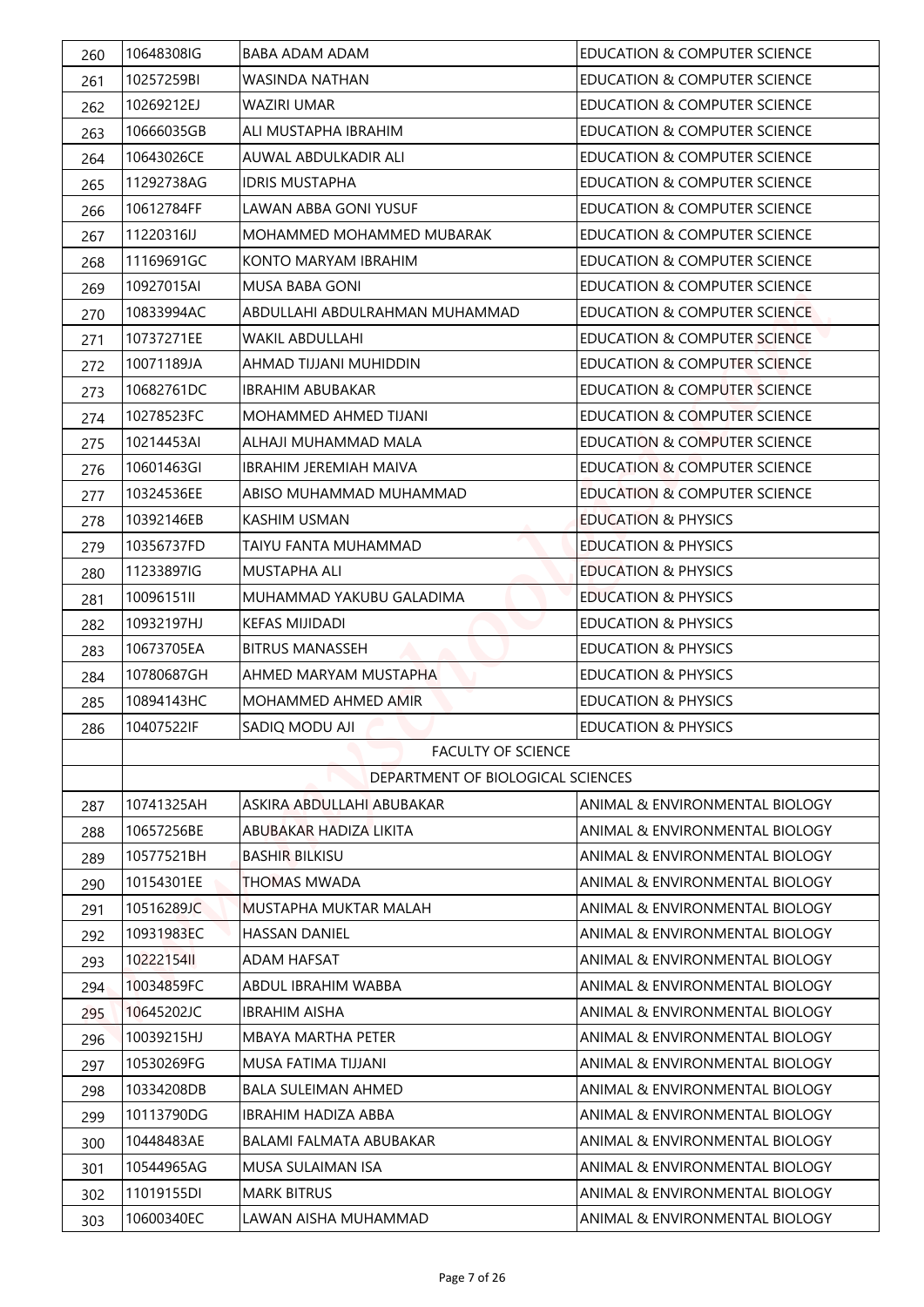| 304 | 10115859DH | ADAMU SALIHU                   | ANIMAL & ENVIRONMENTAL BIOLOGY |
|-----|------------|--------------------------------|--------------------------------|
| 305 | 10097846EH | YUSUF AYUBA                    | ANIMAL & ENVIRONMENTAL BIOLOGY |
| 306 | 10332858AH | <b>MUKHTAR AISHA</b>           | ANIMAL & ENVIRONMENTAL BIOLOGY |
| 307 | 10127385II | MUHAMMAD UMMULKHAIR ALI        | ANIMAL & ENVIRONMENTAL BIOLOGY |
| 308 | 10377114DC | UMAR 7ARA ALHAJI               | ANIMAL & ENVIRONMENTAL BIOLOGY |
| 309 | 11348333GB | LAWAN NATHANIEL CHIROMA        | ANIMAL & ENVIRONMENTAL BIOLOGY |
| 310 | 10034838BI | <b>IBRAHIM ABDULLAHI IDRIS</b> | ANIMAL & ENVIRONMENTAL BIOLOGY |
| 311 | 10606724JG | ABDULKARIM ISMAIL ALHASSAN     | ANIMAL & ENVIRONMENTAL BIOLOGY |
| 312 | 11028241DH | FOGUWA KHADIJAH BULAMA         | ANIMAL & ENVIRONMENTAL BIOLOGY |
| 313 | 10505267IB | <b>BOLE ABUBAKAR MODU</b>      | ANIMAL & ENVIRONMENTAL BIOLOGY |
| 314 | 11309596GG | MOHAMMED FATIMA MAI A          | ANIMAL & ENVIRONMENTAL BIOLOGY |
| 315 | 11318164GH | DAHIRU ISA YIMIRD              | ANIMAL & ENVIRONMENTAL BIOLOGY |
| 316 | 10321201FI | <b>ABDULHAMID EL-RUFAI</b>     | ANIMAL & ENVIRONMENTAL BIOLOGY |
| 317 | 10097206CH | ALI ZAKARIYA                   | ANIMAL & ENVIRONMENTAL BIOLOGY |
| 318 | 11173887IE | <b>GREMA MOHAMMAD</b>          | ANIMAL & ENVIRONMENTAL BIOLOGY |
| 319 | 10674140JD | KALE MUSTAPHA ABBA             | ANIMAL & ENVIRONMENTAL BIOLOGY |
| 320 | 10748687DH | <b>MOHAMMED KELLU</b>          | ANIMAL & ENVIRONMENTAL BIOLOGY |
| 321 | 10731408HG | WAKIL ABDULKARIM KASHIM        | ANIMAL & ENVIRONMENTAL BIOLOGY |
| 322 | 10472760CA | DUNOMA FATIMA USMAN            | ANIMAL & ENVIRONMENTAL BIOLOGY |
| 323 | 10900111BG | KAUMI FALMATA MUSA             | ANIMAL & ENVIRONMENTAL BIOLOGY |
| 324 | 10432004GI | KACHALLA ALIYU BABAGANA        | ANIMAL & ENVIRONMENTAL BIOLOGY |
| 325 | 1127906611 | ABUBAKAR AISHA                 | ANIMAL & ENVIRONMENTAL BIOLOGY |
| 326 | 11294711AE | SANGAYAMA ALI ALI              | ANIMAL & ENVIRONMENTAL BIOLOGY |
| 327 | 11052560CE | ADAMU RAMATU BUKAR             | ANIMAL & ENVIRONMENTAL BIOLOGY |
| 328 | 11169481BD | TAKI HUSSAINI MUHAMMAD         | ANIMAL & ENVIRONMENTAL BIOLOGY |
| 329 | 11199373GC | MALA ANNUR BABA                | ANIMAL & ENVIRONMENTAL BIOLOGY |
| 330 | 10975737CB | <b>JAMES GAMBO</b>             | ANIMAL & ENVIRONMENTAL BIOLOGY |
| 331 | 10805436CF | <b>MANGUS AISHA MUSA</b>       | ANIMAL & ENVIRONMENTAL BIOLOGY |
| 332 | 11310225CC | SABIU YAHAYA USMAN             | ANIMAL & ENVIRONMENTAL BIOLOGY |
| 333 | 10131310FA | AHMED ISMAIL UMORU             | ANIMAL & ENVIRONMENTAL BIOLOGY |
| 334 | 10151484FG | BUKAR MARYAM USMAN             | ANIMAL & ENVIRONMENTAL BIOLOGY |
| 335 | 10283251DA | HASSAN FANNA ABBAGANA          | ANIMAL & ENVIRONMENTAL BIOLOGY |
| 336 | 10730659JC | KININDI IBRAHIM USMAN          | ANIMAL & ENVIRONMENTAL BIOLOGY |
| 337 | 10877919FA | MUSA FATIMA MK                 | ANIMAL & ENVIRONMENTAL BIOLOGY |
| 338 | 10481972CJ | MIRNGA ABDULLAHI YUSUF         | ANIMAL & ENVIRONMENTAL BIOLOGY |
| 339 | 10847408BF | MALA FALMATA ALHAJI            | ANIMAL & ENVIRONMENTAL BIOLOGY |
| 340 | 10055876FB | MWADA MARY                     | ANIMAL & ENVIRONMENTAL BIOLOGY |
| 341 | 10711525HA | ABBA FATIMA MOHAMMED           | ANIMAL & ENVIRONMENTAL BIOLOGY |
| 342 | 10688651BG | MOHAMMED HAUWA EMMA            | ANIMAL & ENVIRONMENTAL BIOLOGY |
| 343 | 10596112BJ | ALI MOHAMMED IMAM              | ANIMAL & ENVIRONMENTAL BIOLOGY |
| 344 | 10739952FC | <b>KARNILUS PATIENCE</b>       | ANIMAL & ENVIRONMENTAL BIOLOGY |
| 345 | 11110630CG | JIDDA MUHAMMAD UMAR            | ANIMAL & ENVIRONMENTAL BIOLOGY |
| 346 | 10669667CJ | <b>GARBA ADAMU MUSA</b>        | ANIMAL & ENVIRONMENTAL BIOLOGY |
| 347 | 11114034JG | KURNA YAKURA MUSTAPHA          | ANIMAL & ENVIRONMENTAL BIOLOGY |
| 348 | 11142177FH | MOHAMMED BUNU-GANA             | ANIMAL & ENVIRONMENTAL BIOLOGY |
| 349 | 10264243BI | AHMAD AISHA MUSA               | ANIMAL & ENVIRONMENTAL BIOLOGY |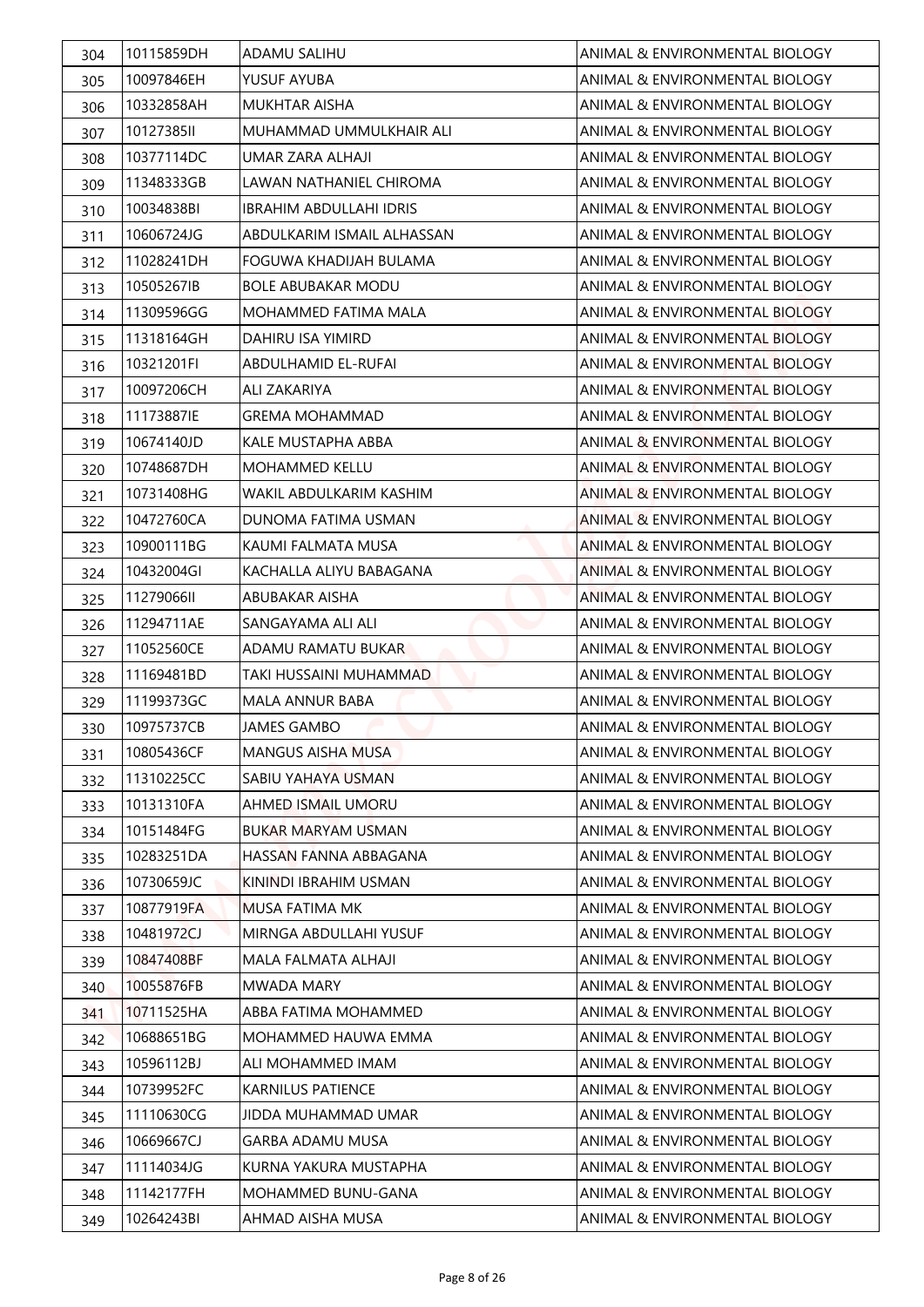| 350 | 10504951FJ | <b>BOLE KALTUM MODU</b>        | ANIMAL & ENVIRONMENTAL BIOLOGY |
|-----|------------|--------------------------------|--------------------------------|
| 351 | 10149003DA | BUKAR YAHAYA MUSTAPHA          | ANIMAL & ENVIRONMENTAL BIOLOGY |
| 352 | 10579288FB | LAWAN FALMATA ALHAJI           | ANIMAL & ENVIRONMENTAL BIOLOGY |
| 353 | 11085938JB | UMAR MOHAMMED GAJIBO           | ANIMAL & ENVIRONMENTAL BIOLOGY |
| 354 | 11273631JH | <b>MUJAHIT YUSUF</b>           | ANIMAL & ENVIRONMENTAL BIOLOGY |
| 355 | 11149472JE | IBRAHIM FATIMA YAHAYA          | ANIMAL & ENVIRONMENTAL BIOLOGY |
| 356 | 10900495CI | <b>JIDDA IBRAHIM ISA</b>       | ANIMAL & ENVIRONMENTAL BIOLOGY |
| 357 | 10284716JH | <b>MAKINTA ABDULLAHI</b>       | ANIMAL & ENVIRONMENTAL BIOLOGY |
| 358 | 10541178BI | MUSTAPHA MOHAMMED NUR          | ANIMAL & ENVIRONMENTAL BIOLOGY |
| 359 | 10599573BF | MUHAMMED MAIMUNA               | ANIMAL & ENVIRONMENTAL BIOLOGY |
| 360 | 11318377BA | MOHAMMED FALMATA ADAM          | ANIMAL & ENVIRONMENTAL BIOLOGY |
| 361 | 10610296FA | <b>BULAMA AISHA</b>            | ANIMAL & ENVIRONMENTAL BIOLOGY |
| 362 | 10681542AD | JIDDA USMAN YAKUBU             | ANIMAL & ENVIRONMENTAL BIOLOGY |
| 363 | 10603964DE | KURA LAWAN BABA                | ANIMAL & FNVIRONMENTAL BIOLOGY |
| 364 | 10228152DJ | ADAMU HADIZA                   | ANIMAL & ENVIRONMENTAL BIOLOGY |
| 365 | 10042052AH | BABAGANA MUHAMMAD              | ANIMAL & ENVIRONMENTAL BIOLOGY |
| 366 | 11194003HA | ALI FATIMA BASHIR              | ANIMAL & ENVIRONMENTAL BIOLOGY |
| 367 | 10134993FJ | <b>GAJI BULAMA MALLAM</b>      | ANIMAL & ENVIRONMENTAL BIOLOGY |
| 368 | 11138814FI | MUHAMMAD ALHAJI ALI            | ANIMAL & ENVIRONMENTAL BIOLOGY |
| 369 | 10763986CB | BABA FALMATA SHETTIMA          | ANIMAL & ENVIRONMENTAL BIOLOGY |
| 370 | 10031223JG | <b>IBRAHIM ZARA BARMA</b>      | ANIMAL & ENVIRONMENTAL BIOLOGY |
| 371 | 10415916CG | MUSTAPHA KALTHUM USMAN         | ANIMAL & ENVIRONMENTAL BIOLOGY |
| 372 | 1074275311 | <b>MODU UMAR ALI</b>           | ANIMAL & ENVIRONMENTAL BIOLOGY |
| 373 | 10509371II | <b>IBRAHIM EPHRAIM</b>         | ANIMAL & ENVIRONMENTAL BIOLOGY |
| 374 | 11172691ID | <b>GREMA HAUWA MUSTAPHA</b>    | ANIMAL & ENVIRONMENTAL BIOLOGY |
| 375 | 11307258JG | <b>USMAN HADIZA</b>            | ANIMAL & ENVIRONMENTAL BIOLOGY |
| 376 | 10933025CA | <b>GANA MOHAMMED ALHAJI</b>    | ANIMAL & ENVIRONMENTAL BIOLOGY |
| 377 | 10565476GI | <b>MUSA IBRAHIM</b>            | ANIMAL & ENVIRONMENTAL BIOLOGY |
| 378 | 10261878DC | ALHASSAN JOSHUA MAMZA          | ANIMAL & ENVIRONMENTAL BIOLOGY |
| 379 | 11153928BF | TIJJANI ABDULLAHI              | ANIMAL & ENVIRONMENTAL BIOLOGY |
| 380 | 11195611JG | DAHIRU MUSTAPHA                | ANIMAL & ENVIRONMENTAL BIOLOGY |
| 381 | 11213739DC | ABUBAKAR BUBA UMAR             | ANIMAL & ENVIRONMENTAL BIOLOGY |
| 382 | 10131478DB | KASHIM AISHA BUKAR             | ANIMAL & ENVIRONMENTAL BIOLOGY |
| 383 | 11151882EC | ZOJI MOHAMMED BUKAR            | ANIMAL & ENVIRONMENTAL BIOLOGY |
| 384 | 10865332HI | SHETTIMA AISHA ABBA            | ANIMAL & ENVIRONMENTAL BIOLOGY |
| 385 | 10336414AJ | ABDULLAHI AMINA LAMINU         | ANIMAL & ENVIRONMENTAL BIOLOGY |
| 386 | 11104271JB | MUHAMMAD ABDULRAHMAN KYARI     | ANIMAL & ENVIRONMENTAL BIOLOGY |
| 387 | 11085139GD | MUHAMMAD MUHAMMAD GONI         | ANIMAL & ENVIRONMENTAL BIOLOGY |
| 388 | 10676779DD | LAWAN BINTU ZANNA              | ANIMAL & ENVIRONMENTAL BIOLOGY |
| 389 | 11311648CB | UMAR FATIMA MOHAMMED           | ANIMAL & ENVIRONMENTAL BIOLOGY |
| 390 | 10880765EI | UMAR ABBA KYARI                | ANIMAL & ENVIRONMENTAL BIOLOGY |
| 391 | 10270605EB | MOHAMMED HALIMA ALI            | ANIMAL & ENVIRONMENTAL BIOLOGY |
| 392 | 11324841BI | ABATCHA MUSTAPHA               | ANIMAL & ENVIRONMENTAL BIOLOGY |
| 393 | 10671075HD | ALBARNAWI MUHAMMAD BINMUHAMMAD | <b>BIOTECHNOLOGY</b>           |
| 394 | 10499854CE | ANJILI LADI GWAYERI            | <b>BIOTECHNOLOGY</b>           |
| 395 | 10018216CG | ALI AMINA ISA                  | <b>BIOTECHNOLOGY</b>           |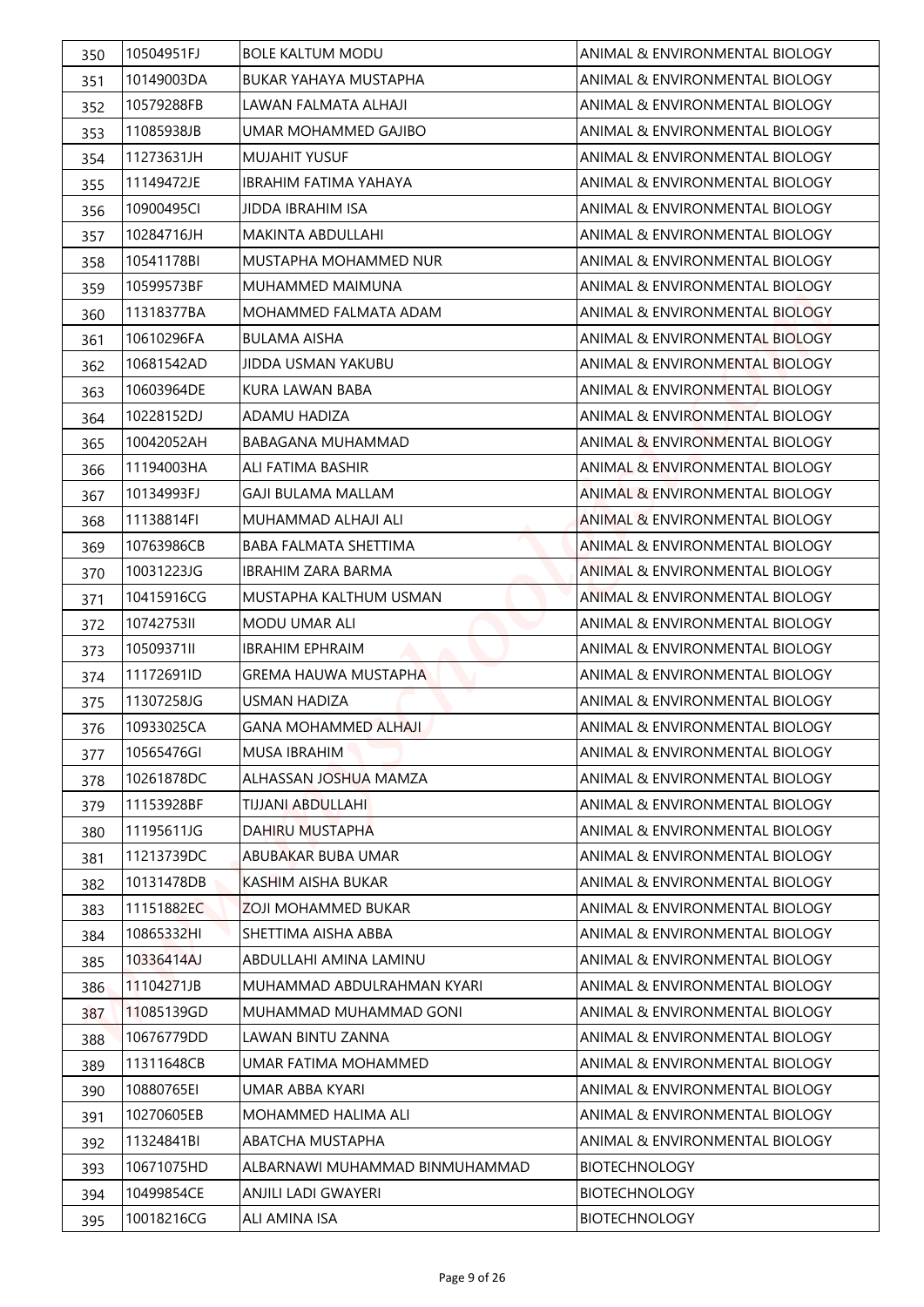| 396 | 10103790GD | MUAZU AMMA YUSUF             | <b>BIOTECHNOLOGY</b> |
|-----|------------|------------------------------|----------------------|
| 397 | 11204686DB | MUHAMMAD ABUBAKAR ALHAJI     | <b>BIOTECHNOLOGY</b> |
| 398 | 10548763FI | <b>BULAMA KARU MOFIO</b>     | <b>BIOTECHNOLOGY</b> |
| 399 | 11304031HH | AHMED FATIMA MOFIYO          | <b>BIOTECHNOLOGY</b> |
| 400 | 10638989BA | AJI ADAM ABBA                | <b>BIOTECHNOLOGY</b> |
| 401 | 10109073CF | AJIGIN KALTUM MUHAMMAD       | <b>BIOTECHNOLOGY</b> |
| 402 | 10355612DD | <b>UMAR MUKTAR</b>           | <b>BIOTECHNOLOGY</b> |
| 403 | 10259748CA | <b>HYELAVI MOSES MALGWI</b>  | <b>BIOTECHNOLOGY</b> |
| 404 | 11309332IC | BABAGANA AISHA ZANNA         | <b>BIOTECHNOLOGY</b> |
| 405 | 10127648HF | MOHAMMED FATIMA ALI          | <b>BIOTECHNOLOGY</b> |
| 406 | 10125397DI | TURAJO AISHA ABUBAKAR        | <b>BIOTECHNOLOGY</b> |
| 407 | 10264441AG | PRECIOUS PHILEMON JAPARI     | <b>BIOTECHNOLOGY</b> |
| 408 | 11307765DA | <b>ISA MARYAM ADAMU</b>      | <b>BIOTECHNOLOGY</b> |
| 409 | 10727206HC | KARUMI ABATCHA MINTAR        | <b>BIOTECHNOLOGY</b> |
| 410 | 10883464AC | AHMED YUSUF ABBA             | <b>BIOTECHNOLOGY</b> |
| 411 | 10246395BI | <b>WATSAI THOMAS AUDU</b>    | <b>BIOTECHNOLOGY</b> |
| 412 | 11327124FG | YELI BILKISU                 | <b>BIOTECHNOLOGY</b> |
| 413 | 10286050HC | <b>BASHIR MUHAMMAD YUNUS</b> | <b>BIOTECHNOLOGY</b> |
| 414 | 10004199HG | UMAR FATIMA ABBA             | <b>BIOTECHNOLOGY</b> |
| 415 | 10340861FE | HAMZA AMIN IBRAHIM           | <b>BIOTECHNOLOGY</b> |
| 416 | 11149565AJ | LAWAN HAFSAT ALI             | <b>BIOTECHNOLOGY</b> |
| 417 | 10337947GG | <b>BULAMA MUHAMMAD ABBA</b>  | <b>BIOTECHNOLOGY</b> |
| 418 | 11070314BF | MUHAMMAD ZAINAB MUSTAPHA     | <b>BIOTECHNOLOGY</b> |
| 419 | 10049490AD | CHIROMA FATIMA MUSA          | <b>BIOTECHNOLOGY</b> |
| 420 | 10445900JA | SANDA ZAINAB BABA            | <b>BIOTECHNOLOGY</b> |
| 421 | 11310273HC | ABBA HAUWA ZANNA             | <b>BIOTECHNOLOGY</b> |
| 422 | 10127785FC | ABDULRAHMAN HALIMA           | <b>BIOTECHNOLOGY</b> |
| 423 | 11182373EA | HASSAN AISHA ABBAGANA        | <b>BIOTECHNOLOGY</b> |
| 424 | 10137072DA | MOHAMMED FARIDA              | <b>BIOTECHNOLOGY</b> |
| 425 | 10129981GA | <b>AUDU FANTA ALI</b>        | <b>BIOTECHNOLOGY</b> |
| 426 | 10893519AE | <b>MUSA ABUBAKAR</b>         | <b>BIOTECHNOLOGY</b> |
| 427 | 10883785AJ | MUHAMMAD FALMATA SHUWAMI     | <b>BIOTECHNOLOGY</b> |
| 428 | 10282985FC | <b>BALA ISMAIL MUSTAPHA</b>  | <b>BIOTECHNOLOGY</b> |
| 429 | 10154536BI | ABATCHA HAUWA MUHAMMAD       | <b>BIOTECHNOLOGY</b> |
| 430 | 10068321GB | <b>BAKO MUHAMMAD</b>         | <b>BIOTECHNOLOGY</b> |
| 431 | 10496609FJ | HASSAN IJANADA               | <b>BIOTECHNOLOGY</b> |
| 432 | 10382277GD | MUHAMMAD MUSTAPHA            | <b>BIOTECHNOLOGY</b> |
| 433 | 11301800HH | SHETTIMA GREMA MASU          | <b>BIOTECHNOLOGY</b> |
| 434 | 10803389FF | AHMED IBRAHIM HUSSAINI       | <b>BIOTECHNOLOGY</b> |
| 435 | 10134756JB | AWALI ALI MUSTAPHA           | <b>BIOTECHNOLOGY</b> |
| 436 | 10464532GG | HUSSAINI HARIRA KIRAWA       | <b>BIOTECHNOLOGY</b> |
| 437 | 10507290CG | YARI KAMALUDDEEN YUSUF       | <b>BIOTECHNOLOGY</b> |
| 438 | 10123659BE | KAKA ABUBAKAR                | <b>BIOTECHNOLOGY</b> |
| 439 | 10130576CB | SULEIMAN HAFSAT              | <b>BIOTECHNOLOGY</b> |
| 440 | 10353588JB | WAKIL BILKISU KAUJI          | <b>BIOTECHNOLOGY</b> |
| 441 | 10130740BE | KYARI AISHA BULAMA           | <b>BIOTECHNOLOGY</b> |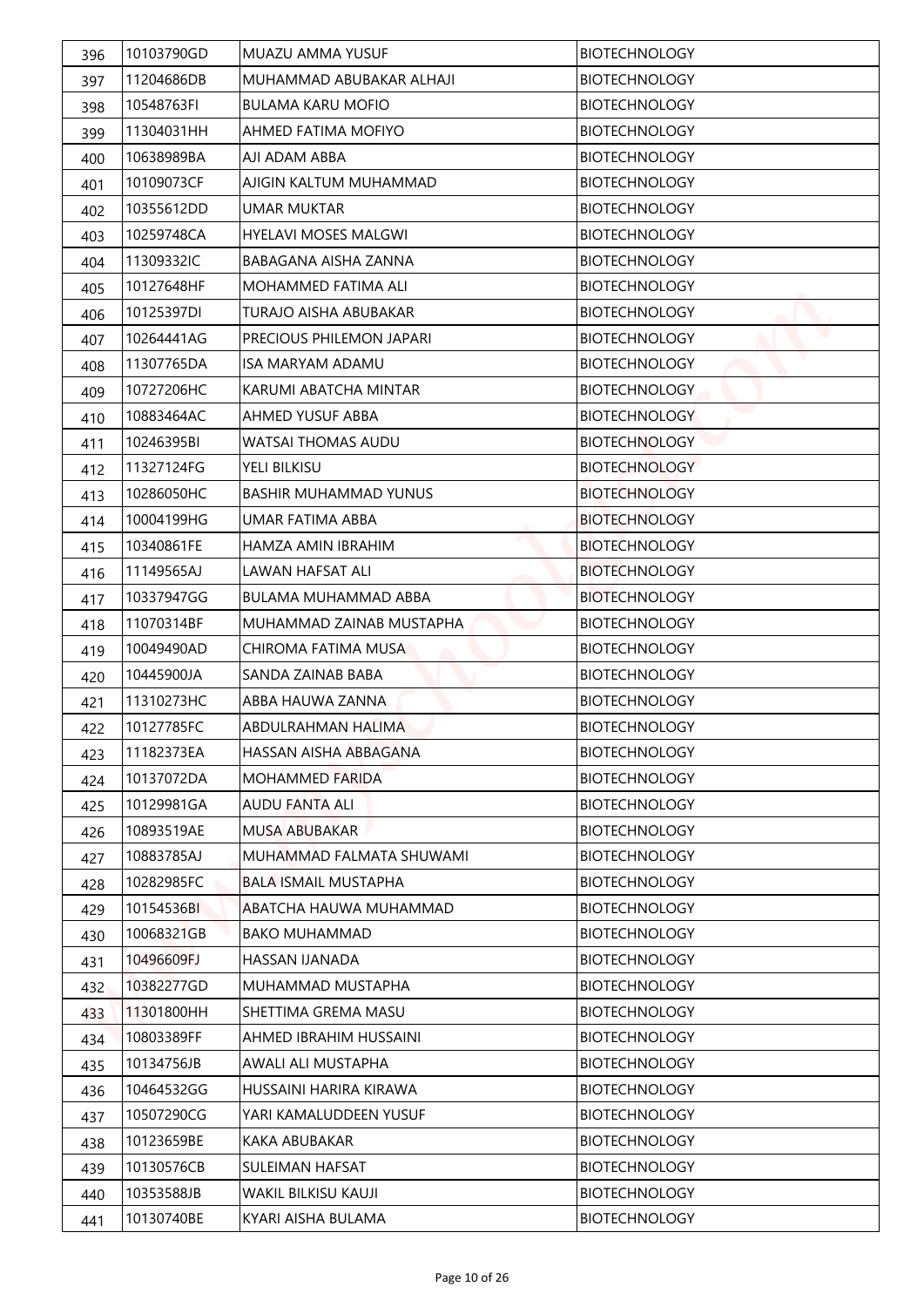| 442 | 10114269FE | <b>ALGONI DUNGUS</b>         | <b>BIOTECHNOLOGY</b> |
|-----|------------|------------------------------|----------------------|
| 443 | 10243267JA | MOHAMMED ADAMU               | <b>BIOTECHNOLOGY</b> |
| 444 | 10948700EA | <b>BUKAR BARNABAS</b>        | <b>BIOTECHNOLOGY</b> |
| 445 | 10060967AH | SULTAN FATIMA ALHASAN        | <b>BIOTECHNOLOGY</b> |
| 446 | 10490791FD | AHMAD MUSA MUHAMMAD          | <b>BIOTECHNOLOGY</b> |
| 447 | 10696095JB | UMAR AISHA ALHAJI            | <b>BIOTECHNOLOGY</b> |
| 448 | 10017613IJ | ABUBAKAR MUSTAPHA UMAR       | <b>BIOTECHNOLOGY</b> |
| 449 | 10901698AI | <b>BUKAR SANUSI</b>          | <b>BIOTECHNOLOGY</b> |
| 450 | 11066349HG | SANI FATIMA IBRAHIM          | <b>BIOTECHNOLOGY</b> |
| 451 | 10034093CC | YERIMA RAWA MODU             | <b>BIOTECHNOLOGY</b> |
| 452 | 10819223ID | ISA ISA SHUAIBU              | <b>BIOTECHNOLOGY</b> |
| 453 | 11312282FJ | <b>UMAR FATIMA</b>           | <b>BIOTECHNOLOGY</b> |
| 454 | 10197855EB | ABBA ADAMA ISA               | <b>BIOTECHNOLOGY</b> |
| 455 | 10845619EH | MUHAMMAD HADIZA ADAM         | <b>BIOTECHNOLOGY</b> |
| 456 | 10667540AI | MAINA MOHAMMED BABAKURA      | <b>BIOTECHNOLOGY</b> |
| 457 | 10035194BH | <b>BABAKURA UMAR</b>         | <b>BIOTECHNOLOGY</b> |
| 458 | 10052905EA | <b>MODU MOHAMMED IBRAHIM</b> | <b>BIOTECHNOLOGY</b> |
| 459 | 11297420CF | <b>USMAN ABDULLAHI</b>       | <b>BIOTECHNOLOGY</b> |
| 460 | 10668136GD | ALKALI USMAN MOHAMMED        | <b>BIOTECHNOLOGY</b> |
| 461 | 10965669FI | ABDULLAHI ZARA JIBRIN        | <b>BIOTECHNOLOGY</b> |
| 462 | 10846336DA | ALI NANA ABBA                | <b>BIOTECHNOLOGY</b> |
| 463 | 10353679BC | MOHAMMED FATIMA SHETTIMA     | <b>BIOTECHNOLOGY</b> |
| 464 | 10751038GF | <b>ISA ADAM ABBA</b>         | <b>BIOTECHNOLOGY</b> |
| 465 | 10633427BC | <b>UMAR MARYAM</b>           | <b>BIOTECHNOLOGY</b> |
| 466 | 10492130BD | MUHAMMAD ZAINAB BULAMA       | <b>BIOTECHNOLOGY</b> |
| 467 | 10330875DJ | TIJJANI HASSAN               | <b>BIOTECHNOLOGY</b> |
| 468 | 10028127HC | SHUAIBU MOHAMMED NUR         | <b>BIOTECHNOLOGY</b> |
| 469 | 10206913CH | MAMADU JANADA                | <b>BIOTECHNOLOGY</b> |
| 470 | 10863870AC | AHMAD ZARA MOHAMMED          | <b>BIOTECHNOLOGY</b> |
| 471 | 10062360JG | <b>GIDADO BELLO ADAMU</b>    | <b>BIOTECHNOLOGY</b> |
| 472 | 10801738GB | MOHAMMED BABAJIDDA GREMA     | <b>BIOTECHNOLOGY</b> |
| 473 | 10227424IJ | MULIMA ALIYU MOHAMMED        | <b>BIOTECHNOLOGY</b> |
| 474 | 10355987HC | HUSSAINI FATIMA ALIYU        | <b>BIOTECHNOLOGY</b> |
| 475 | 10029826BJ | ADAM MUHAMMAD HARUNA         | <b>BIOTECHNOLOGY</b> |
| 476 | 10280070GH | MUHAMMAD ABBA                | <b>BIOTECHNOLOGY</b> |
| 477 | 11197324AB | UMAR RAHAMA ABUBAKAR         | <b>BIOTECHNOLOGY</b> |
| 478 | 10381131AJ | ABUBAKAR KABIRU              | <b>BIOTECHNOLOGY</b> |
| 479 | 10127844GJ | <b>BUKAR FALMATA BURA</b>    | <b>BIOTECHNOLOGY</b> |
| 480 | 11068193HD | KACHALLA FALMATA SAJE        | <b>BIOTECHNOLOGY</b> |
| 481 | 10751289II | SHETTIMA AMINA AHMAD         | <b>BIOTECHNOLOGY</b> |
| 482 | 10344653CH | <b>IBRAHIM HAJJA FATI</b>    | <b>BIOTECHNOLOGY</b> |
| 483 | 10131315DF | SALEH WAKIL SAINNA           | <b>BIOTECHNOLOGY</b> |
| 484 | 10751193IF | ABBA FATIMA                  | <b>BIOTECHNOLOGY</b> |
| 485 | 11066561CC | ABDULLAHI MOHAMMED           | <b>BIOTECHNOLOGY</b> |
| 486 | 10755842AJ | ZANNA BABAMAYO               | <b>BIOTECHNOLOGY</b> |
| 487 | 10029315JH | AHMAD FATIMA KABIR           | <b>BIOTECHNOLOGY</b> |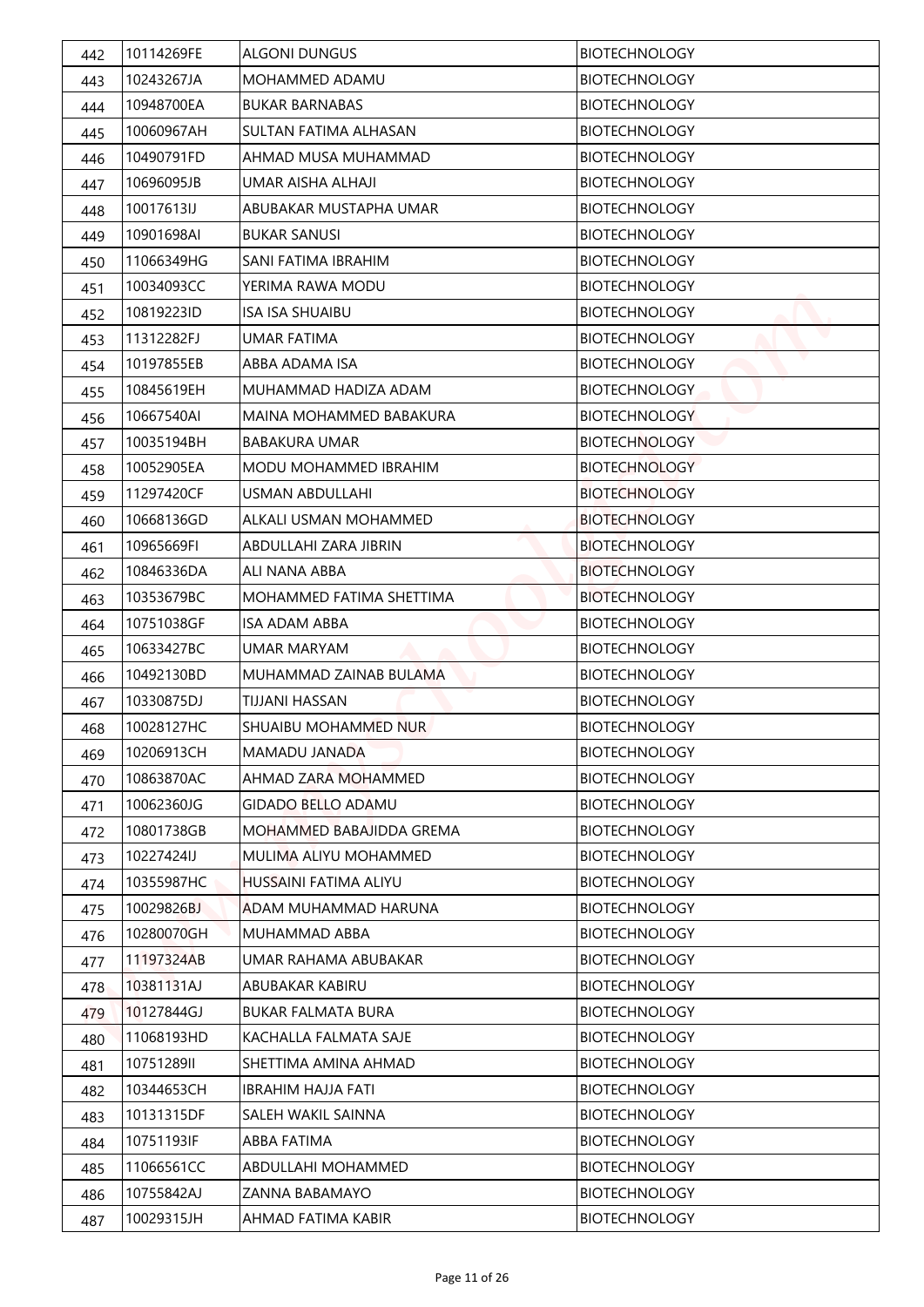| 488 | 10847332EJ | MUHAMMAD HAMMA ANNUR              | <b>BIOTECHNOLOGY</b>                     |
|-----|------------|-----------------------------------|------------------------------------------|
| 489 | 10294653GF | ABDULKARIM KALTUM                 | <b>BIOTECHNOLOGY</b>                     |
| 490 | 10621630JF | KULLIMA FALMATA SHETTIMA          | <b>BIOTECHNOLOGY</b>                     |
| 491 | 11312176IG | ABDULLAHI FATIMA                  | <b>BIOTECHNOLOGY</b>                     |
| 492 | 10797195BD | MUSTAPHA KAKAADAM ABUBAKAR        | <b>BIOTECHNOLOGY</b>                     |
| 493 | 11269041JD | KUR BUKAR MALLAM                  | <b>BIOTECHNOLOGY</b>                     |
| 494 | 10184237FI | UMAR HAJJA YAGANA                 | <b>BIOTECHNOLOGY</b>                     |
| 495 | 11131760HE | <b>BASHIR ISA ABUBAKAR</b>        | <b>BIOTECHNOLOGY</b>                     |
| 496 | 11073932CF | MUSTAPHA KHADIJA HUSSAINI         | <b>BIOTECHNOLOGY</b>                     |
| 497 | 10672834DE | MOHAMMED FATSUMA GANA             | <b>BIOTECHNOLOGY</b>                     |
| 498 | 10426097DI | SANI SHUAIBU                      | <b>BIOTECHNOLOGY</b>                     |
| 499 | 11074249EE | <b>BABAGANA SHETTIMA</b>          | <b>BIOTECHNOLOGY</b>                     |
| 500 | 10095665JB | MALA ZARA ALI                     | <b>BIOTECHNOLOGY</b>                     |
| 501 | 10247976CI | <b>FANNAMI ZAINAB MALLAM</b>      | <b>BIOTECHNOLOGY</b>                     |
| 502 | 10401371BB | ARFO FATIMA IBRAHIM               | <b>BIOTECHNOLOGY</b>                     |
| 503 | 11163180AB | YAHAYA MUSA MUHAMMAD              | <b>BIOTECHNOLOGY</b>                     |
| 504 | 10435792FD | MUHAMMAD MUSTAPHA                 | <b>BIOTECHNOLOGY</b>                     |
| 505 | 10514442AH | <b>IORCHOR FRIDAY AONDONGUHER</b> | PLANT SCIENCE & BIOTECHNOLOGY            |
| 506 | 10480919IE | ABUBAKAR ABDULLAHI                | PLANT SCIENCE & BIOTECHNOLOGY            |
| 507 | 10548205ID | KUTTA IBRAHIM MOHAMMED            | PLANT SCIENCE & BIOTECHNOLOGY            |
| 508 | 11252825EH | AMINU SANI SANI                   | PLANT SCIENCE & BIOTECHNOLOGY            |
| 509 | 11048308HD | DAMILOLA TAOFEEQ AHMED            | PLANT SCIENCE & BIOTECHNOLOGY            |
| 510 | 10601509CH | JACOB JOEL GWARI                  | PLANT SCIENCE & BIOTECHNOLOGY            |
| 511 | 10215672DH | <b>MUNIR ABUBAKAR</b>             | <b>PLANT SCIENCE &amp; BIOTECHNOLOGY</b> |
| 512 | 10780132ID | YARAYI FALMATA LAWAN              | PLANT SCIENCE & BIOTECHNOLOGY            |
| 513 | 10167997IE | MODU ABBA MUHAMMAD                | PLANT SCIENCE & BIOTECHNOLOGY            |
| 514 | 10192486EG | <b>UMAR ZAKARIYA GONI</b>         | PLANT SCIENCE & BIOTECHNOLOGY            |
| 515 | 10539597AI | WADZANI BABAGANA ABDULLAHI        | PLANT SCIENCE & BIOTECHNOLOGY            |
| 516 | 10190615DD | MODU FATIMA MUSTAPHA              | PLANT SCIENCE & BIOTECHNOLOGY            |
| 517 | 10699144GC | <b>JILAN ESTHER</b>               | PLANT SCIENCE & BIOTECHNOLOGY            |
| 518 | 10914764JF | <b>SULE HUSSAINA BUBA</b>         | PLANT SCIENCE & BIOTECHNOLOGY            |
| 519 | 10509961GE | <b>GONI KHALIL ABUBAKAR</b>       | PLANT SCIENCE & BIOTECHNOLOGY            |
| 520 | 11077650CG | <b>ABBA ADAM MANI</b>             | PLANT SCIENCE & BIOTECHNOLOGY            |
| 521 | 10039090GG | <b>BUKAR MARYAM WAKIL</b>         | PLANT SCIENCE & BIOTECHNOLOGY            |
| 522 | 10952400JF | <b>BULAMA FATIMA MOHAMMED</b>     | PLANT SCIENCE & BIOTECHNOLOGY            |
| 523 | 10516582IG | <b>IBRAHIM SANDA ALHAJI</b>       | PLANT SCIENCE & BIOTECHNOLOGY            |
| 524 | 11079048AD | ALGONI FATIMA HASSAN              | PLANT SCIENCE & BIOTECHNOLOGY            |
| 525 | 10294504CH | MUHAMMAD ABULLAHI HASSAN          | PLANT SCIENCE & BIOTECHNOLOGY            |
| 526 | 10093700GJ | ABUBAKAR ADAM MOHAMMED            | PLANT SCIENCE & BIOTECHNOLOGY            |
| 527 | 11288620EB | DAUDA ZAKARIYA                    | PLANT SCIENCE & BIOTECHNOLOGY            |
| 528 | 11067511IC | <b>ISHAKU AHMAD</b>               | PLANT SCIENCE & BIOTECHNOLOGY            |
| 529 | 10811928EG | YAKUBU MUHAMMAD                   | PLANT SCIENCE & BIOTECHNOLOGY            |
| 530 | 10481369JC | KUKAWA MOHAMMED MOHAMMED          | PLANT SCIENCE & BIOTECHNOLOGY            |
| 531 | 10136622CC | JAMES MONDAY                      | PLANT SCIENCE & BIOTECHNOLOGY            |
| 532 | 10662557BJ | <b>ISHAKA HASSAN</b>              | PLANT SCIENCE & BIOTECHNOLOGY            |
| 533 | 10135599IE | ISMAIL FATIMA MUHAMMAD            | PLANT SCIENCE & BIOTECHNOLOGY            |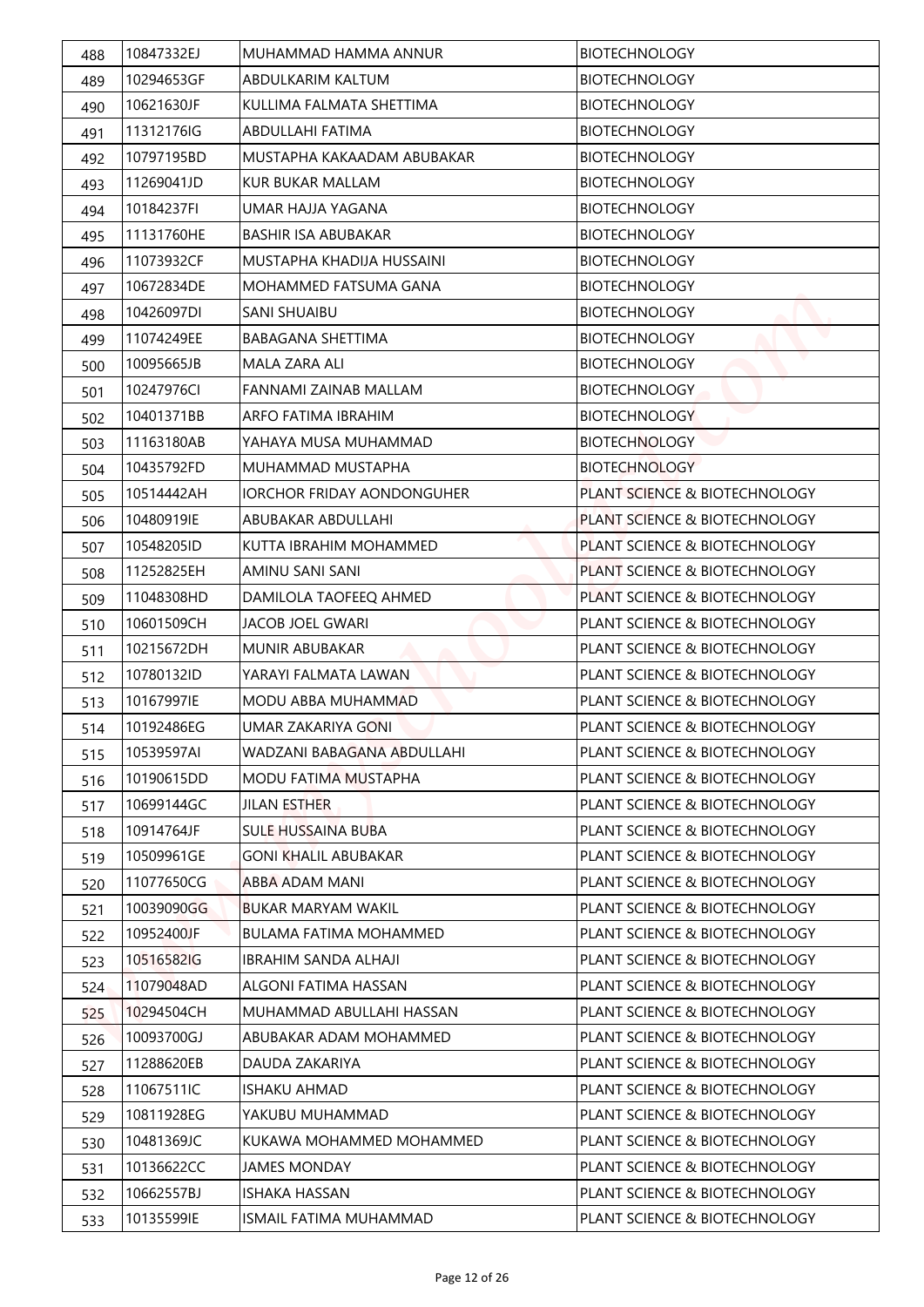| 534 | 11233675HD | ABDULLAHI UMAR SHERIFF       | PLANT SCIENCE & BIOTECHNOLOGY |
|-----|------------|------------------------------|-------------------------------|
| 535 | 10321534CJ | <b>ISHAKU DAUDA</b>          | PLANT SCIENCE & BIOTECHNOLOGY |
| 536 | 10128003HH | KYARI HADIZA ABBA            | PLANT SCIENCE & BIOTECHNOLOGY |
| 537 | 11018597GD | SADIQ USMAN ABUBAKAR         | PLANT SCIENCE & BIOTECHNOLOGY |
| 538 | 11072525HF | <b>IBRAHIM MARYAM ISHAQ</b>  | PLANT SCIENCE & BIOTECHNOLOGY |
| 539 | 10053448GA | ABUBAKAR MUHAMMAD GIRGIRI    | PLANT SCIENCE & BIOTECHNOLOGY |
| 540 | 10122976CG | <b>BUKAR ALI</b>             | PLANT SCIENCE & BIOTECHNOLOGY |
| 541 | 10677748DG | ZANNA AISHA                  | PLANT SCIENCE & BIOTECHNOLOGY |
| 542 | 11315133EC | DAWABE HUSSAINI LIMAN        | PLANT SCIENCE & BIOTECHNOLOGY |
| 543 | 10250195GE | <b>GREMA ABDULGUDUS</b>      | PLANT SCIENCE & BIOTECHNOLOGY |
| 544 | 10050694HH | MACHINA SADIQ MUSTAPHA       | PLANT SCIENCE & BIOTECHNOLOGY |
| 545 | 10091522AH | <b>7ANNA MARYAM LAWAN</b>    | PLANT SCIENCE & BIOTECHNOLOGY |
| 546 | 11043977GI | <b>ISA FALMATA MUHAMMAD</b>  | PLANT SCIENCE & BIOTECHNOLOGY |
| 547 | 10547603EG | ZAMAN HAUWA UMAR             | PLANT SCIENCE & BIOTECHNOLOGY |
| 548 | 11112881GD | <b>MOHAMMED ALIYU</b>        | PLANT SCIENCE & BIOTECHNOLOGY |
| 549 | 11097972HD | SANI ASMAU MUHAMMAD          | PLANT SCIENCE & BIOTECHNOLOGY |
| 550 | 10509044AC | SHETTIMA ZARA MUHAMMAD       | PLANT SCIENCE & BIOTECHNOLOGY |
| 551 | 10423097BH | <b>BADAMA FATIMA IBRAHIM</b> | PLANT SCIENCE & BIOTECHNOLOGY |
| 552 | 10476887FF | MUSTAPHA IBRAHIM             | PLANT SCIENCE & BIOTECHNOLOGY |
| 553 | 10879243FF | YAKUBU MERCY                 | PLANT SCIENCE & BIOTECHNOLOGY |
| 554 | 10507317EC | MUKHTAR KHADIJA MUHAMMAD     | PLANT SCIENCE & BIOTECHNOLOGY |
| 555 | 10614386AC | MUSTAPHA ABUBAKAR ALI        | PLANT SCIENCE & BIOTECHNOLOGY |
| 556 | 11328256FF | MUHAMMAD ABUBAKAR            | PLANT SCIENCE & BIOTECHNOLOGY |
| 557 | 10128237FE | <b>BUKAR AMINA ALHAJI</b>    | PLANT SCIENCE & BIOTECHNOLOGY |
| 558 | 11154585IB | <b>WAKIL HAUWA</b>           | PLANT SCIENCE & BIOTECHNOLOGY |
| 559 | 10613326HI | ABDULMUMINI KHALID           | PLANT SCIENCE & BIOTECHNOLOGY |
| 560 | 10641922DI | HARUNA MANSUR SHUAIBU        | PLANT SCIENCE & BIOTECHNOLOGY |
| 561 | 10576259CA | <b>SUGU SADIQ ABBA</b>       | PLANT SCIENCE & BIOTECHNOLOGY |
| 562 | 10865247EC | AJA FATIMA ABBA              | PLANT SCIENCE & BIOTECHNOLOGY |
| 563 | 10082781EA | ZARAM SADIQ ALHAJI           | PLANT SCIENCE & BIOTECHNOLOGY |
| 564 | 10281489HI | BALAMI UMAR ABUBAKAR         | PLANT SCIENCE & BIOTECHNOLOGY |
| 565 | 10489266GJ | MUSTAPHA ABUBAKAR            | PLANT SCIENCE & BIOTECHNOLOGY |
| 566 | 11078287FF | <b>UMAR SADIQ</b>            | PLANT SCIENCE & BIOTECHNOLOGY |
| 567 | 11163999GG | <b>USMAN IBRAHIM ISMAIL</b>  | PLANT SCIENCE & BIOTECHNOLOGY |
| 568 | 10920283CI | LAWAN ADEF MASAU             | PLANT SCIENCE & BIOTECHNOLOGY |
| 569 | 11172674DH | ALI MUSTAPHA TIJJANI         | PLANT SCIENCE & BIOTECHNOLOGY |
| 570 | 10510452EG | RIJIYA BASHIR MUHAMMAD       | PLANT SCIENCE & BIOTECHNOLOGY |
| 571 | 11124824CH | <b>BUBA KALTUM ABBA</b>      | PLANT SCIENCE & BIOTECHNOLOGY |
| 572 | 10315338JA | UMAR AISHA MUHAMMAD          | PLANT SCIENCE & BIOTECHNOLOGY |
| 573 | 11068357GG | LAWAN MOHAMMED ALHAJI        | PLANT SCIENCE & BIOTECHNOLOGY |
| 574 | 11304039FD | SULEIMAN SALISU              | PLANT SCIENCE & BIOTECHNOLOGY |
| 575 | 10143100IF | ABUBAKAR MUHAMMAD AJI        | PLANT SCIENCE & BIOTECHNOLOGY |
| 576 | 10498282IE | <b>GUBO ABDULLAHI AHMAD</b>  | PLANT SCIENCE & BIOTECHNOLOGY |
|     |            | DEPARTMENT OF CHEMISTRY      |                               |
| 577 | 10820819EI | ABUBAKAR GHALI USMAN         | <b>CHEMISTRY</b>              |
| 578 | 10081969FB | ABDULLAHI NABILA ABDULRAHMAN | <b>CHEMISTRY</b>              |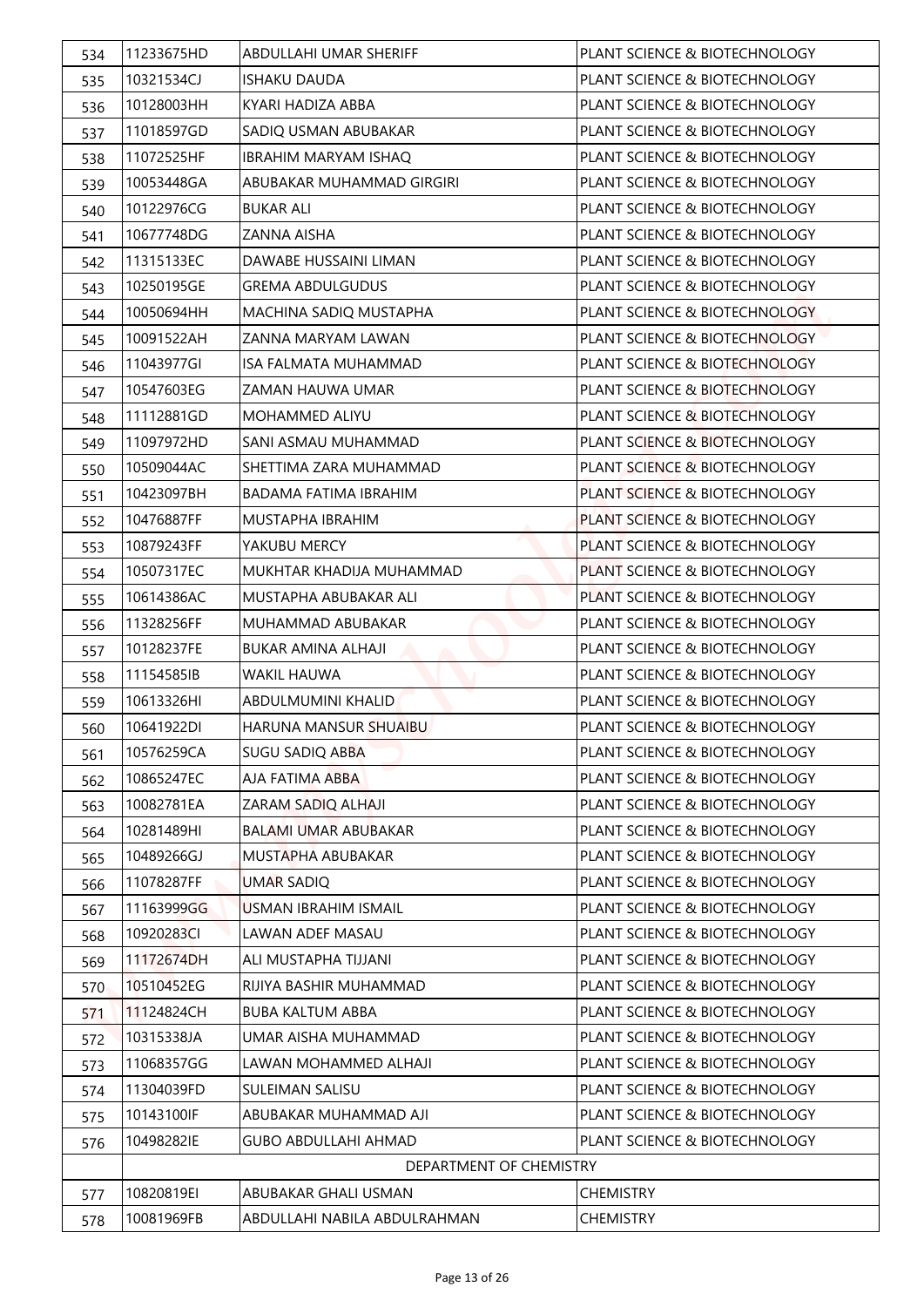| 579        | 10048156CI | ALI MUHAMMED                       | <b>CHEMISTRY</b> |
|------------|------------|------------------------------------|------------------|
| 580        | 10781715IH | <b>IBRAHIM RUKAYYA</b>             | <b>CHEMISTRY</b> |
| 581        | 11018377EE | STEPHEN GODWIN                     | <b>CHEMISTRY</b> |
| 582        | 10508024FF | KULLIMA AISHA                      | <b>CHEMISTRY</b> |
| 583        | 10147726HI | <b>MOHAMMED MARYAM MBADI</b>       | <b>CHEMISTRY</b> |
| 584        | 11113219BJ | <b>IBRAHIM MUHAMMAD GONI</b>       | <b>CHEMISTRY</b> |
| 585        | 11333717GF | MUSTAPHA ABACHA MUHAMMED           | <b>CHEMISTRY</b> |
| 586        | 10155681HF | KAKA SALEH ABBA                    | <b>CHEMISTRY</b> |
| 587        | 10387270CC | MUSTAPHA ABUBAKAR MODU             | <b>CHEMISTRY</b> |
| 588        | 10109721CB | MUHAMMAD MAIMUNA                   | <b>CHEMISTRY</b> |
| 589        | 11180470CG | MUSA ABDULLAHI IBRAHIM             | <b>CHEMISTRY</b> |
| 590        | 10323545BA | ABDULLAHI KALTUM MUSTAPHA          | <b>CHEMISTRY</b> |
| 591        | 10114807IJ | SAIDU ABUBAKAR                     | <b>CHEMISTRY</b> |
| 592        | 10866323BF | UMAR MUHAMMAD MAINA                | <b>CHEMISTRY</b> |
| 593        | 10601867CA | YAKUBU FALMATA                     | <b>CHEMISTRY</b> |
| 594        | 10731119HA | ISHAQ ZALIHA BABA                  | <b>CHEMISTRY</b> |
| 595        | 10827561JF | MUHAMMAD ZAINAB MUHAMMAD           | <b>CHEMISTRY</b> |
| 596        | 11077434JC | <b>KONTO ZARA</b>                  | <b>CHEMISTRY</b> |
| 597        | 10424171JD | <b>IBRAHIM UMMUKHULSUM BURATAI</b> | <b>CHEMISTRY</b> |
| 598        | 10265965JA | ALIBE HALIMA BUKAR                 | <b>CHEMISTRY</b> |
| 599        | 11147147IF | MUHAMMAD UMAR BAKO                 | <b>CHEMISTRY</b> |
| 600        | 10245103BE | UMAR MUHAMMAD                      | <b>CHEMISTRY</b> |
| 601        | 10478395JA | MUHAMMAD USMAN                     | <b>CHEMISTRY</b> |
| 602        | 10103781JA | <b>ABBAS ABUBAKAR</b>              | <b>CHEMISTRY</b> |
| 603        | 10265800AD | <b>MAGAJI USMAN</b>                | <b>CHEMISTRY</b> |
| 604        | 10176655AJ | SALEH ALIYU MIDALA                 | <b>CHEMISTRY</b> |
| 605        | 10122726JH | JIBRIN ABDULLAHI YANGA             | <b>CHEMISTRY</b> |
| 606        | 11199032BI | <b>ISA FATIMA MUHAMMAD</b>         | <b>CHEMISTRY</b> |
| 607        | 10407917GE | <b>IBRAHIM HAJARA GONI</b>         | <b>CHEMISTRY</b> |
| 608        | 10332580GF | KURAMA ABUBAKAR MOHAMMED           | <b>CHEMISTRY</b> |
| 609        | 10577277HA | LIMAN FALMATA                      | <b>CHEMISTRY</b> |
| 610        | 10475774JG | UMAR UMMU KULSUM                   | <b>CHEMISTRY</b> |
| 611        | 10070709HF | ALIYU MOHAMMED YAHAYA              | <b>CHEMISTRY</b> |
| 612        | 11162151IB | <b>HANANIYA REJOICE</b>            | <b>CHEMISTRY</b> |
| 613        | 10084254ID | SULEIMAN IJAI                      | <b>CHEMISTRY</b> |
| 614        | 11175956IF | MAMMAN ALI WAKIL                   | <b>CHEMISTRY</b> |
| 615        | 10146192CE | KACHALLA UMAR MOHAMMED             | <b>CHEMISTRY</b> |
| 616        | 11097375CB | <b>GONI FATIME UMAR</b>            | <b>CHEMISTRY</b> |
| 617        | 10391724EG | <b>GAJI HABIB BUKAR</b>            | <b>CHEMISTRY</b> |
| 618        | 10069997HH | KOLO ABUBAKAR SADIQ                | <b>CHEMISTRY</b> |
| 619        | 10803253HF | MOHAMMED AISHA                     | <b>CHEMISTRY</b> |
|            | 10128494FJ | SHETTIMA AMINA                     | <b>CHEMISTRY</b> |
| 620        | 11066052JE | ABAGONI AHMAD TIJJANI              | <b>CHEMISTRY</b> |
| 621        | 11149952BC | BABAGANA FALMATA                   | <b>CHEMISTRY</b> |
| 622<br>623 | 10874724DC | ADAMU MUHAMMAD SALEH               | <b>CHEMISTRY</b> |
| 624        | 10252546JC | HASSAN AHMED                       | <b>CHEMISTRY</b> |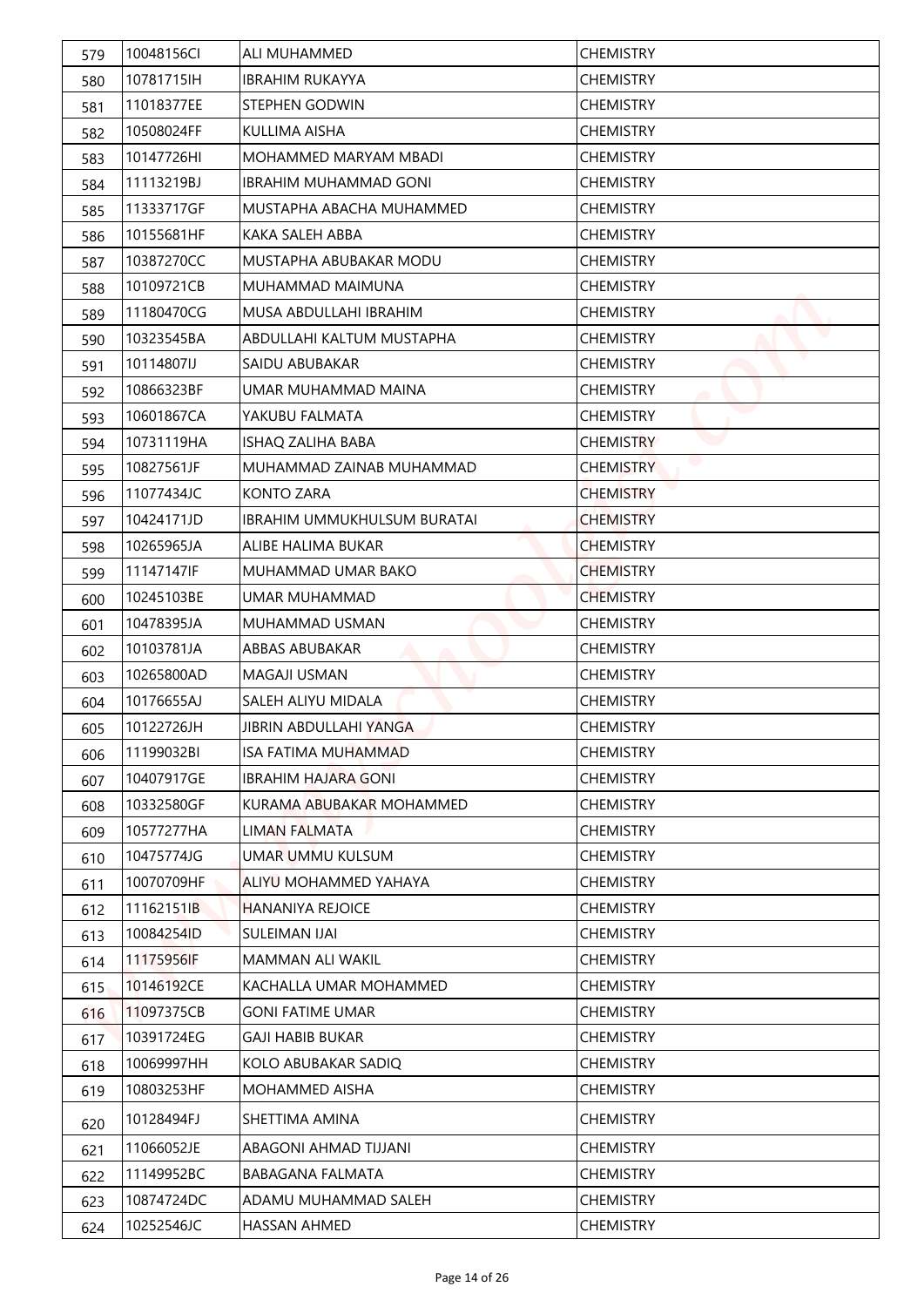| 625 | 10031393HB | <b>ISA FATIMA MOHAMMED</b>                     | <b>CHEMISTRY</b>        |
|-----|------------|------------------------------------------------|-------------------------|
| 626 | 10043427FD | ZARAMI ABUBAKAR ALHAJI                         | <b>CHEMISTRY</b>        |
| 627 | 10663484FB | <b>BIUKAR MUSTAPHA MODU</b>                    | <b>CHEMISTRY</b>        |
| 628 | 11065368BC | SAIDU MUHAMMED                                 | <b>CHEMISTRY</b>        |
| 629 | 1001408911 | ABDULLAHI ADAM MUHAMMAD                        | <b>CHEMISTRY</b>        |
| 630 | 11019069AF | <b>BUKAR MUSTAPHA</b>                          | <b>CHEMISTRY</b>        |
| 631 | 11143490JF | ALKALI AHMAD MUHAMMAD                          | <b>CHEMISTRY</b>        |
| 632 | 10085133GF | MUHAMMAD MUHAMMAD A                            | <b>CHEMISTRY</b>        |
| 633 | 10942589EA | ABUBAKAR HASSAN                                | <b>CHEMISTRY</b>        |
| 634 | 10184279CJ | TIJJANI FATIMA BABAKURA                        | <b>CHEMISTRY</b>        |
| 635 | 11064891IF | ALI GREMA GONI                                 | <b>CHEMISTRY</b>        |
| 636 | 10658352CE | UMAR MUSTAPHA                                  | <b>CHEMISTRY</b>        |
| 637 | 10466743CJ | <b>GONI FATIMA SHETTIMA</b>                    | <b>CHEMISTRY</b>        |
| 638 | 10135267BD | ABDULRAHMAN MUHAMMAD ABDULRAHMAN               | <b>CHEMISTRY</b>        |
| 639 | 10080524CB | ABUBAKAR AL-MUTAWAKKIL AL-QADI                 | <b>CHEMISTRY</b>        |
| 640 | 10063295AH | <b>THOMAS ANDRAWUS</b>                         | <b>CHEMISTRY</b>        |
| 641 | 10630705DA | MODU ADAM MUHAMMAD                             | <b>CHEMISTRY</b>        |
| 642 | 10375541JF | UMAR ABDULRAHMAN                               | <b>CHEMISTRY</b>        |
| 643 | 10131590ID | KASHIM HAFSAT BUKAR                            | <b>CHEMISTRY</b>        |
| 644 | 11066113AI | LAWAN ZAINAB ALI                               | <b>CHEMISTRY</b>        |
| 645 | 10443056IG | UMAR IBRAHIM ABDULLAHI                         | <b>CHEMISTRY</b>        |
| 646 | 10141648HG | ABDULLAHI FATIMA MOHAMMED                      | <b>CHEMISTRY</b>        |
| 647 | 11027656EG | UMAR ALBASHIR RUFAI                            | <b>CHEMISTRY</b>        |
| 648 | 10743781BB | <b>FUGU BINTU BUKAR</b>                        | <b>CHEMISTRY</b>        |
| 649 | 11076484DC | ABDULRAHMAN SAIDU                              | <b>CHEMISTRY</b>        |
| 650 | 11309277FD | MALA ZARA ALI                                  | <b>CHEMISTRY</b>        |
| 651 | 10070281AB | MAMMAN FATIMA MUHAMMAD                         | <b>CHEMISTRY</b>        |
| 652 | 10635559BI | <b>TUKUR HAMA MOHAMMED</b>                     | <b>CHEMISTRY</b>        |
|     |            | DEPARTMENT OF MATHEMATICS AND COMPUTER SCIENCE |                         |
| 653 | 10434690GB | <b>IBRAHIM SANI</b>                            | <b>COMPUTER SCIENCE</b> |
| 654 | 10667237EE | <b>ALI FATIMA YUSUF</b>                        | <b>COMPUTER SCIENCE</b> |
| 655 | 10051864FJ | ABUBAKAR ABDULMALIK AHMAD                      | <b>COMPUTER SCIENCE</b> |
| 656 | 10801374IG | UMAR MUHAMMAD ABBA                             | <b>COMPUTER SCIENCE</b> |
| 657 | 10124695BA | <b>ALI FATIMA TERAB</b>                        | <b>COMPUTER SCIENCE</b> |
| 658 | 10862690FA | KYARI BILKISU MOHAMMAD                         | <b>COMPUTER SCIENCE</b> |
| 659 | 10665254HG | <b>MAKINTA MOHAMMED</b>                        | <b>COMPUTER SCIENCE</b> |
| 660 | 10124371BC | <b>GAJI IBRAHIM ABUBAKAR</b>                   | <b>COMPUTER SCIENCE</b> |
| 661 | 10143525HB | BAPPAH IBRAHIM MOHAMMED                        | <b>COMPUTER SCIENCE</b> |
| 662 | 10600505DC | MOHAMMED BABAGANA                              | <b>COMPUTER SCIENCE</b> |
| 663 | 10326302IB | CHRIOMA LAWANSON DAUDA                         | <b>COMPUTER SCIENCE</b> |
| 664 | 10948216DH | ABDULHAMID ABUBAKAR GALADIMA                   | <b>COMPUTER SCIENCE</b> |
| 665 | 10358536II | MAKINTA BABAKURA                               | <b>COMPUTER SCIENCE</b> |
| 666 | 10910821JA | USMAN IBRAHIM ABBA                             | <b>COMPUTER SCIENCE</b> |
| 667 | 10947144FC | ABATCHA BUKAR                                  | <b>COMPUTER SCIENCE</b> |
| 668 | 10646998DJ | LAWAN ABUBAKAR                                 | <b>COMPUTER SCIENCE</b> |
| 669 | 10247331CD | <b>BURA ABUBAKAR SADIQ</b>                     | <b>COMPUTER SCIENCE</b> |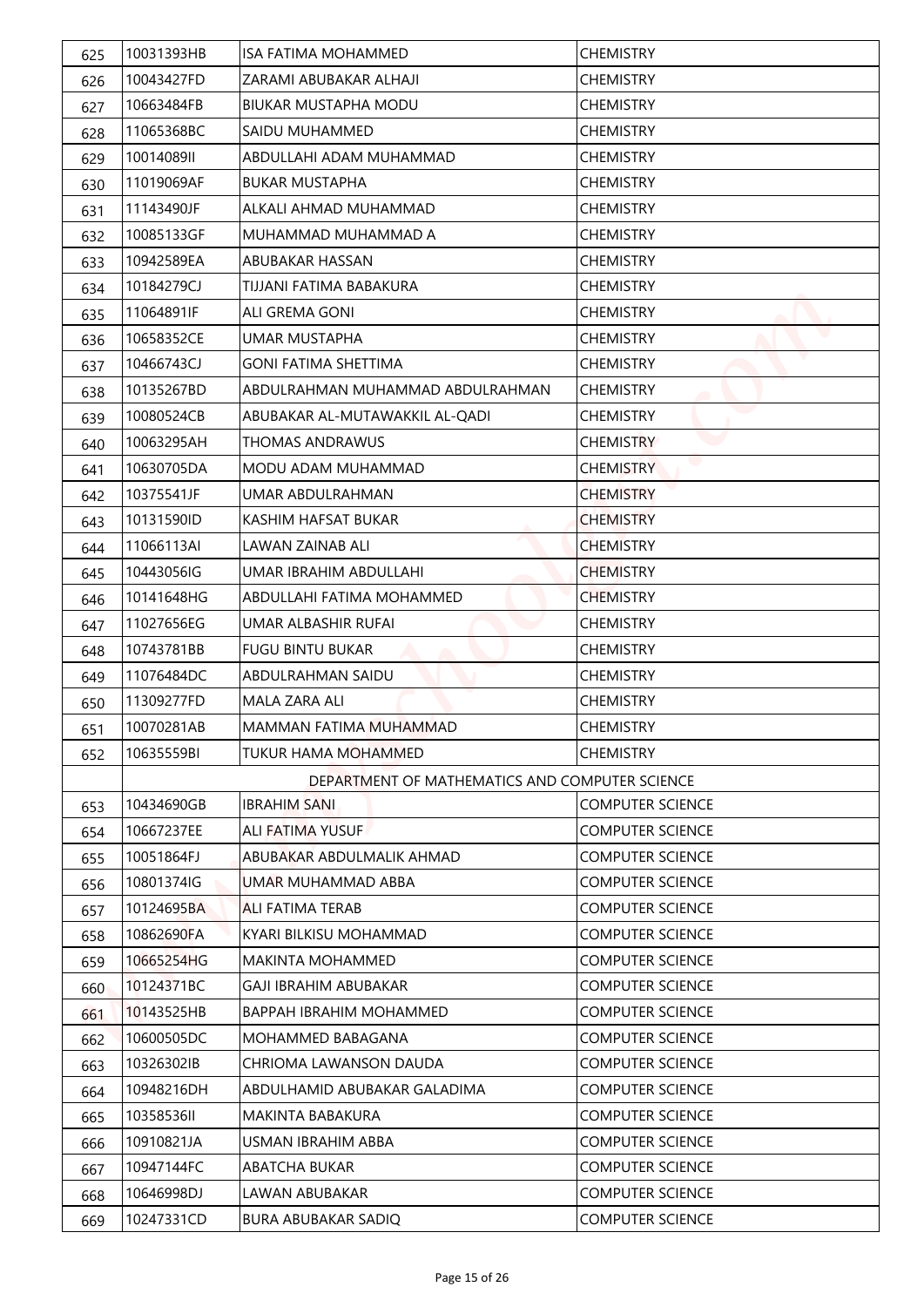| 670 | 11148898HA | SHEHU AISHA BABA           | <b>COMPUTER SCIENCE</b> |
|-----|------------|----------------------------|-------------------------|
| 671 | 11018237HG | SHETTIMA ABBAS IBN         | <b>COMPUTER SCIENCE</b> |
| 672 | 11180632CF | IBRAHIM FATIMA MUSA        | <b>COMPUTER SCIENCE</b> |
| 673 | 10635058GG | ALI MUSTAPHA FANNAMI       | <b>COMPUTER SCIENCE</b> |
| 674 | 10443814ED | MAINA AISHA MUHAMMAD       | <b>COMPUTER SCIENCE</b> |
| 675 | 11143716JG | ALHASSAN ISA               | <b>COMPUTER SCIENCE</b> |
| 676 | 10051557BA | ALI IBRAHIM BASHIR         | <b>COMPUTER SCIENCE</b> |
| 677 | 10057388HE | MUSTAPHA ALAMIN MUSA       | <b>COMPUTER SCIENCE</b> |
| 678 | 10214970AJ | TUBO ABDULKADIR MUHAMMAD   | <b>COMPUTER SCIENCE</b> |
| 679 | 10854896FF | ADAM ALI ALHAJI            | <b>COMPUTER SCIENCE</b> |
| 680 | 10384456CF | MUHAMMADZAIN MUHAMMAD      | <b>COMPUTER SCIENCE</b> |
| 681 | 10139483HC | MOHAMMED HARUNA            | <b>COMPUTER SCIENCE</b> |
| 682 | 10137472JB | ADAM UMAR HARUN            | <b>COMPUTER SCIENCE</b> |
| 683 | 10053405JC | ABBA ABUBAKAR MALAM        | <b>COMPUTER SCIENCE</b> |
| 684 | 11231588CJ | ABBAGONI IBRAHIM           | <b>COMPUTER SCIENCE</b> |
| 685 | 10670687HD | <b>INUWA NURA MOHAMMED</b> | <b>COMPUTER SCIENCE</b> |
| 686 | 10123251HE | <b>ALI ZAINAB</b>          | <b>COMPUTER SCIENCE</b> |
| 687 | 11304416IG | ZANNA RUKAIYYA SALEH       | <b>COMPUTER SCIENCE</b> |
| 688 | 11155275EI | WAZIRI SANDA               | <b>COMPUTER SCIENCE</b> |
| 689 | 10281644AB | BABAGANA MUHAMMAD AUWAL    | <b>COMPUTER SCIENCE</b> |
| 690 | 10353219DE | <b>MUSA IBRAHIM</b>        | <b>COMPUTER SCIENCE</b> |
| 691 | 11243051HF | RABIU MUHAMMED             | <b>COMPUTER SCIENCE</b> |
| 692 | 10847191IE | MOHAMMED FATIMA            | <b>COMPUTER SCIENCE</b> |
| 693 | 10335432EF | ABBA ZANNAH CHIMMA         | <b>COMPUTER SCIENCE</b> |
| 694 | 10446506BI | BUKAR ABDULWAHAB ALHAJI    | <b>COMPUTER SCIENCE</b> |
| 695 | 10211752GA | <b>IBRAHIM ABDULSALAM</b>  | <b>COMPUTER SCIENCE</b> |
| 696 | 10114627EH | JATO MUHAMMAD ABBA         | <b>COMPUTER SCIENCE</b> |
| 697 | 11304146CD | HASSAN ALIYU SULAIMAN      | <b>COMPUTER SCIENCE</b> |
| 698 | 10940818BI | MUKTAR MOHAMMED            | <b>COMPUTER SCIENCE</b> |
| 699 | 10743548DB | MUSA HARUNA HARUNA         | <b>COMPUTER SCIENCE</b> |
| 700 | 10231148HC | POGU MONDAY                | <b>COMPUTER SCIENCE</b> |
| 701 | 10779448AB | <b>ADAMU HASSAN</b>        | <b>COMPUTER SCIENCE</b> |
| 702 | 10749160HD | <b>BUKAR MUHAMMED</b>      | <b>COMPUTER SCIENCE</b> |
| 703 | 10754308FC | MOHAMMED ABUBAKAR FAISAL   | <b>COMPUTER SCIENCE</b> |
| 704 | 10488530EG | <b>JIBRIN UMAR</b>         | <b>COMPUTER SCIENCE</b> |
| 705 | 10733692BE | AJI FATIMA MALLAM          | <b>COMPUTER SCIENCE</b> |
| 706 | 10617220DG | MUSTY YAKUBU ABUBAKAR      | <b>COMPUTER SCIENCE</b> |
| 707 | 11083163HE | KUBURI MUHAMMAD SHETTIMA   | <b>COMPUTER SCIENCE</b> |
| 708 | 10044313BE | YUSUF IBRAHIM              | <b>COMPUTER SCIENCE</b> |
| 709 | 10786576FE | <b>EMMANUEL THOMAS</b>     | <b>COMPUTER SCIENCE</b> |
| 710 | 10471375AE | USMAN HARUNA GORA          | <b>COMPUTER SCIENCE</b> |
| 711 | 10510704GG | <b>MUTAH YUSUF</b>         | <b>COMPUTER SCIENCE</b> |
| 712 | 10682481JG | BULAMA ABUBAKAR ALHAJI     | <b>COMPUTER SCIENCE</b> |
| 713 | 11290330FC | SHEHU MUSTAPHA             | <b>COMPUTER SCIENCE</b> |
| 714 | 10285741CJ | BISHARA ALI MOHAMMED       | <b>COMPUTER SCIENCE</b> |
| 715 | 10033455JD | YAHAYA GONI BASHIR         | <b>COMPUTER SCIENCE</b> |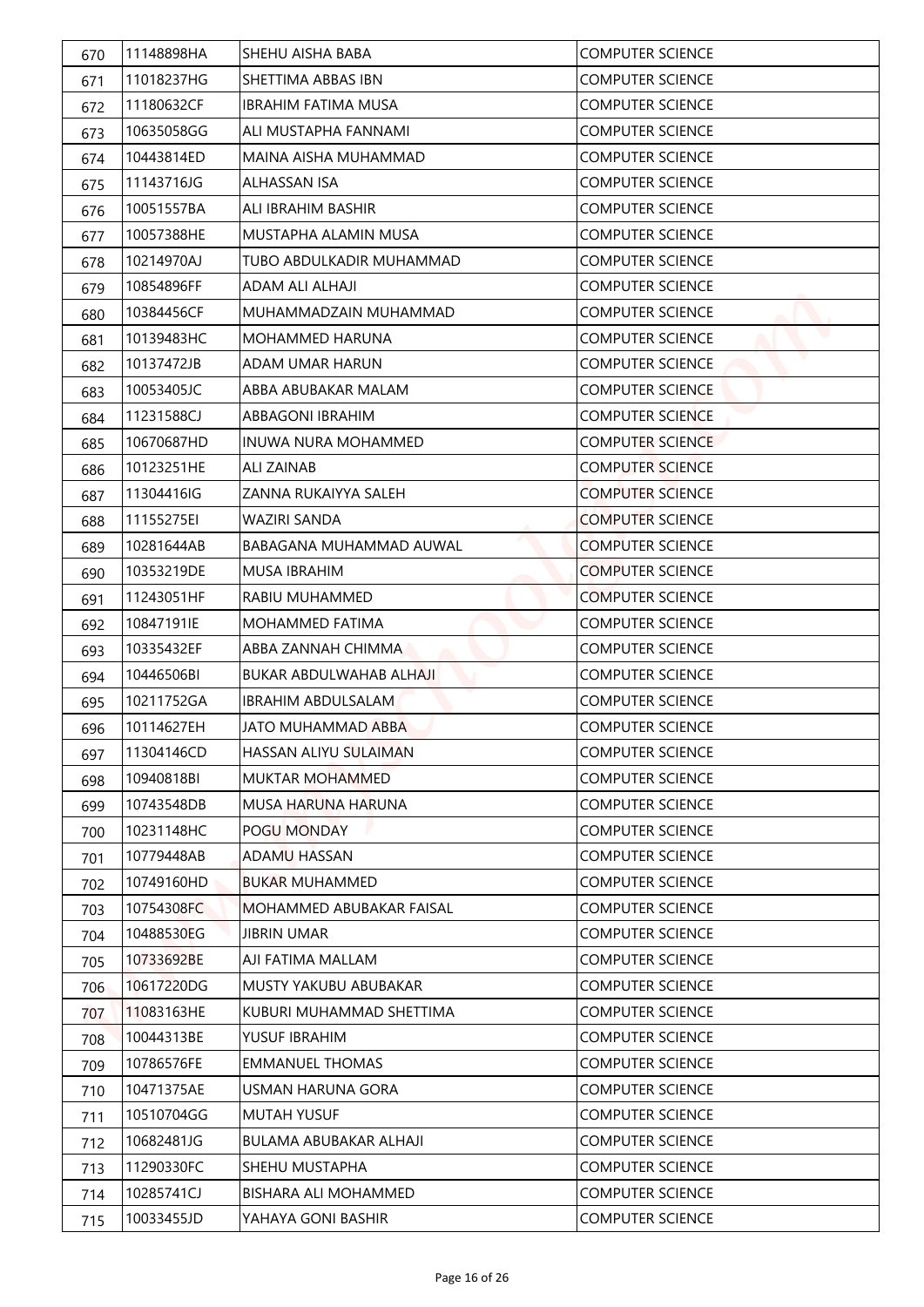| 716 | 10315258DJ  | KOLO ABBA YUSUF                | <b>COMPUTER SCIENCE</b> |
|-----|-------------|--------------------------------|-------------------------|
| 717 | 10120597IC  | ABUBAKAR AHMAD                 | <b>COMPUTER SCIENCE</b> |
| 718 | 10013058HH  | KALA MUHAMMAD SALIHU           | <b>COMPUTER SCIENCE</b> |
| 719 | 10634258EB  | MAINA ABUBAKAR LAWAN           | <b>COMPUTER SCIENCE</b> |
| 720 | 10422192BG  | MUSA BABA GONI                 | <b>COMPUTER SCIENCE</b> |
| 721 | 11312692JA  | ALHAJI MAHMUD SHETTIMA         | <b>COMPUTER SCIENCE</b> |
| 722 | 10912778DJ  | <b>GREMA ALI</b>               | <b>COMPUTER SCIENCE</b> |
| 723 | 10112301EB  | <b>GONI RAWA</b>               | <b>COMPUTER SCIENCE</b> |
| 724 | 11072282CI  | <b>BALANGA ISMAIL USMAN</b>    | <b>COMPUTER SCIENCE</b> |
| 725 | 111196380CA | HASSAN ABDULKADIR AHMED        | <b>COMPUTER SCIENCE</b> |
| 726 | 10793362GG  | ADAMU HARUNA                   | <b>COMPUTER SCIENCE</b> |
| 727 | 10114478AJ  | ALHAJI AWANA GANA              | <b>COMPUTER SCIENCE</b> |
| 728 | 11333631DC  | <b>WAKIL FALMATA</b>           | <b>COMPUTER SCIENCE</b> |
| 729 | 10126930JF  | BULAMA GONI ALHAJI             | <b>COMPUTER SCIENCE</b> |
| 730 | 10462129JH  | <b>IBRAHIM MOHAMMED LABAKI</b> | <b>COMPUTER SCIENCE</b> |
| 731 | 10234304BD  | HAMZA MA'AMUN IBRAHIM          | <b>COMPUTER SCIENCE</b> |
| 732 | 10043985CI  | MAMMAN MUHAMMAD IBRAHIM        | <b>COMPUTER SCIENCE</b> |
| 733 | 10638438BE  | GABDO ABUBAKAR MUHAMMAD        | <b>COMPUTER SCIENCE</b> |
| 734 | 10464384CF  | LAWAN ALIYU                    | <b>COMPUTER SCIENCE</b> |
| 735 | 10430806HD  | <b>BUKAR USMAN MUHAMMAD</b>    | <b>COMPUTER SCIENCE</b> |
| 736 | 10501730CC  | <b>GAMBO AISHA MUHAMMAD</b>    | <b>COMPUTER SCIENCE</b> |
| 737 | 10379212ED  | <b>BUBA JAFAR SULE</b>         | <b>COMPUTER SCIENCE</b> |
| 738 | 10677615EH  | AJIGIN IDRIS MUHAMMAD          | <b>COMPUTER SCIENCE</b> |
| 739 | 11066565BA  | <b>BUKAR AHMED KELLUMI</b>     | <b>COMPUTER SCIENCE</b> |
| 740 | 11091581EA  | <b>USMAN IBRAHIM</b>           | <b>COMPUTER SCIENCE</b> |
| 741 | 11312588BE  | KAMFUT MARYAM                  | <b>COMPUTER SCIENCE</b> |
| 742 | 10783563HC  | ABDULKAREEM UMMI SHETTIMA      | <b>COMPUTER SCIENCE</b> |
| 743 | 10631503GB  | MUHAMMAD ALHAJI ABBA           | <b>COMPUTER SCIENCE</b> |
| 744 | 10141077ED  | MUHAMMAD SADIQ NUR             | <b>COMPUTER SCIENCE</b> |
| 745 | 10359825AE  | BASHIR KALTUM MUHAMMAD         | <b>COMPUTER SCIENCE</b> |
| 746 | 10089711AI  | <b>BUKAR MOHAMMED</b>          | <b>COMPUTER SCIENCE</b> |
| 747 | 10275884BF  | MUSTAPHA USMAN                 | <b>COMPUTER SCIENCE</b> |
| 748 | 11108917CE  | ALI ABDULLAHI BUKAR            | <b>COMPUTER SCIENCE</b> |
| 749 | 10875355HJ  | TIJJANI HADIZA MAKINTA         | <b>COMPUTER SCIENCE</b> |
| 750 | 11162994HE  | ALIKIME MUKTAR BABAGANA        | <b>COMPUTER SCIENCE</b> |
| 751 | 10127495EJ  | ALI MUHAMMADU KAGU             | <b>COMPUTER SCIENCE</b> |
| 752 | 11088604EH  | MALLAM ADAM SALISU             | <b>COMPUTER SCIENCE</b> |
| 753 | 10215342FH  | AHMAD LUKMAN                   | <b>COMPUTER SCIENCE</b> |
| 754 | 10127651GG  | ABUBAKAR MARYAM SHETTIMA       | <b>COMPUTER SCIENCE</b> |
| 755 | 10847325HA  | LAWAN BABAKURA                 | <b>COMPUTER SCIENCE</b> |
| 756 | 10817732JE  | <b>FANDI HAFSAT BUKAR</b>      | <b>COMPUTER SCIENCE</b> |
| 757 | 11145692IF  | MOHAMMED GARBA BUKAR           | <b>COMPUTER SCIENCE</b> |
| 758 | 10872155HG  | POGU YAKUBU                    | <b>COMPUTER SCIENCE</b> |
| 759 | 10850276EE  | ALI SHUAIBU MODU               | <b>COMPUTER SCIENCE</b> |
| 760 | 11093938FA  | SALISU ALI MALLAM              | <b>COMPUTER SCIENCE</b> |
| 761 | 10674843CB  | MOHAMMED MOHAMMED GUJIBAWU     | <b>MATHEMATICS</b>      |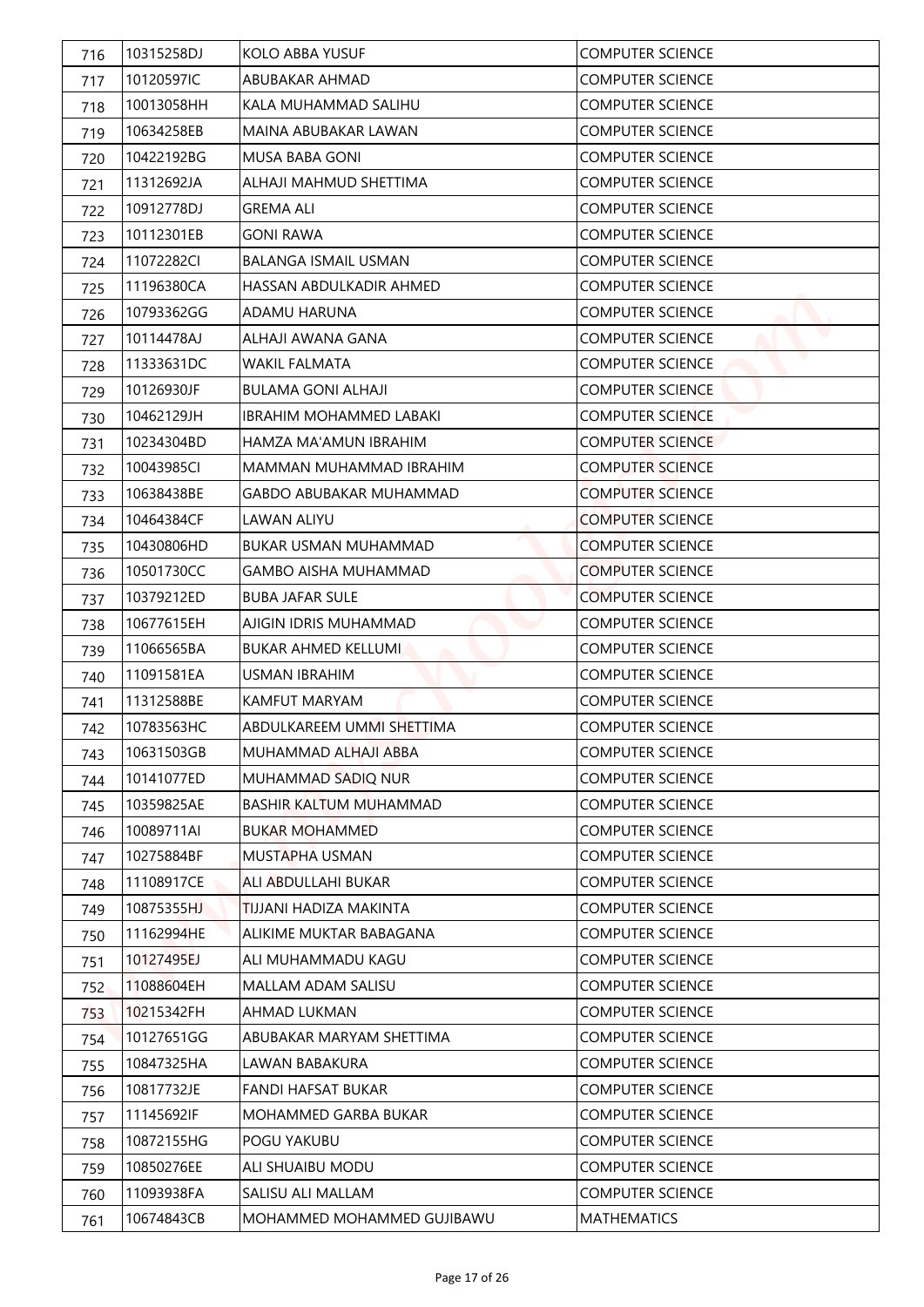| 762        | 11183444Cl | SULEIMAN AISHA IBRAHIM                    | <b>STATISTICS</b>              |
|------------|------------|-------------------------------------------|--------------------------------|
| 763        | 10498693BF | YAGA KENNETH SAMSON                       | <b>STATISTICS</b>              |
| 764        | 11308335GG | ABDULLAHI IBRAHIM                         | <b>STATISTICS</b>              |
| 765        | 11306612JE | ABBA IBRAHIM ALHAJI                       | <b>STATISTICS</b>              |
| 766        | 10609775GB | <b>SABO TIJJANI</b>                       | <b>STATISTICS</b>              |
| 767        | 11306192JD | MUSTAPHA MAIDUGU MUHAMMAD                 | <b>STATISTICS</b>              |
| 768        | 10151406JG | <b>KASHIM UMAR</b>                        | <b>STATISTICS</b>              |
| 769        | 11037441IC | YERIMA IDRIS MUSTAPHA                     | <b>STATISTICS</b>              |
| 770        | 10928480HF | <b>AUGUSTINE JOSHUA</b>                   | <b>STATISTICS</b>              |
|            |            | DEPARTMENT OF PHYSICS                     |                                |
| 771        | 10894856GH | BITRUS EMMANUEL YOHANNA                   | <b>PHYSICS</b>                 |
| 772        | 10259355DF | <b>ISHAKU ELISHA</b>                      | <b>PHYSICS</b>                 |
| 773        | 10051426BF | HENA TIJJANI ADAM                         | <b>PHYSICS</b>                 |
| 774        | 10746638HD | MAM7A ABBAS WAD7ANI                       | <b>PHYSICS</b>                 |
| 775        | 10140291HD | <b>BITRUS SAMUEL</b>                      | <b>PHYSICS</b>                 |
| 776        | 10156855EF | MUHAMMAD FATIMA TIJJANI                   | <b>PHYSICS</b>                 |
| 777        | 10283827EI | <b>GAMBOMI SADIQ BABAGANA</b>             | <b>PHYSICS</b>                 |
| 778        | 10177060FF | <b>JOEL DAVID</b>                         | <b>PHYSICS</b>                 |
| 779        | 11157223CE | <b>IBRAHIM ALKALI ALI</b>                 | <b>PHYSICS</b>                 |
| 780        | 10368865EE | <b>MOHAMMED MUSTAPHA</b>                  | <b>PHYSICS</b>                 |
| 781        | 10247640GG | TIJJANI ABUBAKAR                          | <b>PHYSICS</b>                 |
| 782        | 10038752BD | SALEH ADAMU AHMAD                         | <b>PHYSICS</b>                 |
|            |            | FACULTY OF SOCIAL AND MANAGEMENT SCIENCES |                                |
|            |            | DEPARTMENT OF ACCOUNTING                  |                                |
| 783        | 10151454EJ | AHMAD SANUSI SURDDUBU                     | <b>ACCOUNTING</b>              |
|            | 10426164DB | NUR ABDULLAHI MUHAMMAD                    | <b>ACCOUNTING</b>              |
| 784<br>785 | 10408015GB | ASKIRA USMAN JIBRIN                       | <b>ACCOUNTING</b>              |
|            | 10635077AJ | MUHAMMAD FATIMA TAIYU                     | <b>ACCOUNTING</b>              |
| 786        | 10445400DI | HYELADZIRA MARGRET JAUNI                  | <b>ACCOUNTING</b>              |
| 787        |            |                                           | <b>ACCOUNTING</b>              |
| 788        | 10182185AG | MUSTAPHA FATIMA BULAMA                    |                                |
| 789        | 10872230EF | ANUDAR ABUBAKAR                           | <b>ACCOUNTING</b>              |
| 790        | 10525363DA | MA'AJI MARYAM BULTU                       | <b>ACCOUNTING</b>              |
| 791        | 10429459EA | LAWAN MOHAMMED ZANNA                      | <b>ACCOUNTING</b>              |
| 792        | 10152821CC | MUSTAPHA ABDULLAHI                        | <b>ACCOUNTING</b>              |
| 793        | 11155410DB | <b>BUNU ABUBAKAR MUSTAPHA</b>             | <b>ACCOUNTING</b>              |
| 794        | 10898567IJ | DADI FATIMA ZANNA                         | <b>ACCOUNTING</b>              |
| 795        | 10211898BA | <b>GONI MUAZU</b>                         | <b>ACCOUNTING</b>              |
| 796        | 10921256BJ | <b>BABAYO ABUBAKAR</b>                    | <b>ACCOUNTING</b>              |
| 797        | 10945321IJ | MELE ZARA BUKAR                           | <b>ACCOUNTING</b>              |
| 798        | 11307434FD | KOLO HUSSAINI MUHAMMAD                    | <b>ACCOUNTING</b>              |
|            |            | DEPARTMENT OF BUSSINESS ADMINISTRATION    |                                |
| 799        | 10632009JF | DAUDA JOY                                 | <b>BUSINESS ADMINISTRATION</b> |
| 800        | 10407729EG | BUBA ADAMU                                | <b>BUSINESS ADMINISTRATION</b> |
| 801        | 10071940GI | MAINA MUHAMMED IBN-MUHAMMED               | <b>BUSINESS ADMINISTRATION</b> |
| 802        | 10323717HG | <b>IBRAHIM HAFSAT DIBOLA</b>              | <b>BUSINESS ADMINISTRATION</b> |
| 803        | 10003450JC | <b>JALO SAFULLAHI</b>                     | <b>BUSINESS ADMINISTRATION</b> |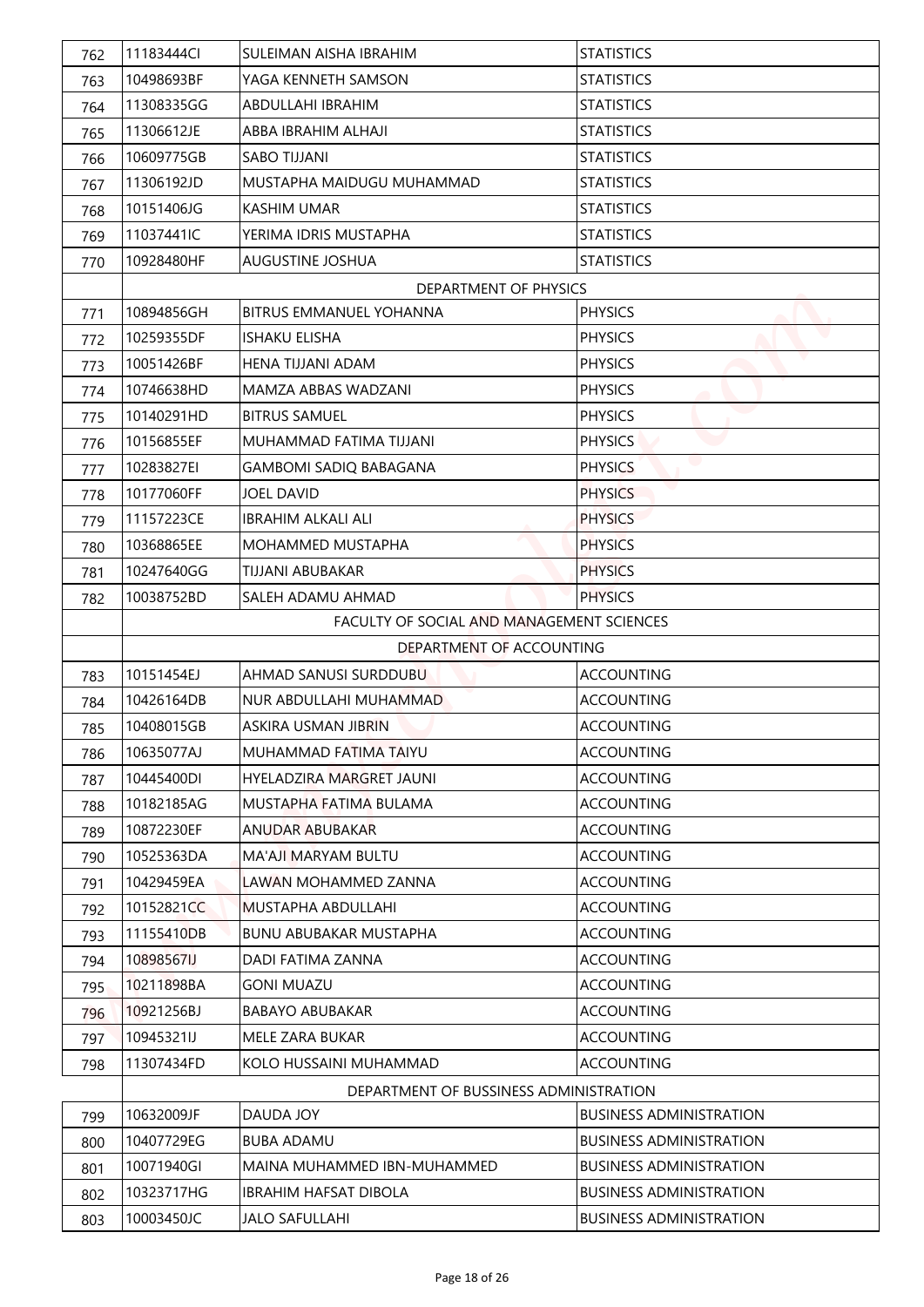| 804 | 10505816ID | ABATCHA ALI ABUBAKAR        | <b>BUSINESS ADMINISTRATION</b> |
|-----|------------|-----------------------------|--------------------------------|
| 805 | 10707161GH | SAIDU NAFISA                | <b>BUSINESS ADMINISTRATION</b> |
| 806 | 10749448IC | MUSA TUJA AHMODU            | <b>BUSINESS ADMINISTRATION</b> |
| 807 | 10740103IE | MINTAR YALEWA ABBA          | <b>BUSINESS ADMINISTRATION</b> |
| 808 | 11060936BJ | ADAMU BINTA ABATCHA         | <b>BUSINESS ADMINISTRATION</b> |
| 809 | 10460917EH | <b>MUSA MUHAMMED</b>        | <b>BUSINESS ADMINISTRATION</b> |
| 810 | 10848290IF | <b>BUKAR AISHA KOLO</b>     | <b>BUSINESS ADMINISTRATION</b> |
| 811 | 10946977GI | MOHAMMED UMAR W             | <b>BUSINESS ADMINISTRATION</b> |
| 812 | 10010878CB | WALI ABUBAKAR GANA          | <b>BUSINESS ADMINISTRATION</b> |
| 813 | 10887493EA | JAKARAMA MWAJIM             | <b>BUSINESS ADMINISTRATION</b> |
| 814 | 10712869BF | MUSTAPHA FALMATA MUHAMMED   | <b>BUSINESS ADMINISTRATION</b> |
| 815 | 11194733BE | MOHAMMED ABDULMAJID         | <b>BUSINESS ADMINISTRATION</b> |
| 816 | 11270645DE | ABUBAKAR MOHAMMED           | <b>BUSINESS ADMINISTRATION</b> |
| 817 | 10457215JF | JOHN PAULINA KAKALE         | <b>BUSINESS ADMINISTRATION</b> |
| 818 | 10937368IG | KAUJI SHETTIMA MUHAMMAD     | <b>BUSINESS ADMINISTRATION</b> |
| 819 | 11298814BE | <b>JIBRIN ILIYA SANUSI</b>  | <b>BUSINESS ADMINISTRATION</b> |
| 820 | 11054376AI | ABBA KAKA AMARCHA           | <b>BUSINESS ADMINISTRATION</b> |
| 821 | 11266336GA | KYARI ADAM ABBA             | <b>BUSINESS ADMINISTRATION</b> |
| 822 | 11159472GH | ABUBAKAR MOHAMMED           | <b>BUSINESS ADMINISTRATION</b> |
| 823 | 10501139EJ | ALI ABUBAKAR ALHAJI         | <b>BUSINESS ADMINISTRATION</b> |
| 824 | 10148424CB | ADAMU HADIZA                | <b>BUSINESS ADMINISTRATION</b> |
| 825 | 11234434CH | <b>GARBA HAUWA</b>          | <b>BUSINESS ADMINISTRATION</b> |
| 826 | 10306520GD | UMAR ABUBAKAR               | <b>BUSINESS ADMINISTRATION</b> |
| 827 | 10712319BG | AHMED MUSTAPHA              | <b>BUSINESS ADMINISTRATION</b> |
| 828 | 11260526DA | MAI MUHAMMAD ALHAJI         | <b>BUSINESS ADMINISTRATION</b> |
| 829 | 10500872HE | ABATCHA ABBA GUMSU          | <b>BUSINESS ADMINISTRATION</b> |
| 830 | 10895947JC | MAI MUHAMMAD KADAI          | <b>BUSINESS ADMINISTRATION</b> |
| 831 | 11018814JB | ABUBAKAR SHUAIBU            | <b>BUSINESS ADMINISTRATION</b> |
| 832 | 11278986DH | <b>MAHMUD TIJJANI</b>       | <b>BUSINESS ADMINISTRATION</b> |
| 833 | 10431677HJ | LAWAN SULEIMAN UMAR         | <b>BUSINESS ADMINISTRATION</b> |
| 834 | 11070694DJ | <b>GAMBO ADAM YUSUF</b>     | <b>BUSINESS ADMINISTRATION</b> |
|     |            | DEPARTMENT OF ECONOMICS     |                                |
| 835 | 10728998DB | <b>GONI BABA ISA</b>        | <b>ECONOMICS</b>               |
| 836 | 10234441IH | <b>JIBRIMA ABDULLAHI</b>    | <b>ECONOMICS</b>               |
| 837 | 10128481AB | ABATCHA MALLAM-FUGU         | <b>ECONOMICS</b>               |
| 838 | 10222075DE | <b>SIMON BULUS</b>          | <b>ECONOMICS</b>               |
| 839 | 10196016CJ | ABDULRAHMAN SANI            | <b>ECONOMICS</b>               |
| 840 | 10279432EB | <b>HABIB BABAGANA</b>       | <b>ECONOMICS</b>               |
| 841 | 10026614FC | UMAR BATUL ABBA             | <b>ECONOMICS</b>               |
| 842 | 10027020JF | UMAR ABUBAKAR               | <b>ECONOMICS</b>               |
| 843 | 10038373ID | MUSTAPHA KALLI              | <b>ECONOMICS</b>               |
| 844 | 10736195HB | ABBA KACHALLAH USMAN        | <b>ECONOMICS</b>               |
| 845 | 10913324FA | <b>GANA MUSTAPHA MALLAM</b> | <b>ECONOMICS</b>               |
| 846 | 10298877AD | ABDULBAQI IBRAHIM           | <b>ECONOMICS</b>               |
| 847 | 10671493IA | MUSTAPHA HAFSAT             | <b>ECONOMICS</b>               |
| 848 | 10116215DG | ADAM IKIRIMA ALI            | <b>ECONOMICS</b>               |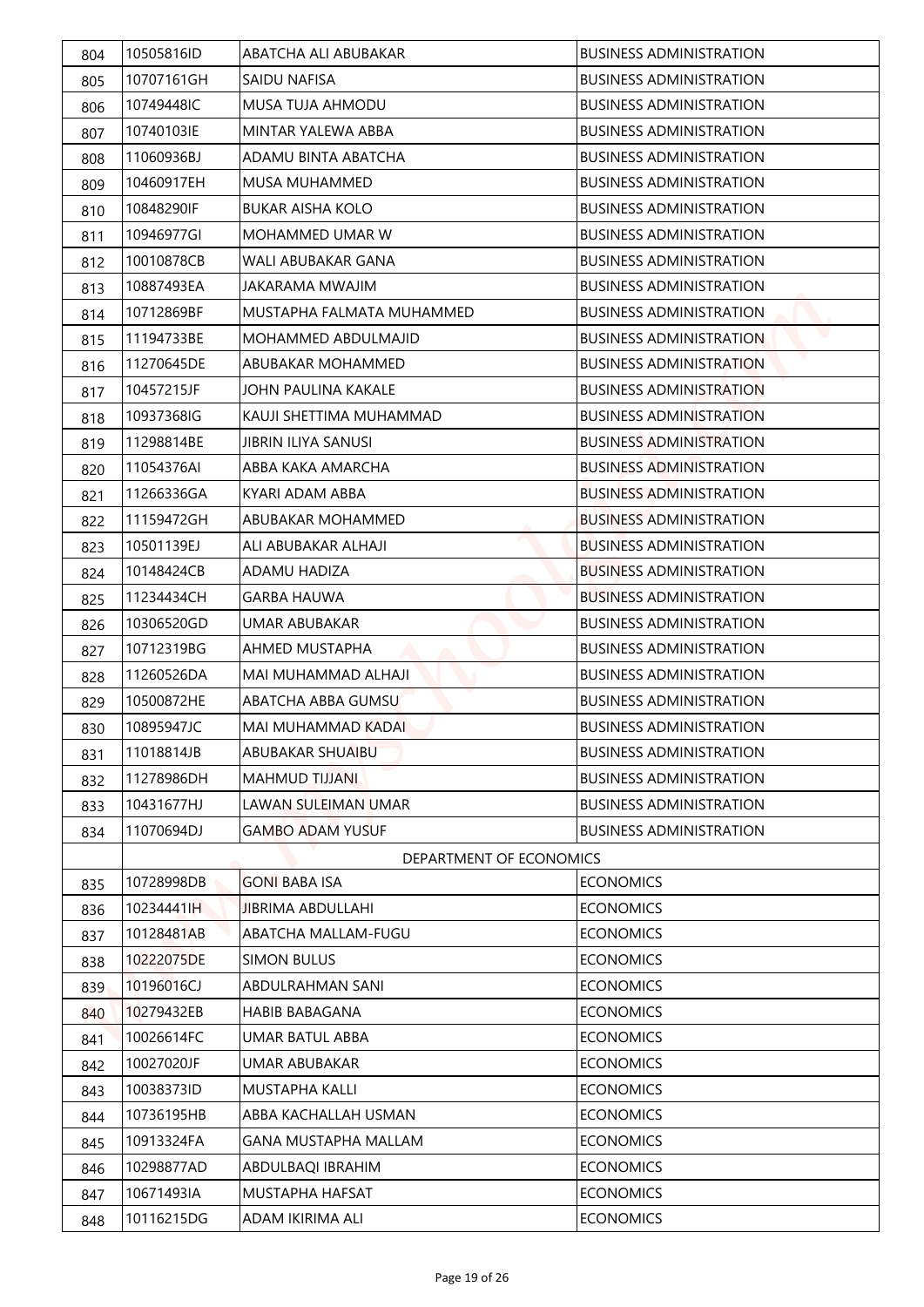| 849 | 10073656GB | LAMINU MARYAM GREMA              | <b>ECONOMICS</b>          |
|-----|------------|----------------------------------|---------------------------|
| 850 | 10223914EG | <b>BUKAR MOHAMMED</b>            | <b>ECONOMICS</b>          |
| 851 | 10810088DH | <b>HARUNA SALE</b>               | <b>ECONOMICS</b>          |
|     |            | DEPARTMENT OF GEOGRAPHY          |                           |
| 852 | 10207872GA | ZAKARIYA SOLOMON                 | <b>GEOGRAPHY</b>          |
| 853 | 11236772JE | SANTURAKI ISMAIL HALIRU          | <b>GEOGRAPHY</b>          |
| 854 | 10353547CA | <b>ISA ABUBAKAR ALHAJI</b>       | <b>GEOGRAPHY</b>          |
| 855 | 10221899HH | ANDRAWUS ILIYA                   | <b>GEOGRAPHY</b>          |
| 856 | 10193600AC | MUHAMMAD IBRAHIM KYARI           | <b>GEOGRAPHY</b>          |
| 857 | 10098599BJ | ABDULLAHI MUSA                   | <b>GEOGRAPHY</b>          |
| 858 | 10321813GF | YIRAMI F7FKIFI BDI IYA           | <b>GEOGRAPHY</b>          |
| 859 | 10074642BD | <b>ANTHONY DAVID MAMZA</b>       | <b>GEOGRAPHY</b>          |
| 860 | 10790572JE | MUSTAPHA ABUBAKAR ALI            | <b>GEOGRAPHY</b>          |
| 861 | 11037293EB | <b>IBRAHIM USMAN</b>             | <b>GEOGRAPHY</b>          |
| 862 | 11110738JA | ZANNA-MAINA ALI YAKUBU           | <b>GEOGRAPHY</b>          |
| 863 | 11269653AD | DARDARA ZAKARIYA ALI             | <b>GEOGRAPHY</b>          |
| 864 | 10911645ED | <b>SANI ISAH</b>                 | <b>GEOGRAPHY</b>          |
| 865 | 10201411ED | MODU AHMAD ALHAJI                | <b>GEOGRAPHY</b>          |
| 866 | 10661800FJ | KOIS ABDULKARIM                  | <b>GEOGRAPHY</b>          |
| 867 | 11123550GG | MODIBBO BUKAR                    | <b>GEOGRAPHY</b>          |
| 868 | 11280917GE | <b>ISA MUHAMMAD ABDULLAHI</b>    | <b>GEOGRAPHY</b>          |
| 869 | 10865665EJ | MOHAMMED KACHALLA UMAR           | <b>GEOGRAPHY</b>          |
| 870 | 11276735JH | <b>KYARI MOHAMMED</b>            | <b>GEOGRAPHY</b>          |
|     |            | DEPARTMENT OF MASS COMMUNICATION |                           |
| 871 | 10432192IG | MARGUBA BABAGANA                 | <b>MASS COMMUNICATION</b> |
| 872 | 10503961CC | KONTO MUHAMMAD                   | <b>MASS COMMUNICATION</b> |
| 873 | 10458853DB | YUNUSA SADIYA BELLO              | <b>MASS COMMUNICATION</b> |
| 874 | 11086577BH | <b>MALA FATIMA</b>               | <b>MASS COMMUNICATION</b> |
| 875 | 10347408AH | <b>JAMES SARAH</b>               | <b>MASS COMMUNICATION</b> |
| 876 | 10867896EJ | SHEHU-HABIB BILKISU              | <b>MASS COMMUNICATION</b> |
| 877 | 10254661FC | <b>IBRAHIM SARAH</b>             | <b>MASS COMMUNICATION</b> |
| 878 | 10239668CD | JOSEPH DANIEL MALLUM             | <b>MASS COMMUNICATION</b> |
| 879 | 10492536FG | <b>UMAR AISHA LAWAN</b>          | <b>MASS COMMUNICATION</b> |
| 880 | 10642766CL | <b>JOHN AFORDIA</b>              | <b>MASS COMMUNICATION</b> |
| 881 | 10348606AC | HASSAN ADAM                      | <b>MASS COMMUNICATION</b> |
| 882 | 10749393FD | JIBRILLA BALKISU KUMBO           | <b>MASS COMMUNICATION</b> |
| 883 | 10396625IH | MUSTAPHA NAJAT MUHAMMAD          | <b>MASS COMMUNICATION</b> |
| 884 | 11135777FB | ABDULLAHI AHMED                  | <b>MASS COMMUNICATION</b> |
| 885 | 10139051BA | ALKALI FATI ABDULLAHI            | <b>MASS COMMUNICATION</b> |
| 886 | 11029000II | <b>BURA AISHA TIJJANI</b>        | <b>MASS COMMUNICATION</b> |
| 887 | 10776473AC | <b>DONATUS GRACE</b>             | <b>MASS COMMUNICATION</b> |
| 888 | 10791930JE | <b>IBRAHIM MUSA</b>              | <b>MASS COMMUNICATION</b> |
| 889 | 10557513JF | ADAMU HAFSAT SAMBO               | <b>MASS COMMUNICATION</b> |
| 890 | 10185221BG | <b>BABA-MODU IBRAHIM</b>         | <b>MASS COMMUNICATION</b> |
| 891 | 10068197EF | AJI AISHATU BABA                 | <b>MASS COMMUNICATION</b> |
| 892 | 10243846AC | AHMED HABIBA SAIDU               | <b>MASS COMMUNICATION</b> |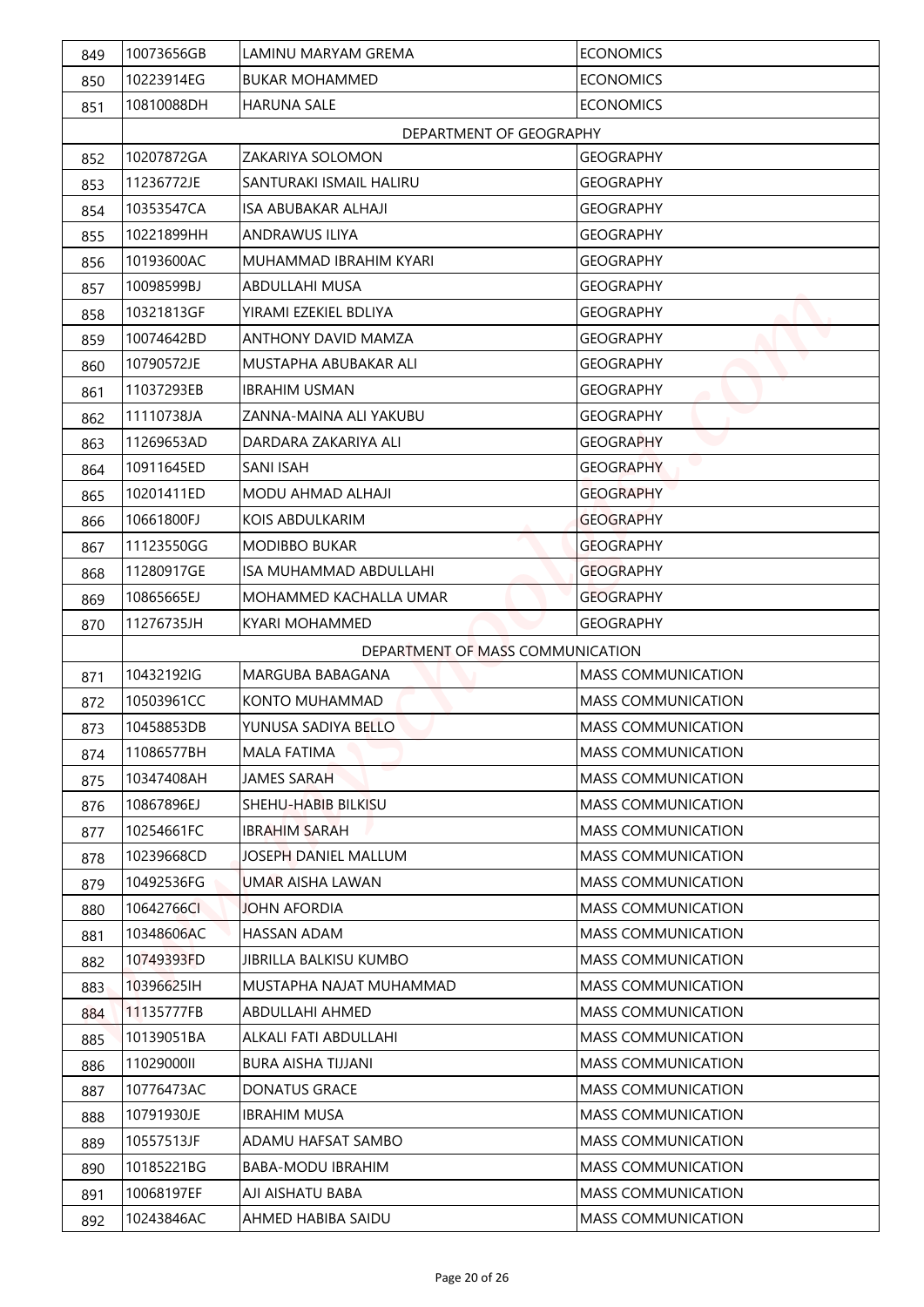| 893 | 10755153DJ | <b>ANTHONY PEACE MAI</b>      | <b>MASS COMMUNICATION</b> |
|-----|------------|-------------------------------|---------------------------|
| 894 | 10687002BG | ABDULKADIR RAKIYA MUHAMMAD    | <b>MASS COMMUNICATION</b> |
| 895 | 10498669IH | <b>MUSA HAUWA KONTO</b>       | <b>MASS COMMUNICATION</b> |
| 896 | 11199209GJ | CHULLA HAUWA ADAMU            | <b>MASS COMMUNICATION</b> |
| 897 | 10043571AJ | <b>IZGE ADAMU USMAN</b>       | <b>MASS COMMUNICATION</b> |
| 898 | 10542341CB | HARUN ABUBAKAR MUHAMMAD       | <b>MASS COMMUNICATION</b> |
| 899 | 10249041DE | <b>HABIB ABDULLAHI</b>        | <b>MASS COMMUNICATION</b> |
| 900 | 11176103DC | MUHAMMAD MUSTAPHA GAJIBO      | <b>MASS COMMUNICATION</b> |
| 901 | 10144237GJ | <b>JOSEPH HANNATU</b>         | <b>MASS COMMUNICATION</b> |
| 902 | 10188059DI | YUSUF MOSES                   | <b>MASS COMMUNICATION</b> |
| 903 | 10879493IB | MAILAFIYA KHALIL MUHAMMED     | <b>MASS COMMUNICATION</b> |
| 904 | 10053196EA | <b>MUTI BUKAR</b>             | <b>MASS COMMUNICATION</b> |
| 905 | 11049621BE | ALI ZARA USMAN                | <b>MASS COMMUNICATION</b> |
| 906 | 10226537DE | HASSAN BABAGANA M             | <b>MASS COMMUNICATION</b> |
| 907 | 10870305JH | BABAGANA ADAMA                | <b>MASS COMMUNICATION</b> |
| 908 | 10900896IG | MUSTAPHA HAUWA BULAMARWA      | <b>MASS COMMUNICATION</b> |
| 909 | 10032387JG | MUHAMMAD SALISU SULEIMAN      | <b>MASS COMMUNICATION</b> |
| 910 | 11051120HG | UMARU BINTU IBRAHIM           | <b>MASS COMMUNICATION</b> |
| 911 | 11240356BC | <b>BULAMA ZAINAB</b>          | <b>MASS COMMUNICATION</b> |
| 912 | 10064725IC | YUSUF BINTU GAMBO             | <b>MASS COMMUNICATION</b> |
| 913 | 11314993HE | ABUBAKAR FATIMA               | <b>MASS COMMUNICATION</b> |
| 914 | 11201638FH | <b>BULAMA MARYAM</b>          | <b>MASS COMMUNICATION</b> |
| 915 | 11036490CF | MUSTAPHA BINTU BASHIR         | <b>MASS COMMUNICATION</b> |
| 916 | 10930487GI | <b>IBRAHIM MOHAMMED IDRIS</b> | <b>MASS COMMUNICATION</b> |
| 917 | 10251672JF | ZARMA HADIZA IBRAHIM          | <b>MASS COMMUNICATION</b> |
| 918 | 10596935HC | BILAL AISHA SALIHU            | <b>MASS COMMUNICATION</b> |
| 919 | 10877049EB | MOHAMMED AISHA BUKAR          | <b>MASS COMMUNICATION</b> |
| 920 | 10068788BI | TIJJANI IBRAHIM BUKAR         | <b>MASS COMMUNICATION</b> |
| 921 | 10039496BC | YERIMA USMAN ALI              | <b>MASS COMMUNICATION</b> |
| 922 | 11231133DG | BISHARA MARYAM ADAM           | <b>MASS COMMUNICATION</b> |
| 923 | 10302997FJ | <b>ISAH FATIMA CHUL</b>       | <b>MASS COMMUNICATION</b> |
| 924 | 10033360IH | KUDLA JAMIMAH TITUS           | <b>MASS COMMUNICATION</b> |
| 925 | 10028314JD | ABUBAKAR HASSANA ISHAQ        | <b>MASS COMMUNICATION</b> |
| 926 | 11286915BF | <b>UMAR IDRIS BUNU</b>        | <b>MASS COMMUNICATION</b> |
| 927 | 10351432GA | <b>SUNUSI FATIMA</b>          | <b>MASS COMMUNICATION</b> |
| 928 | 11228376GC | <b>GONI AISHA IBRAHIM</b>     | <b>MASS COMMUNICATION</b> |
| 929 | 10474805JD | BUKAR FATIMA MOHAMMED         | <b>MASS COMMUNICATION</b> |
| 930 | 11038802HD | JIBRIN JIBRIN USMAN           | <b>MASS COMMUNICATION</b> |
| 931 | 10151010CD | MUHAMMAD TIJJANI              | <b>MASS COMMUNICATION</b> |
| 932 | 10647857IB | ABATCHA ABDULLAHI             | <b>MASS COMMUNICATION</b> |
| 933 | 10913445HF | MODU FATIMA ALI               | <b>MASS COMMUNICATION</b> |
| 934 | 10420581JG | ALI REBECCA UMAR              | <b>MASS COMMUNICATION</b> |
| 935 | 10359376JA | SALISU ABUBAKAR SADIQ         | <b>MASS COMMUNICATION</b> |
| 936 | 10226913HA | WAKIL UMAR ZANNA              | <b>MASS COMMUNICATION</b> |
| 937 | 10063595HH | <b>GARBA UMAR FARUKU</b>      | MASS COMMUNICATION        |
| 938 | 10531195JB | ISAH HAFSAT ABUBAKAR          | <b>MASS COMMUNICATION</b> |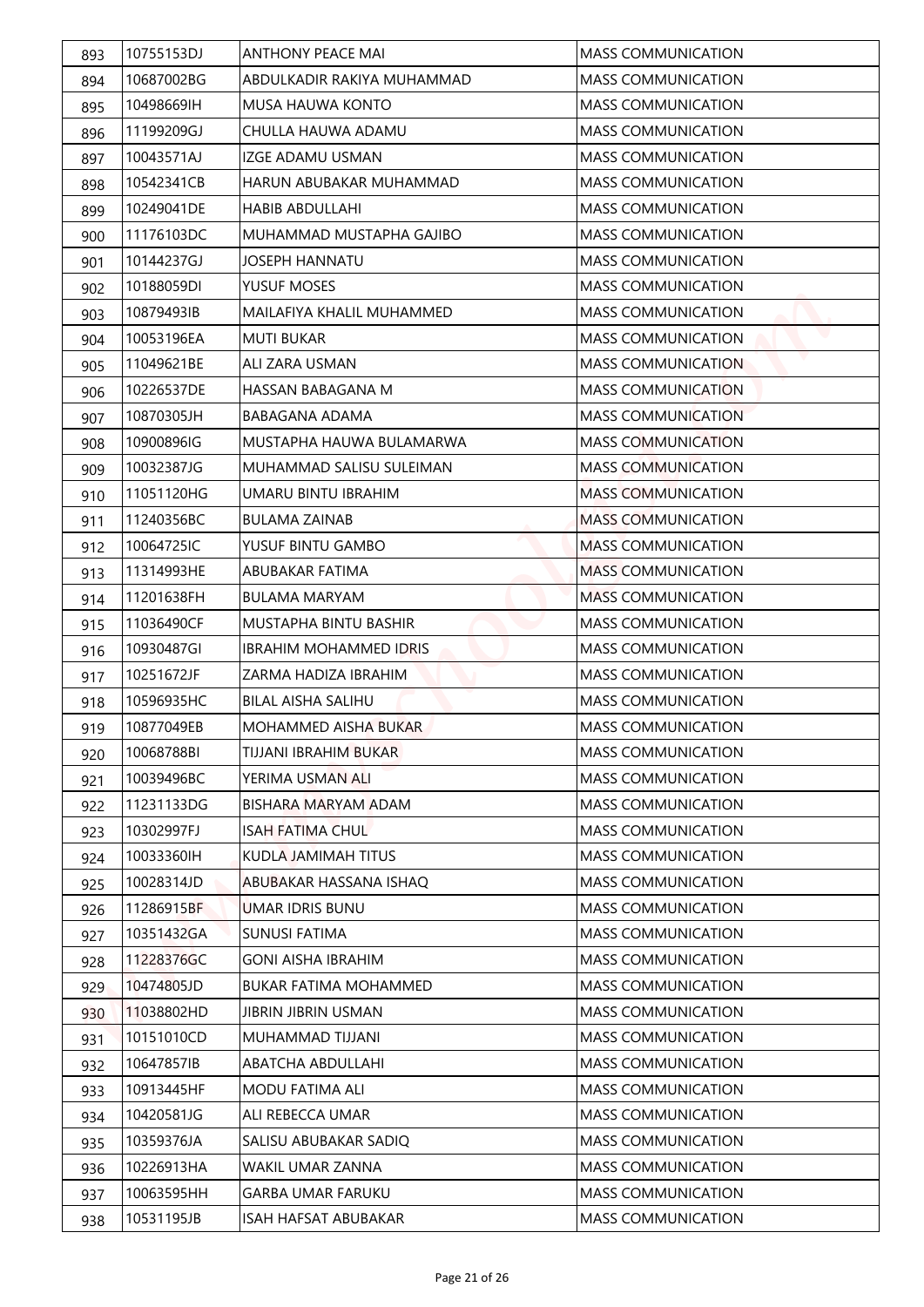| 939 | 10145659HB | <b>EMMANUEL LOVE MARK</b>       | <b>MASS COMMUNICATION</b> |
|-----|------------|---------------------------------|---------------------------|
| 940 | 10112239DD | <b>HARUNA UMAR</b>              | <b>MASS COMMUNICATION</b> |
| 941 | 11300873EF | YUSUF HAUWA KABURA              | <b>MASS COMMUNICATION</b> |
| 942 | 11171942AC | ABDULRAHAMAN FANNA              | <b>MASS COMMUNICATION</b> |
| 943 | 10646690JA | HASSAN MAHAMMAD MAHAMMAD        | <b>MASS COMMUNICATION</b> |
| 944 | 10011145JD | SALEH ABBA KIME                 | <b>MASS COMMUNICATION</b> |
| 945 | 11277933JC | <b>MOHAMMED USMAN</b>           | <b>MASS COMMUNICATION</b> |
| 946 | 10103559HH | SHETTIMA UMAR MOHAMMED          | <b>MASS COMMUNICATION</b> |
| 947 | 11311137AC | YUSUF AISHA USMAN               | <b>MASS COMMUNICATION</b> |
| 948 | 10683808JC | <b>IZGE ZARA ABDULLAHI</b>      | <b>MASS COMMUNICATION</b> |
|     |            | DEPARTMENT OF POLITICAL SCIENCE |                           |
| 949 | 11250224JA | KIMBA YAKUBU GAMBO              | POLITICAL SCIENCE         |
| 950 | 11187992GB | <b>MUSA USMAN</b>               | POLITICAL SCIENCE         |
| 951 | 10150832HC | ABDALLAH MUSA YAKUBU            | POLITICAL SCIENCE         |
| 952 | 10309245DG | <b>BUKAR BASHIR IBRAHIM</b>     | POLITICAL SCIENCE         |
| 953 | 10668380BA | USMAN ABUBAKAR SADIQ            | POLITICAL SCIENCE         |
| 954 | 10285353CJ | <b>MAKINTA ALI</b>              | POLITICAL SCIENCE         |
| 955 | 10896816AH | YAHUZA WAZIRI                   | POLITICAL SCIENCE         |
| 956 | 11191009DB | <b>HUSSAINI BABAYO</b>          | POLITICAL SCIENCE         |
| 957 | 10136235BJ | KAURI LUKA YOHANNA              | POLITICAL SCIENCE         |
| 958 | 11182345CH | UMAR ALI MALLAM                 | <b>POLITICAL SCIENCE</b>  |
| 959 | 10671843JH | SAIDU MUSA BETARA               | POLITICAL SCIENCE         |
| 960 | 10727735DH | BABA-GANA ZANNA JIDDA           | POLITICAL SCIENCE         |
| 961 | 10848566DD | KAGU ABDULLAHI LAWAN            | POLITICAL SCIENCE         |
| 962 | 10490849HD | MOHAMMAD ABDULHAMID             | POLITICAL SCIENCE         |
| 963 | 10255356AE | MUSA MUHAMMAD AUWAL             | POLITICAL SCIENCE         |
| 964 | 11197686HJ | MAI KACHALLA MODU               | POLITICAL SCIENCE         |
| 965 | 10583477JE | SAMAILA ABDULMALIK DILLY        | POLITICAL SCIENCE         |
| 966 | 10817866IA | ABUBAKAR ISA                    | POLITICAL SCIENCE         |
| 967 | 10302336AF | <b>HARUNA AGNES CHWIAR</b>      | POLITICAL SCIENCE         |
| 968 | 10281577AI | ALI MOHAMMED BABA               | POLITICAL SCIENCE         |
| 969 | 10881364JE | YAKUBU MOHAMMED                 | POLITICAL SCIENCE         |
| 970 | 10517736BJ | <b>BEDU MOHAMMAD AHMED</b>      | POLITICAL SCIENCE         |
| 971 | 11187622AH | <b>BUKAR MUSTAPHA</b>           | POLITICAL SCIENCE         |
| 972 | 10459008FB | <b>JABANI TIMOTHY</b>           | POLITICAL SCIENCE         |
| 973 | 10947413CB | SAMUEL YAKUBU                   | POLITICAL SCIENCE         |
| 974 | 11126256JG | MOHAMMED FATIMA GUWO            | POLITICAL SCIENCE         |
| 975 | 10873800II | MOHAMMED JIDDA                  | POLITICAL SCIENCE         |
| 976 | 10605396AG | SARDAUNA YAKUBU MAMMAN          | POLITICAL SCIENCE         |
| 977 | 10670218CF | <b>IBRAHIM DEBORAH</b>          | POLITICAL SCIENCE         |
| 978 | 11342891JB | SHERIFF AISHA YUSUF             | POLITICAL SCIENCE         |
| 979 | 10872878EB | LAWAN ISIYAKA HASSAN            | POLITICAL SCIENCE         |
| 980 | 11053099FG | ADAMU HUZAIFA HASSAN            | POLITICAL SCIENCE         |
| 981 | 10115617IE | ABBA KAKA ALI                   | POLITICAL SCIENCE         |
| 982 | 10337590HA | BUNDIMI ABDULSALAM              | POLITICAL SCIENCE         |
| 983 | 11338761GF | MOHAMMED YAHAYA                 | POLITICAL SCIENCE         |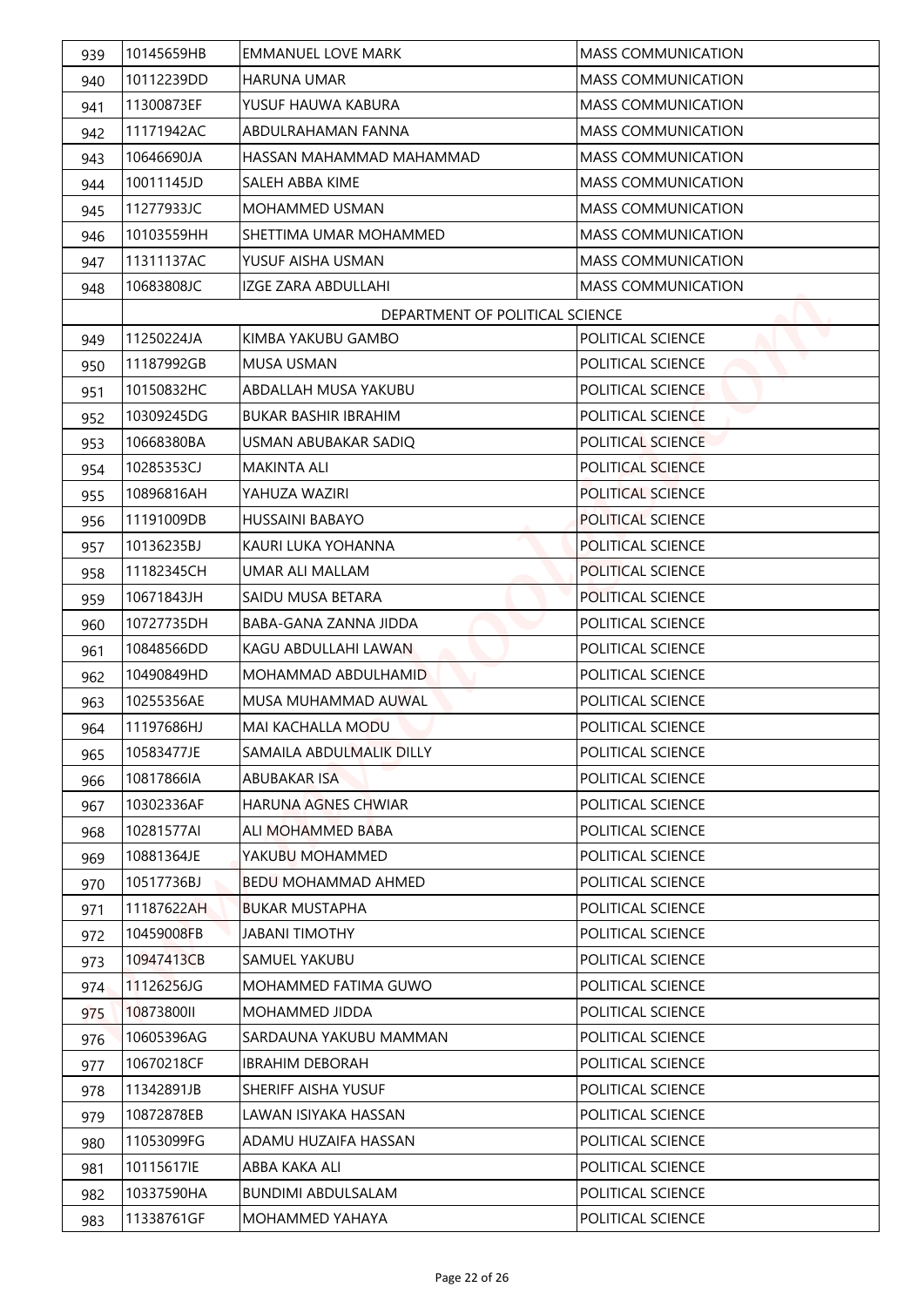| 984  | 10300313GA  | MOHAMMED ABBA BULAMA                | POLITICAL SCIENCE                   |
|------|-------------|-------------------------------------|-------------------------------------|
| 985  | 10618168AF  | ABBA MUSA BUKAR                     | POLITICAL SCIENCE                   |
| 986  | 10115355JE  | IBRAHIM MOHAMMFD ABBA               | POLITICAL SCIENCE                   |
| 987  | 11262844GA  | MOHAMMED ABDULSALAM BELLO           | POLITICAL SCIENCE                   |
| 988  | 10896244HE  | BULAMA MUHAMMAD                     | POLITICAL SCIENCE                   |
| 989  | 10845606IG  | ADAM SADIQ                          | POLITICAL SCIENCE                   |
| 990  | 10359308AD  | <b>BULAMA MUHAMMAD</b>              | POLITICAL SCIENCE                   |
| 991  | 11044846IA  | <b>BUKAR MODU</b>                   | POLITICAL SCIENCE                   |
| 992  | 10215715AF  | TIJJANI YAHAYA ASSAID               | POLITICAL SCIENCE                   |
| 993  | 10948641CD  | ZAKARIYA IBRAHIM BULAMA             | PEACE STUDIES & CONFLICT RESOLUTION |
| 994  | 11123728BH  | <b>MOHAMMED ABDULLAHI</b>           | PEACE STUDIES & CONFLICT RESOLUTION |
| 995  | 10286321DF  | ABDULKARIM ABUBAKAR MASTA           | PEACE STUDIES & CONFLICT RESOLUTION |
| 996  | 10123899HA  | <b>ADAMU MUSA</b>                   | PEACE STUDIES & CONFLICT RESOLUTION |
| 997  | 10740154Cl  | WILLIAM MAGDALINE                   | PEACE STUDIES & CONFLICT RESOLUTION |
| 998  | 11198771CF  | ABUBAKAR MOHAMMED                   | PEACE STUDIES & CONFLICT RESOLUTION |
| 999  | 11199625IC  | <b>YUSUF PAUL</b>                   | PEACE STUDIES & CONFLICT RESOLUTION |
| 1000 | l11273936FF | CHIROMA MUSA ALHAJI                 | PEACE STUDIES & CONFLICT RESOLUTION |
| 1001 | 11162934GA  | ADAMU ABDULWAHAB                    | PEACE STUDIES & CONFLICT RESOLUTION |
| 1002 | 10794433FE  | AHMAD FALMATA ALHAJI                | PEACE STUDIES & CONFLICT RESOLUTION |
| 1003 | 10236772HI  | SHEHU ABUBAKAR SADIQ                | PEACE STUDIES & CONFLICT RESOLUTION |
|      |             | DEPARTMENT OF PUBLIC ADMINISTRATION |                                     |
| 1004 | 11099374DI  | LAWAN ASMAU HASSAN                  | <b>PUBLIC ADMINISTRATION</b>        |
| 1005 | 11154814HD  | KYARI AISHA ABBA                    | PUBLIC ADMINISTRATION               |
| 1006 | 10010774EC  | YAKUBU ZAKARIYA                     | <b>PUBLIC ADMINISTRATION</b>        |
| 1007 | 10028947DH  | <b>ISA BABAGANA TIJJANI</b>         | PUBLIC ADMINISTRATION               |
| 1008 | 10723968IG  | WAZIRI HASSANA ABDULLAHI            | PUBLIC ADMINISTRATION               |
| 1009 | 11057236GB  | <b>BARKA NAOMI</b>                  | PUBLIC ADMINISTRATION               |
| 1010 | 10430031HA  | <b>CHIROMA GONI</b>                 | PUBLIC ADMINISTRATION               |
| 1011 | 10624939GC  | <b>ABBAS HAUWA</b>                  | PUBLIC ADMINISTRATION               |
| 1012 | 10339719IF  | MAZILA IRIMIYA PINDAR               | PUBLIC ADMINISTRATION               |
| 1013 | 10130079FH  | MOHAMMAD BUKAR WAIDAMA              | PUBLIC ADMINISTRATION               |
| 1014 | 10009716BF  | MOHAMMED SANUSI                     | PUBLIC ADMINISTRATION               |
| 1015 | 11232286GJ  | TIJJANI SADIQ                       | PUBLIC ADMINISTRATION               |
| 1016 | 10071835JC  | <b>UMAR IBRAHIM</b>                 | PUBLIC ADMINISTRATION               |
| 1017 | 10673143HH  | ABDULLAHI AMINA                     | PUBLIC ADMINISTRATION               |
| 1018 | 10905692FE  | ALI IBRAHIM ABDULLAHI               | PUBLIC ADMINISTRATION               |
| 1019 | 10787924IE  | ABDULLAHI ALLAMIN ABBA              | PUBLIC ADMINISTRATION               |
| 1020 | 11155518JF  | BUKAR HAUWA LAWAN                   | PUBLIC ADMINISTRATION               |
| 1021 | 10254679JF  | <b>BWALA ESTHER HYELAMPA</b>        | PUBLIC ADMINISTRATION               |
| 1022 | 11272028FG  | PILADA HYELADI                      | PUBLIC ADMINISTRATION               |
| 1023 | 10198706BA  | MUHAMMAD HADIZA ABUBAKAR            | PUBLIC ADMINISTRATION               |
| 1024 | 11021416EF  | YAKUBU ALI                          | PUBLIC ADMINISTRATION               |
| 1025 | 10740503EI  | MOHAMMED FALMATA                    | PUBLIC ADMINISTRATION               |
| 1026 | 10751244CJ  | AHMODU BASHEHU                      | PUBLIC ADMINISTRATION               |
| 1027 | 10529874HH  | NGULDE HALIMA BUKAR                 | PUBLIC ADMINISTRATION               |
| 1028 | 10154233FE  | UMAR HAFSAT AUDI                    | PUBLIC ADMINISTRATION               |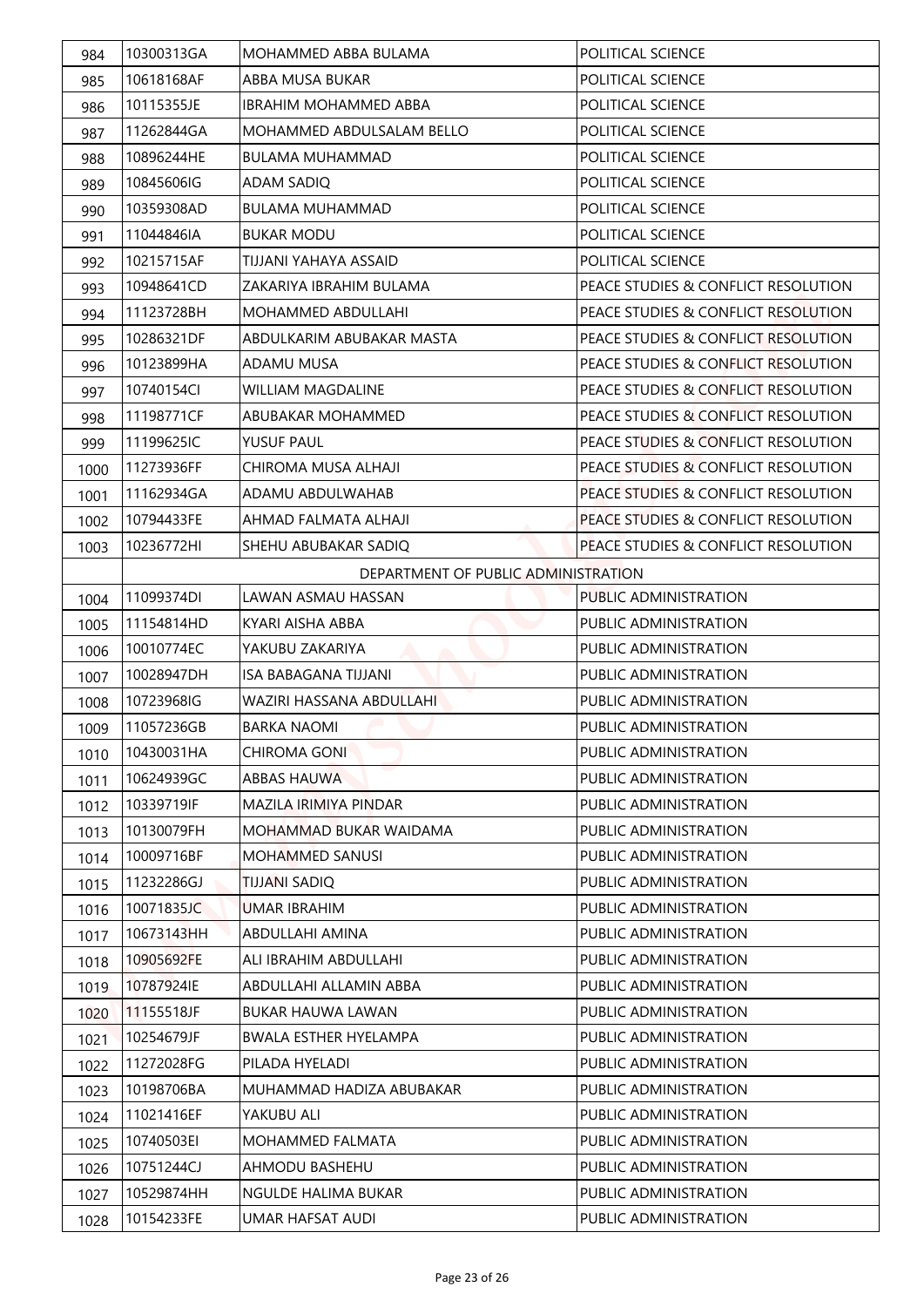| 1029 | 10032022CH | TIJANI UMAR AHMAD           | PUBLIC ADMINISTRATION        |
|------|------------|-----------------------------|------------------------------|
| 1030 | 10458627DA | ABDULKADIR LAWAN ABBA       | PUBLIC ADMINISTRATION        |
| 1031 | 10380667ED | MUSA ABBA EL-MISKIN         | PUBLIC ADMINISTRATION        |
| 1032 | 10035992EI | <b>BUKAR SADIQ MUSTAPHA</b> | PUBLIC ADMINISTRATION        |
| 1033 | 10221409JC | <b>MUSTAPHA KAUMI</b>       | PUBLIC ADMINISTRATION        |
| 1034 | 10956392FA | FANNAMI ABUBAKAR BASHIR     | PUBLIC ADMINISTRATION        |
| 1035 | 11347330GD | <b>IBRAHIM IBRAHIM ISA</b>  | PUBLIC ADMINISTRATION        |
| 1036 | 10235057IC | <b>ISA ABDULLAHI</b>        | PUBLIC ADMINISTRATION        |
| 1037 | 10383325CD | <b>IBRAHIM NASIRU</b>       | PUBLIC ADMINISTRATION        |
| 1038 | 11243144IH | ABBA AJI SADIQ              | PUBLIC ADMINISTRATION        |
| 1039 | 10322047EC | AHMED JAFAR                 | PUBLIC ADMINISTRATION        |
| 1040 | 10689526BA | ALI TIJJANI TIJJANI         | PUBLIC ADMINISTRATION        |
| 1041 | 10598203FB | <b>MURTALA ALHASSAN</b>     | <b>PUBLIC ADMINISTRATION</b> |
| 1042 | 10786246HE | UDAYA HAFSAT                | PUBLIC ADMINISTRATION        |
| 1043 | 10388367CJ | <b>MALA MUHAMMAD</b>        | <b>PUBLIC ADMINISTRATION</b> |
| 1044 | 11266349CB | ABDULLAHI AHMED SULEIMAN    | PUBLIC ADMINISTRATION        |
| 1045 | 10113232GB | ABUBAKAR IBRAHIM            | PUBLIC ADMINISTRATION        |
| 1046 | 10336244DE | ALAMIN MOHAMMAD             | PUBLIC ADMINISTRATION        |
| 1047 | 10635464BC | KULLIMA MODU SHETTIMA       | PUBLIC ADMINISTRATION        |
| 1048 | 10190479FD | <b>GARGA HADIZA ALI</b>     | PUBLIC ADMINISTRATION        |
| 1049 | 10442508IB | ABUBAKAR HASSAN ALI         | <b>PUBLIC ADMINISTRATION</b> |
| 1050 | 10085334EE | ABDULLAHI ZAKIYAT MUSA      | PUBLIC ADMINISTRATION        |
| 1051 | 10129482AF | <b>KACHALLA FATI ALI</b>    | PUBLIC ADMINISTRATION        |
| 1052 | 11068293GE | DAUWA MUSTAPHA MOHAMMED     | PUBLIC ADMINISTRATION        |
| 1053 | 10332791BE | <b>AHMED MOHAMMED</b>       | PUBLIC ADMINISTRATION        |
| 1054 | 10182280BC | <b>BILAU IDRISA</b>         | PUBLIC ADMINISTRATION        |
| 1055 | 11125933JF | <b>BULAMA MUSTAPHA</b>      | PUBLIC ADMINISTRATION        |
| 1056 | 10088379CH | MAINA ISHAKU MUSTAPHA       | PUBLIC ADMINISTRATION        |
| 1057 | 10280789EE | ALI ALI ABATCHA             | PUBLIC ADMINISTRATION        |
| 1058 | 11163284HH | ABDULRAHAMAN AISHA DAUDA    | PUBLIC ADMINISTRATION        |
| 1059 | 10050562IF | ABUBAKAR UMAR ALI           | PUBLIC ADMINISTRATION        |
| 1060 | 10928974EI | LAWAN MUHAMMAD ASHEIKH      | PUBLIC ADMINISTRATION        |
| 1061 | 10746737GH | MOHAMMED MUSTAPHA SIKARI    | PUBLIC ADMINISTRATION        |
| 1062 | 11156840AJ | BUKAR AISHA DANNA           | PUBLIC ADMINISTRATION        |
| 1063 | 11162487ED | HASSAN ABUBAKAR SADIQ       | PUBLIC ADMINISTRATION        |
| 1064 | 10687475FC | MOHAMMED GONI               | PUBLIC ADMINISTRATION        |
| 1065 | 10921831EA | BASHA BINTU KACHALLA        | PUBLIC ADMINISTRATION        |
| 1066 | 10135311HF | <b>USMAN IBRAHIM</b>        | PUBLIC ADMINISTRATION        |
| 1067 | 10033062BB | ABUBAKAR AISHA              | PUBLIC ADMINISTRATION        |
| 1068 | 10147666GE | MUHAMMAD FATIMA LAWAN       | PUBLIC ADMINISTRATION        |
| 1069 | 10894488AH | MUSA ALI SAJE               | PUBLIC ADMINISTRATION        |
| 1070 | 10222583GC | ABUBAKAR IBRAHIM            | PUBLIC ADMINISTRATION        |
| 1071 | 10744511FC | KABIR IBRAHIM UMAR          | PUBLIC ADMINISTRATION        |
| 1072 | 10822521ID | SHETTIMA FANDI MODU         | PUBLIC ADMINISTRATION        |
| 1073 | 10927906FB | UMAR BABAKURA               | PUBLIC ADMINISTRATION        |
| 1074 | 11311353DD | LAWAN FATIME MAHMUD         | PUBLIC ADMINISTRATION        |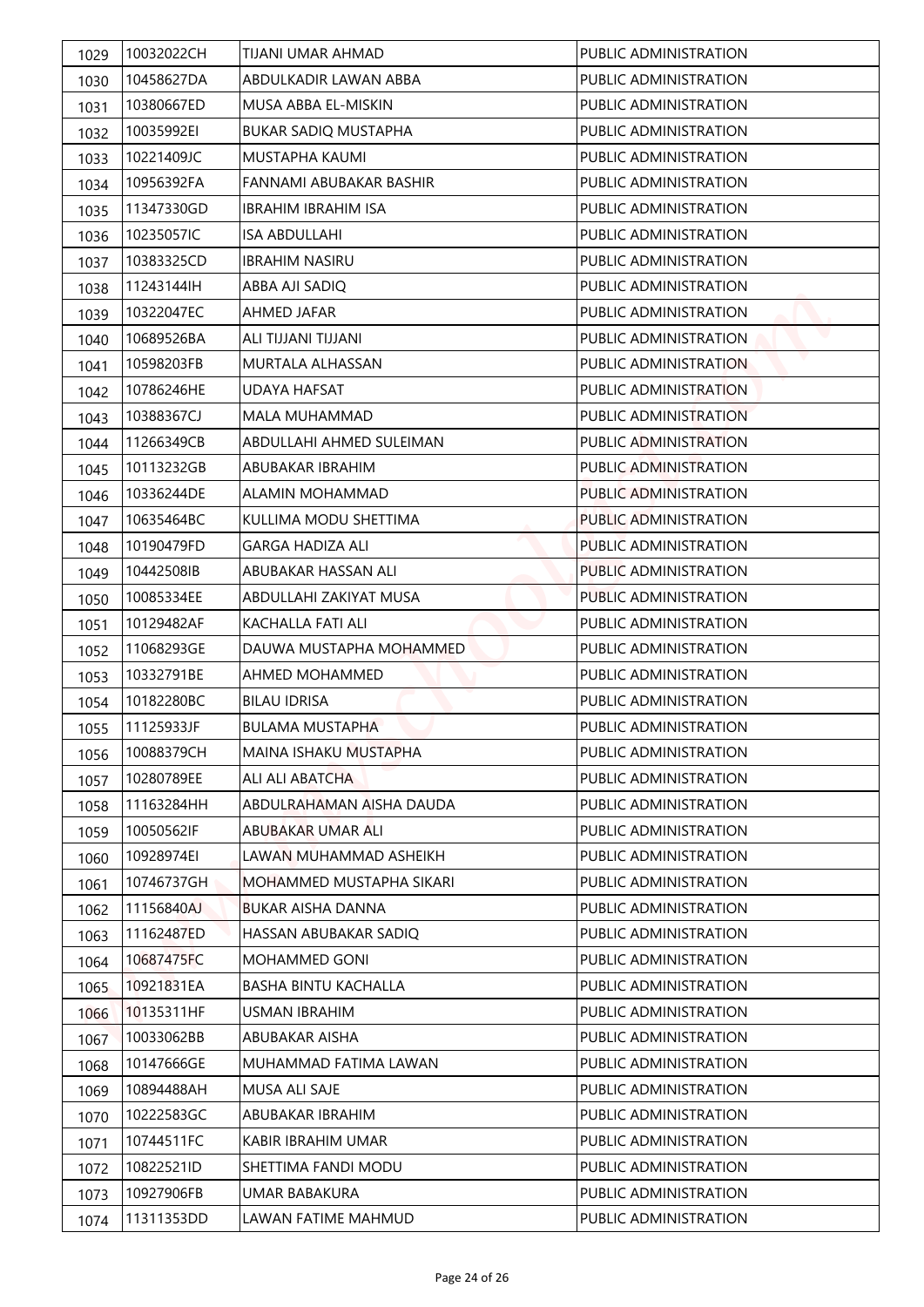| 1075 | 11296850IG | HARUNA HAFSAT UMAR           | <b>PUBLIC ADMINISTRATION</b>              |
|------|------------|------------------------------|-------------------------------------------|
| 1076 | 11019529IA | <b>IBRAHIM IDRIS</b>         | PUBLIC ADMINISTRATION                     |
| 1077 | 10850365GI | FATUMI HAUWA UMAR            | PUBLIC ADMINISTRATION                     |
| 1078 | 10224073FE | YUSUF BAKURA                 | PUBLIC ADMINISTRATION                     |
| 1079 | 11059380DB | <b>ALI HUSSAINI</b>          | PUBLIC ADMINISTRATION                     |
| 1080 | 10901440AG | TIJJANI SADIQ BUKAR          | PUBLIC ADMINISTRATION                     |
| 1081 | 11271802FF | <b>UMAR ADAM</b>             | PUBLIC ADMINISTRATION                     |
| 1082 | 11149665JH | ABUBAKAR MUSA USMAN          | PUBLIC ADMINISTRATION                     |
| 1083 | 10281469EB | ZUBAIRU MUSTAPHA             | PUBLIC ADMINISTRATION                     |
| 1084 | 10976830EA | ABDULLAHI ADAMU              | PUBLIC ADMINISTRATION                     |
| 1085 | 11305615HI | MUNKAILA AMINA SULE          | PUBLIC ADMINISTRATION                     |
| 1086 | 11072567EG | ABDULLAHI AHMED MAISHANU     | PUBLIC ADMINISTRATION                     |
| 1087 | 10457839GG | <b>HARUNA MAMMAN</b>         | PUBLIC ADMINISTRATION                     |
| 1088 | 10149354EE | YERIMA FATIMA ALI            | PUBLIC ADMINISTRATION                     |
|      |            | DEPARTMENT OF SOCIOLOGY      |                                           |
| 1089 | 10256242GC | <b>MIDALA BIRTUS KULAMDA</b> | <b>CRIMINOLOGY &amp; SECURITY STUDIES</b> |
| 1090 | 10363832BB | EZRA AUDU MSHELIA            | <b>CRIMINOLOGY &amp; SECURITY STUDIES</b> |
| 1091 | 10603264JH | TANKO JANMILU AMINU          | <b>CRIMINOLOGY &amp; SECURITY STUDIES</b> |
| 1092 | 10867727HB | SULEIMAN MUHAMMAD YERO       | <b>CRIMINOLOGY &amp; SECURITY STUDIES</b> |
| 1093 | 11257184GF | AHMED ABUBAKAR SIDIQ         | <b>CRIMINOLOGY &amp; SECURITY STUDIES</b> |
| 1094 | 10886230EG | PHILEMON NANCY               | <b>CRIMINOLOGY &amp; SECURITY STUDIES</b> |
| 1095 | 10143856EI | <b>GONI ALIYU MUHAMMAD</b>   | <b>CRIMINOLOGY &amp; SECURITY STUDIES</b> |
| 1096 | 10645096CC | <b>BUKAR YUSUF MODU</b>      | <b>CRIMINOLOGY &amp; SECURITY STUDIES</b> |
| 1097 | 10364504DC | <b>GASHI VAYALA</b>          | <b>CRIMINOLOGY &amp; SECURITY STUDIES</b> |
| 1098 | 10050469HD | ADAMU USMAN MOHAMMED         | <b>CRIMINOLOGY &amp; SECURITY STUDIES</b> |
| 1099 | 10431950DG | MAILAFIYA ABDULSALAM         | <b>CRIMINOLOGY &amp; SECURITY STUDIES</b> |
| 1100 | 10195986CC | MUSA AYUBA BUTU              | CRIMINOLOGY & SECURITY STUDIES            |
| 1101 | 10643040HJ | JADUWA SHUWA                 | CRIMINOLOGY & SECURITY STUDIES            |
| 1102 | 10715858GJ | MALAH ADAMU BUKAR            | CRIMINOLOGY & SECURITY STUDIES            |
| 1103 | 11091100CI | ALGONI MUHAMMAD ISA          | CRIMINOLOGY & SECURITY STUDIES            |
| 1104 | 10681518HF | BABANGIDA USMAN MUHAMMAD     | <b>CRIMINOLOGY &amp; SECURITY STUDIES</b> |
| 1105 | 11282847JE | <b>SAMSOM RICHARD</b>        | CRIMINOLOGY & SECURITY STUDIES            |
| 1106 | 10540768IE | <b>AYUBA SAMSON RUFA</b>     | CRIMINOLOGY & SECURITY STUDIES            |
| 1107 | 11129984GH | MODU IBRAHIM ALHAJI          | CRIMINOLOGY & SECURITY STUDIES            |
| 1108 | 10364876IA | ALI USMAN                    | CRIMINOLOGY & SECURITY STUDIES            |
| 1109 | 10854034CC | MOHAMMED MUSTAPHA            | CRIMINOLOGY & SECURITY STUDIES            |
| 1110 | 10421757GA | HARUNA SADIQ MOHAMMED        | CRIMINOLOGY & SECURITY STUDIES            |
| 1111 | 10877028AH | <b>IBRAHIM ADAM RABIU</b>    | CRIMINOLOGY & SECURITY STUDIES            |
| 1112 | 10644942JG | ADUWAMA SUGUN ZANNA          | CRIMINOLOGY & SECURITY STUDIES            |
| 1113 | 10621331CC | <b>IBRAHIM YUSUF</b>         | CRIMINOLOGY & SECURITY STUDIES            |
| 1114 | 10735393FC | TIJJANI SULAIMAN IBRAHIM     | CRIMINOLOGY & SECURITY STUDIES            |
| 1115 | 10695325HD | ABUBAKAR JA'AFAR ALHAJI      | CRIMINOLOGY & SECURITY STUDIES            |
| 1116 | 10331407JC | THLIZA JOHN AUDU             | CRIMINOLOGY & SECURITY STUDIES            |
| 1117 | 11127642BC | MUHAMMAD MUHAMMAD            | CRIMINOLOGY & SECURITY STUDIES            |
| 1118 | 10531203GH | MUSTAPHA MUHAMMAD            | CRIMINOLOGY & SECURITY STUDIES            |
| 1119 | 10084026II | CHRISTOPHER ELIZABETH        | CRIMINOLOGY & SECURITY STUDIES            |